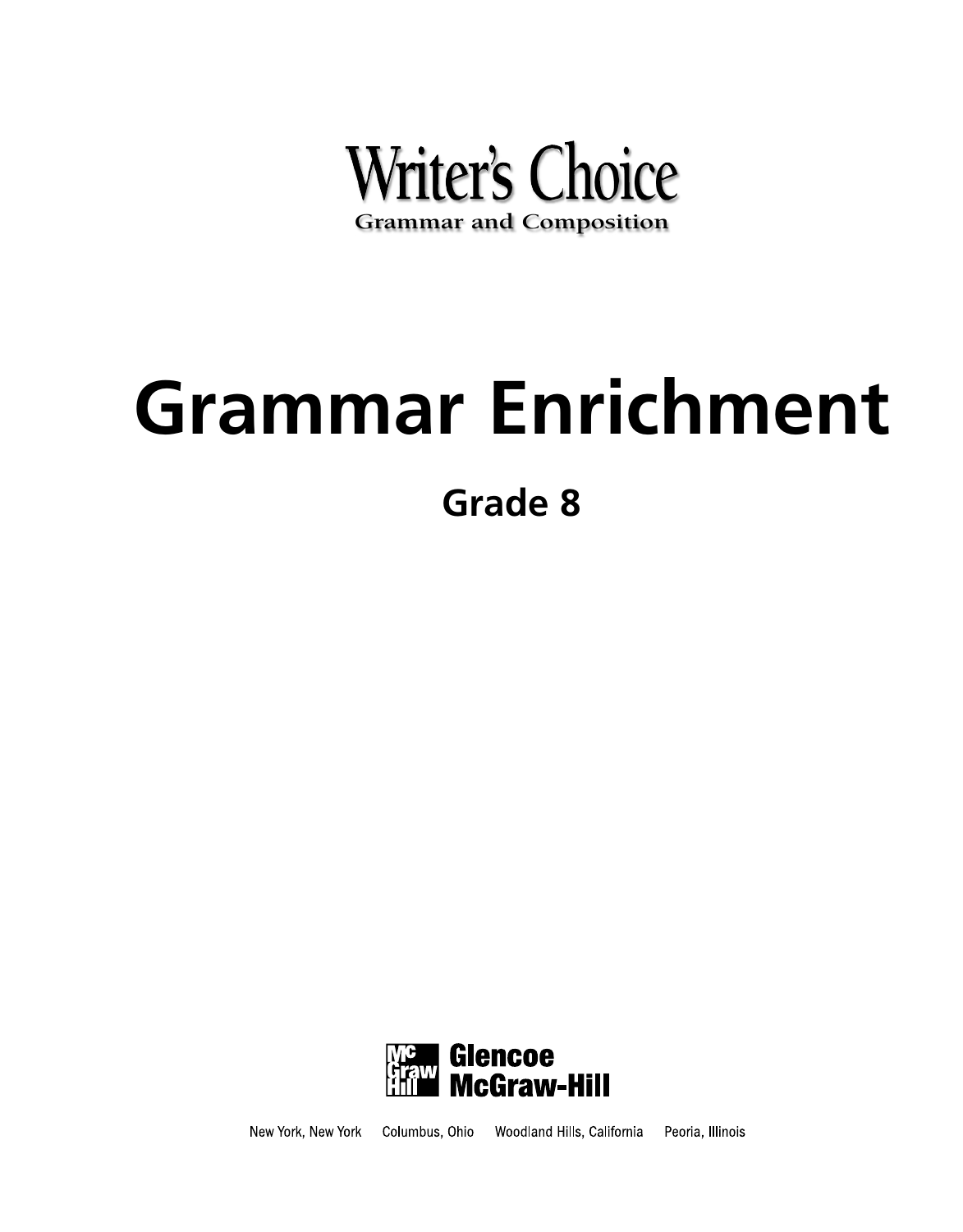### *Glencoe/McGraw-Hill*

A Division of The McGraw Hill Companies

Copyright © The McGraw-Hill Companies, Inc. All rights reserved. Permission is granted to reproduce material contained herein on the condition that such material be reproduced only for classroom use; and be provided to students, teachers, and families without charge; and be used solely in conjunction with *Writer's Choice*. Any other reproduction, for use or sale, is prohibited without written permission of the publisher.

 $\hat{\mathbb{X}}$ 

Printed in the United States of America.

Send all inquiries to: Glencoe/McGraw-Hill 8787 Orion Place Columbus, Ohio 43240

ISBN 0-07-823333-X

1 2 3 4 5 6 7 8 9 024 04 03 02 01 00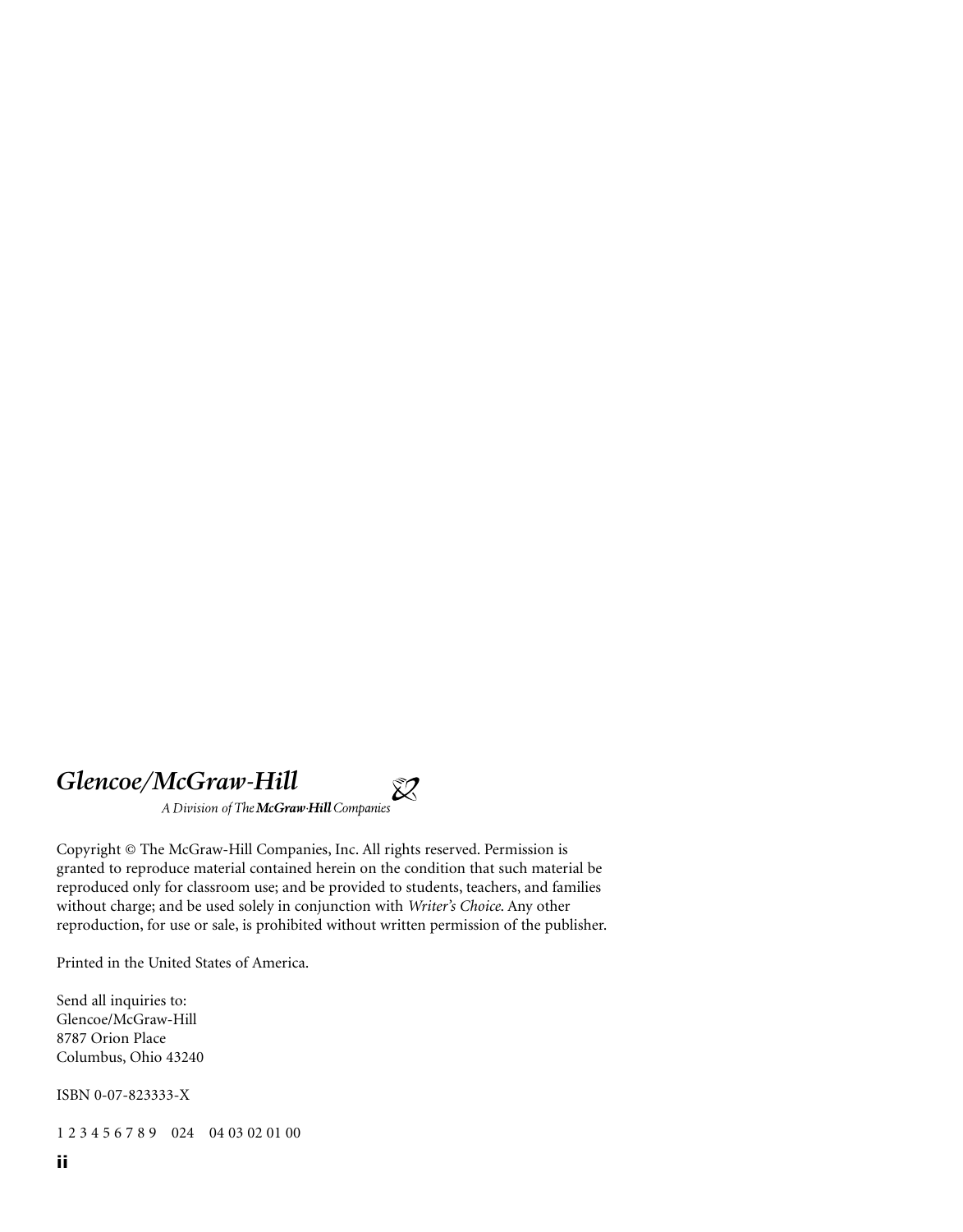# **Contents**

| <b>Unit 8</b>  | <b>Subjects, Predicates, and Sentences</b> |                                                           |  |  |  |
|----------------|--------------------------------------------|-----------------------------------------------------------|--|--|--|
|                | $8.1 - 2$                                  |                                                           |  |  |  |
|                | $8.3 - 5$                                  |                                                           |  |  |  |
|                | 8.6                                        |                                                           |  |  |  |
| <b>Unit 9</b>  | <b>Nouns</b>                               |                                                           |  |  |  |
|                | $9.1 - 2, 5$                               |                                                           |  |  |  |
|                | $9.3 - 4$                                  | Distinguishing Plurals, Possessives, and Contractions 5   |  |  |  |
|                | 9.6                                        |                                                           |  |  |  |
| <b>Unit 10</b> | <b>Verbs</b>                               |                                                           |  |  |  |
|                | 10.2                                       |                                                           |  |  |  |
|                | 10.3                                       |                                                           |  |  |  |
|                | 10.4                                       |                                                           |  |  |  |
|                | 10.5                                       |                                                           |  |  |  |
|                | 10.6                                       |                                                           |  |  |  |
|                | 10.7                                       |                                                           |  |  |  |
|                | 10.8                                       |                                                           |  |  |  |
|                | 10.9                                       |                                                           |  |  |  |
|                | 10.10                                      |                                                           |  |  |  |
|                |                                            |                                                           |  |  |  |
| <b>Unit 11</b> | Pronouns                                   |                                                           |  |  |  |
|                | 11.1                                       |                                                           |  |  |  |
|                | 11.2                                       |                                                           |  |  |  |
|                | $11.4 - 5$                                 |                                                           |  |  |  |
|                | 11.6                                       |                                                           |  |  |  |
|                | 11.7                                       |                                                           |  |  |  |
| Unit 12        |                                            | <b>Adjectives and Adverbs</b>                             |  |  |  |
|                | $12.1 - 2$                                 |                                                           |  |  |  |
|                | $12.3 - 4$                                 | Comparative, Superlative, and Demonstrative Adjectives 23 |  |  |  |
|                | 12.5                                       |                                                           |  |  |  |
|                | 12.6                                       |                                                           |  |  |  |
|                | 12.7                                       |                                                           |  |  |  |
| <b>Unit 13</b> |                                            | Prepositions, Conjunctions, and Interjections             |  |  |  |
|                |                                            |                                                           |  |  |  |
|                | 13.1                                       |                                                           |  |  |  |
|                | 13.2                                       |                                                           |  |  |  |
|                |                                            |                                                           |  |  |  |
|                | 13.3<br>$13.4 - 5$                         |                                                           |  |  |  |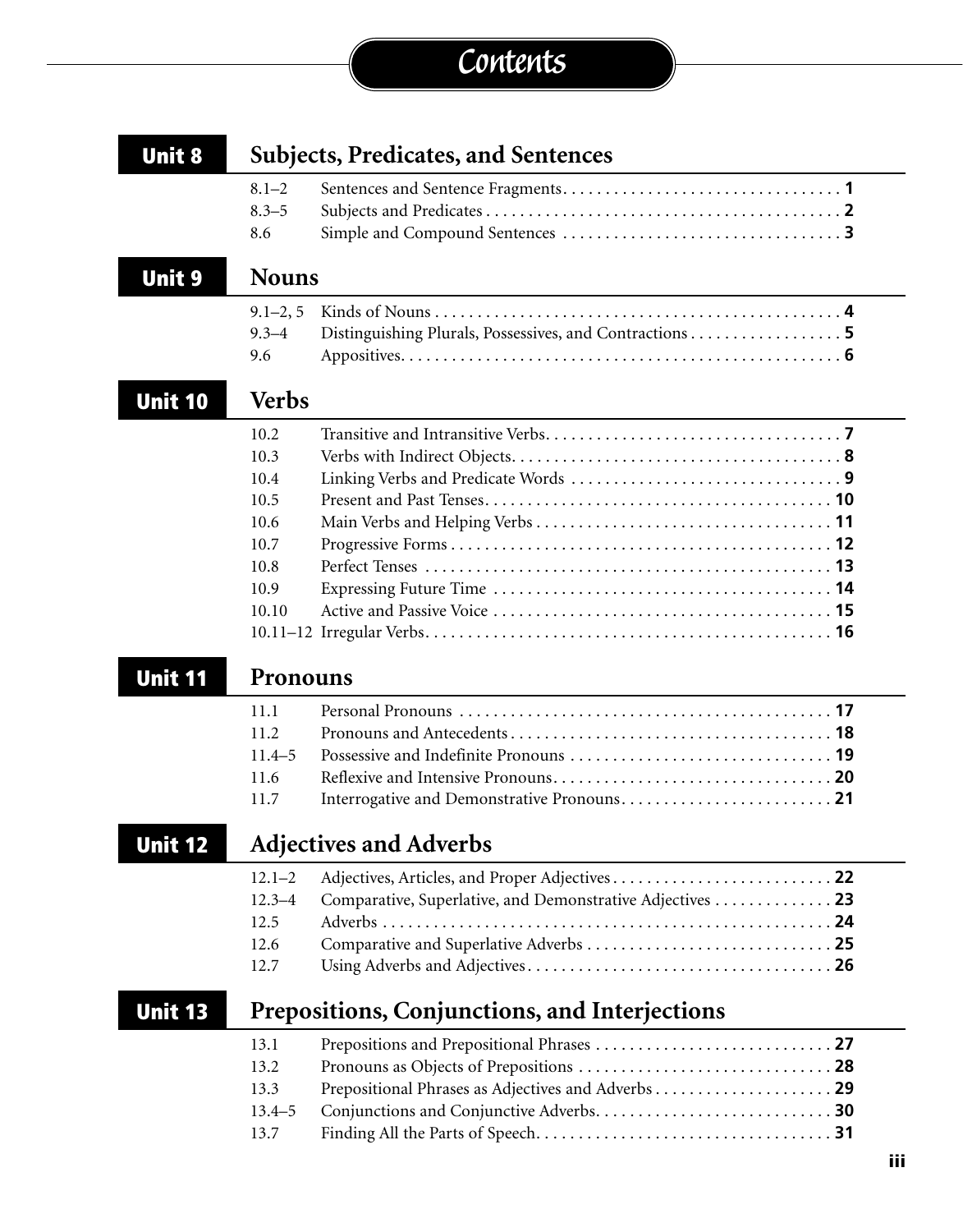# **Contents**

| <b>Unit 14</b> | <b>Clauses and Complex Sentences</b> |                                                         |  |  |  |  |
|----------------|--------------------------------------|---------------------------------------------------------|--|--|--|--|
|                | $14.1 - 2$                           |                                                         |  |  |  |  |
|                | $14.3 - 4$                           |                                                         |  |  |  |  |
|                | 14.5                                 |                                                         |  |  |  |  |
|                | 14.6                                 |                                                         |  |  |  |  |
| <b>Unit 15</b> | <b>Verbals</b>                       |                                                         |  |  |  |  |
|                | 15.1                                 |                                                         |  |  |  |  |
|                | 15.2                                 |                                                         |  |  |  |  |
|                | 15.3                                 |                                                         |  |  |  |  |
| <b>Unit 16</b> |                                      | Subject-Verb Agreement                                  |  |  |  |  |
|                | 16.1, 5                              |                                                         |  |  |  |  |
|                | 16.2                                 |                                                         |  |  |  |  |
|                | $16.3 - 4$                           |                                                         |  |  |  |  |
| <b>Unit 17</b> |                                      | <b>Glossary of Special Usage Problems</b>               |  |  |  |  |
|                | $17.1 - 3$                           |                                                         |  |  |  |  |
| <b>Unit 19</b> |                                      | Capitalization                                          |  |  |  |  |
|                | $19.1 - 2$                           |                                                         |  |  |  |  |
|                | $19.3 - 4$                           |                                                         |  |  |  |  |
| <b>Unit 20</b> |                                      | Punctuation                                             |  |  |  |  |
|                | 20.1                                 |                                                         |  |  |  |  |
|                | 20.2                                 |                                                         |  |  |  |  |
|                | 20.3                                 |                                                         |  |  |  |  |
|                | 20.4                                 |                                                         |  |  |  |  |
|                | 20.5                                 |                                                         |  |  |  |  |
|                | 20.6                                 |                                                         |  |  |  |  |
|                | $20.7 - 8$                           | Using Apostrophes, Hyphens, Dashes, and Parentheses. 51 |  |  |  |  |
|                |                                      | Using Abbreviations and Writing Numbers 52              |  |  |  |  |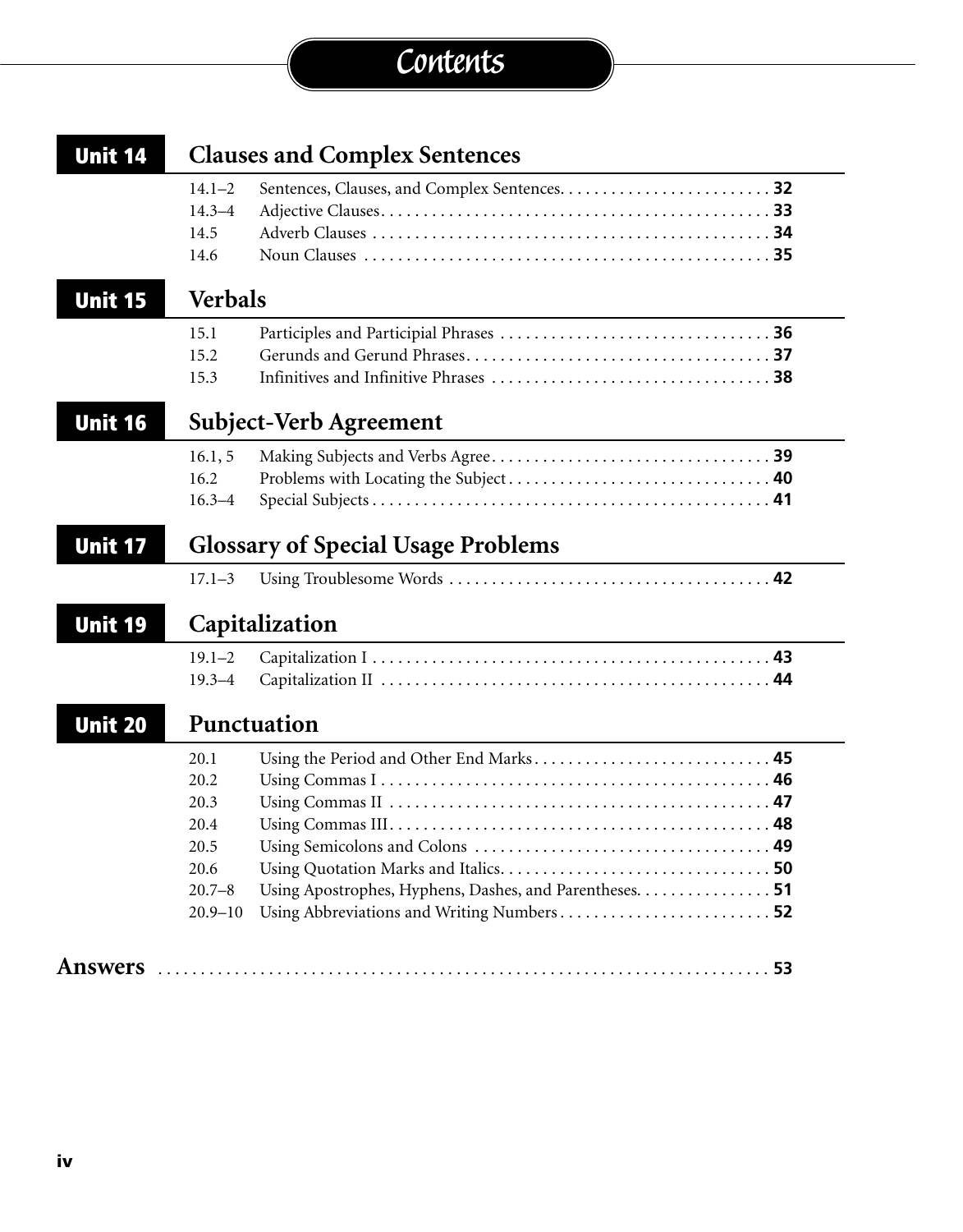### **8.1–2 Sentences and Sentence Fragments**

#### ■ **A. Identifying Sentences and Sentence Parts**

Read the following passage. Then answer the questions to help you identify the sentences and sentence parts.

- **(A)**My older brother is still talking about his trip to Florida. **(B)** What fun he had at the beach and the Kennedy Space Center! **(C)** At Cocoa Beach, however.
- **(D)**With no experience, Ryan tried out a surfboard by himself. **(E)** How he appreciated the lifeguard's help! **(F)** Ryan barely reached the beach.

**(G)**Are you thinking about surfing as a hobby? **(H)** Remember Ryan's example.

- **1.** Which lettered item is not a complete sentence? Why not? \_\_\_\_\_\_\_\_\_\_\_\_\_\_\_\_\_\_\_
- **2.** Identify each sentence as *declarative, interrogative, exclamatory,* or *imperative.* If the item is not a sentence, write *fragment*.

|    | $\mathbf{F}_{\bullet}$ and $\mathbf{F}_{\bullet}$ are the set of $\mathbf{F}_{\bullet}$ |
|----|-----------------------------------------------------------------------------------------|
| C. |                                                                                         |
| D. | $H_{\rm{max}}$ and $H_{\rm{max}}$ and $H_{\rm{max}}$                                    |

### ■ **B. Correcting Sentence Fragments**

Rewrite each sentence fragment as a complete sentence by supplying the missing part or parts of the sentence. The words in parentheses tell you the kind of sentence to write. Be sure to capitalize and punctuate each sentence correctly.

\_\_\_\_\_\_\_\_\_\_\_\_\_\_\_\_\_\_\_\_\_\_\_\_\_\_\_\_\_\_\_\_\_\_\_\_\_\_\_\_\_\_\_\_\_\_\_\_\_\_\_\_\_\_\_\_\_\_\_\_\_\_\_\_\_\_\_\_\_\_\_

\_\_\_\_\_\_\_\_\_\_\_\_\_\_\_\_\_\_\_\_\_\_\_\_\_\_\_\_\_\_\_\_\_\_\_\_\_\_\_\_\_\_\_\_\_\_\_\_\_\_\_\_\_\_\_\_\_\_\_\_\_\_\_\_\_\_\_\_\_\_\_

\_\_\_\_\_\_\_\_\_\_\_\_\_\_\_\_\_\_\_\_\_\_\_\_\_\_\_\_\_\_\_\_\_\_\_\_\_\_\_\_\_\_\_\_\_\_\_\_\_\_\_\_\_\_\_\_\_\_\_\_\_\_\_\_\_\_\_\_\_\_\_

\_\_\_\_\_\_\_\_\_\_\_\_\_\_\_\_\_\_\_\_\_\_\_\_\_\_\_\_\_\_\_\_\_\_\_\_\_\_\_\_\_\_\_\_\_\_\_\_\_\_\_\_\_\_\_\_\_\_\_\_\_\_\_\_\_\_\_\_\_\_\_

**1.** week at a computer camp (imperative) \_\_\_\_\_\_\_\_\_\_\_\_\_\_\_\_\_\_\_\_\_\_\_\_\_\_\_\_\_\_\_\_\_\_\_\_\_\_\_\_

**2.** leaders with all kinds of computer experience (declarative) \_\_\_\_\_\_\_\_\_\_\_\_\_\_\_\_

| <b>3.</b> how much money (interrogative) |  |
|------------------------------------------|--|
|------------------------------------------|--|

**4.** how much fun (exclamatory)\_\_\_\_\_\_\_\_\_\_\_\_\_\_\_\_\_\_\_\_\_\_\_\_\_\_\_\_\_\_\_\_\_\_\_\_\_\_\_\_\_\_\_\_\_\_\_\_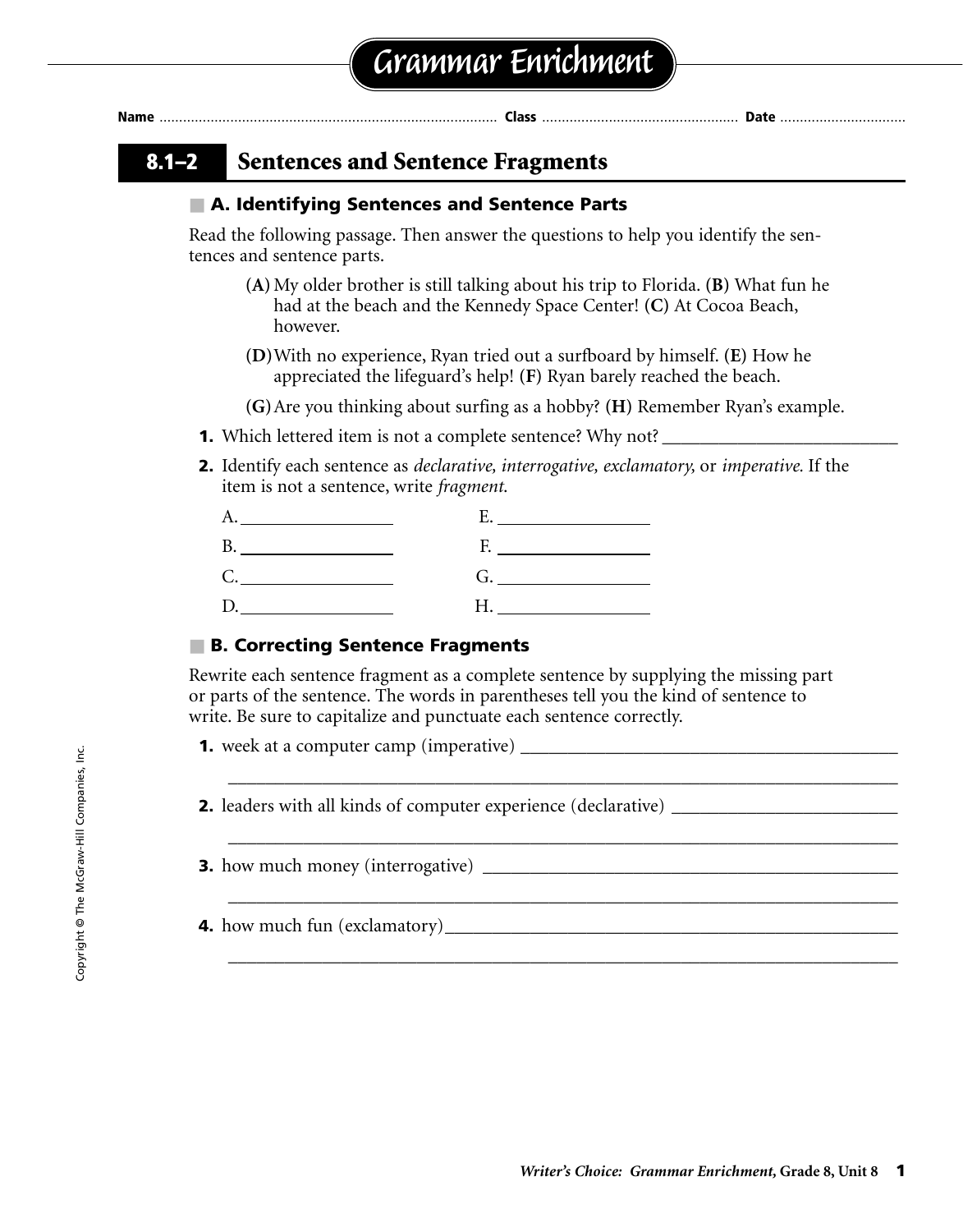\_\_\_\_\_\_\_\_\_\_\_\_\_\_\_\_\_\_\_\_\_\_\_\_\_\_\_\_\_\_\_\_\_\_\_\_\_\_\_\_\_\_\_\_\_\_\_\_\_\_\_\_\_\_\_\_\_\_\_\_\_\_\_\_\_\_\_\_\_\_\_

\_\_\_\_\_\_\_\_\_\_\_\_\_\_\_\_\_\_\_\_\_\_\_\_\_\_\_\_\_\_\_\_\_\_\_\_\_\_\_\_\_\_\_\_\_\_\_\_\_\_\_\_\_\_\_\_\_\_\_\_\_\_\_\_\_\_\_\_\_\_\_

\_\_\_\_\_\_\_\_\_\_\_\_\_\_\_\_\_\_\_\_\_\_\_\_\_\_\_\_\_\_\_\_\_\_\_\_\_\_\_\_\_\_\_\_\_\_\_\_\_\_\_\_\_\_\_\_\_\_\_\_\_\_\_\_\_\_\_\_\_\_\_

\_\_\_\_\_\_\_\_\_\_\_\_\_\_\_\_\_\_\_\_\_\_\_\_\_\_\_\_\_\_\_\_\_\_\_\_\_\_\_\_\_\_\_\_\_\_\_\_\_\_\_\_\_\_\_\_\_\_\_\_\_\_\_\_\_\_\_\_\_\_\_

\_\_\_\_\_\_\_\_\_\_\_\_\_\_\_\_\_\_\_\_\_\_\_\_\_\_\_\_\_\_\_\_\_\_\_\_\_\_\_\_\_\_\_\_\_\_\_\_\_\_\_\_\_\_\_\_\_\_\_\_\_\_\_\_\_\_\_\_\_\_\_

### **8.3–5 Subjects and Predicates**

### ■ **A. Using Complete Subjects and Predicates**

Using the underlined words in the following sentences, write a sentence of your own with a complete subject and a complete predicate. Then underline the complete subject once and the complete predicate twice.

**1.** Earthquakes in the deep ocean release great amounts of energy. \_\_\_\_\_\_\_\_\_\_\_\_\_\_\_\_\_\_\_

**2.** Waves with frightful power can be the result. \_\_\_\_\_\_\_\_\_\_\_\_\_\_\_\_\_\_\_\_\_\_\_\_\_\_\_\_\_\_

**3.** They are called *tsunamis* by the Japanese. \_\_\_\_\_\_\_\_\_\_\_\_\_\_\_\_\_\_\_\_\_\_\_\_\_\_\_\_\_\_\_\_\_\_\_\_\_\_

**4.** Such waves grow rapidly and can reach a height of more than thirty-five meters.

**5.** Imagine a wall of water that high and strong. \_\_\_\_\_\_\_\_\_\_\_\_\_\_\_\_\_\_\_\_\_\_\_\_\_\_\_\_\_\_\_\_\_\_\_

### ■ **B. Understanding Compound Subjects**

Remember a special trip or a special vacation you've taken. Write five sentences about your experience making sure you follow the guidelines in parentheses.

| <b>3.</b> (compound subject and compound predicate) __________________________________ |
|----------------------------------------------------------------------------------------|
|                                                                                        |
|                                                                                        |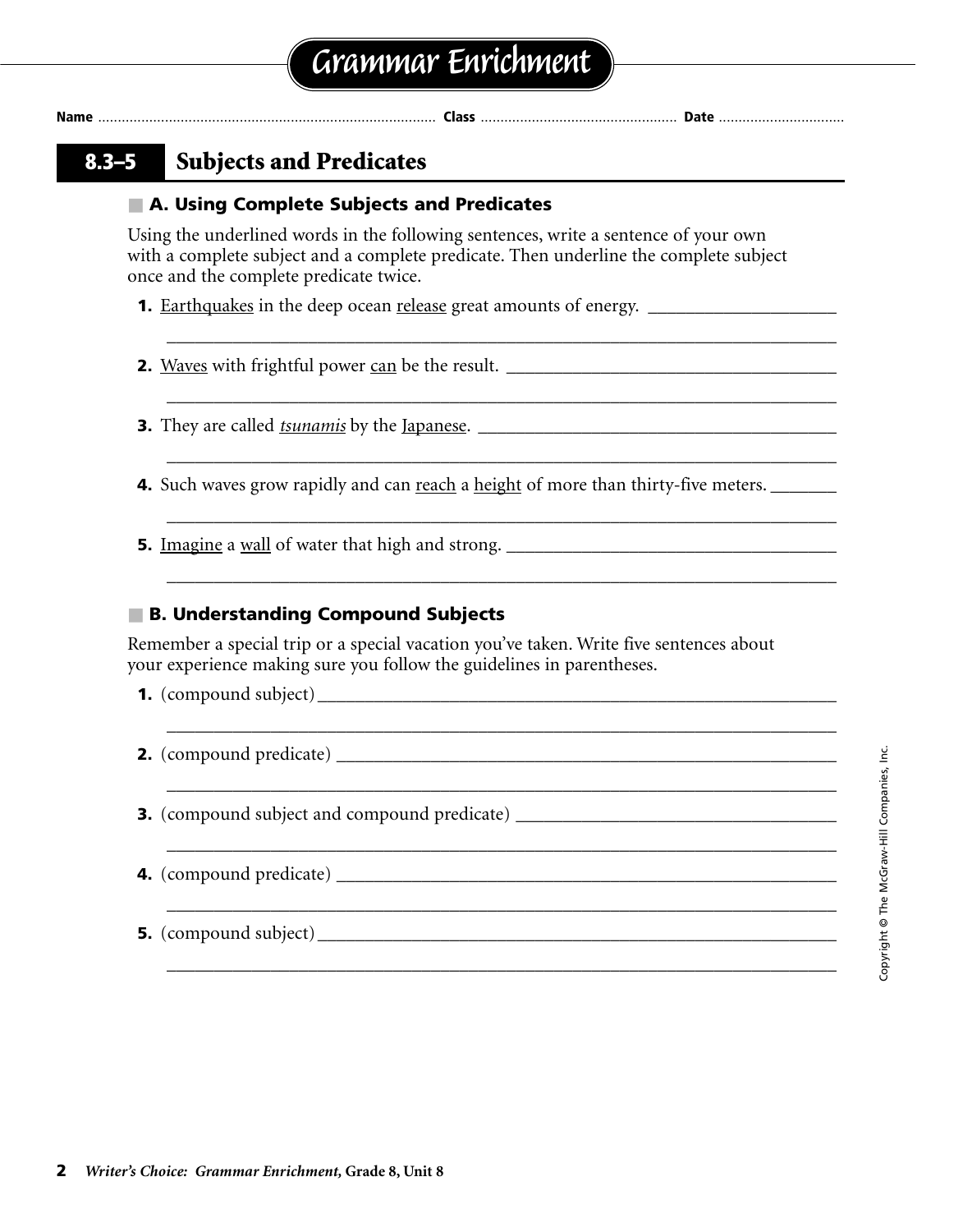| 8.6 | <b>Simple and Compound Sentences</b>                                                                                                                                                   |
|-----|----------------------------------------------------------------------------------------------------------------------------------------------------------------------------------------|
|     | A. Using Simple and Compound Sentences                                                                                                                                                 |
|     | Write sentences that include the elements indicated in parentheses.                                                                                                                    |
|     |                                                                                                                                                                                        |
|     | <b>2.</b> (simple sentence with compound predicate) __________________________________                                                                                                 |
|     | <b>3.</b> (simple sentence with compound subject and compound predicate) _____________                                                                                                 |
|     |                                                                                                                                                                                        |
|     | <b>5.</b> (compound sentence made up of one simple sentence with a simple subject and<br>a simple predicate and one simple sentence with a simple subject and a compound<br>predicate) |

#### ■ **B. Correcting Run-On Sentences**

This passage is one long run-on sentence. Rewrite it as several complete sentences that make sense. Use both simple and compound sentences in your revision.

Thursday was the hottest day all summer, outdoor games didn't sound like much fun, but I was growing impatient I called B. J., but she wasn't home, there was nothing to do, then Sue stopped by, she brought her new Dalmatian puppy with her, we named the puppy Spot, Sue gave the puppy a toy, she gave him a ball, I threw the ball and Spot chased it, it turned out to be a great day, I wonder if I can get a puppy.

\_\_\_\_\_\_\_\_\_\_\_\_\_\_\_\_\_\_\_\_\_\_\_\_\_\_\_\_\_\_\_\_\_\_\_\_\_\_\_\_\_\_\_\_\_\_\_\_\_\_\_\_\_\_\_\_\_\_\_\_\_\_\_\_\_\_\_\_\_\_\_ \_\_\_\_\_\_\_\_\_\_\_\_\_\_\_\_\_\_\_\_\_\_\_\_\_\_\_\_\_\_\_\_\_\_\_\_\_\_\_\_\_\_\_\_\_\_\_\_\_\_\_\_\_\_\_\_\_\_\_\_\_\_\_\_\_\_\_\_\_\_\_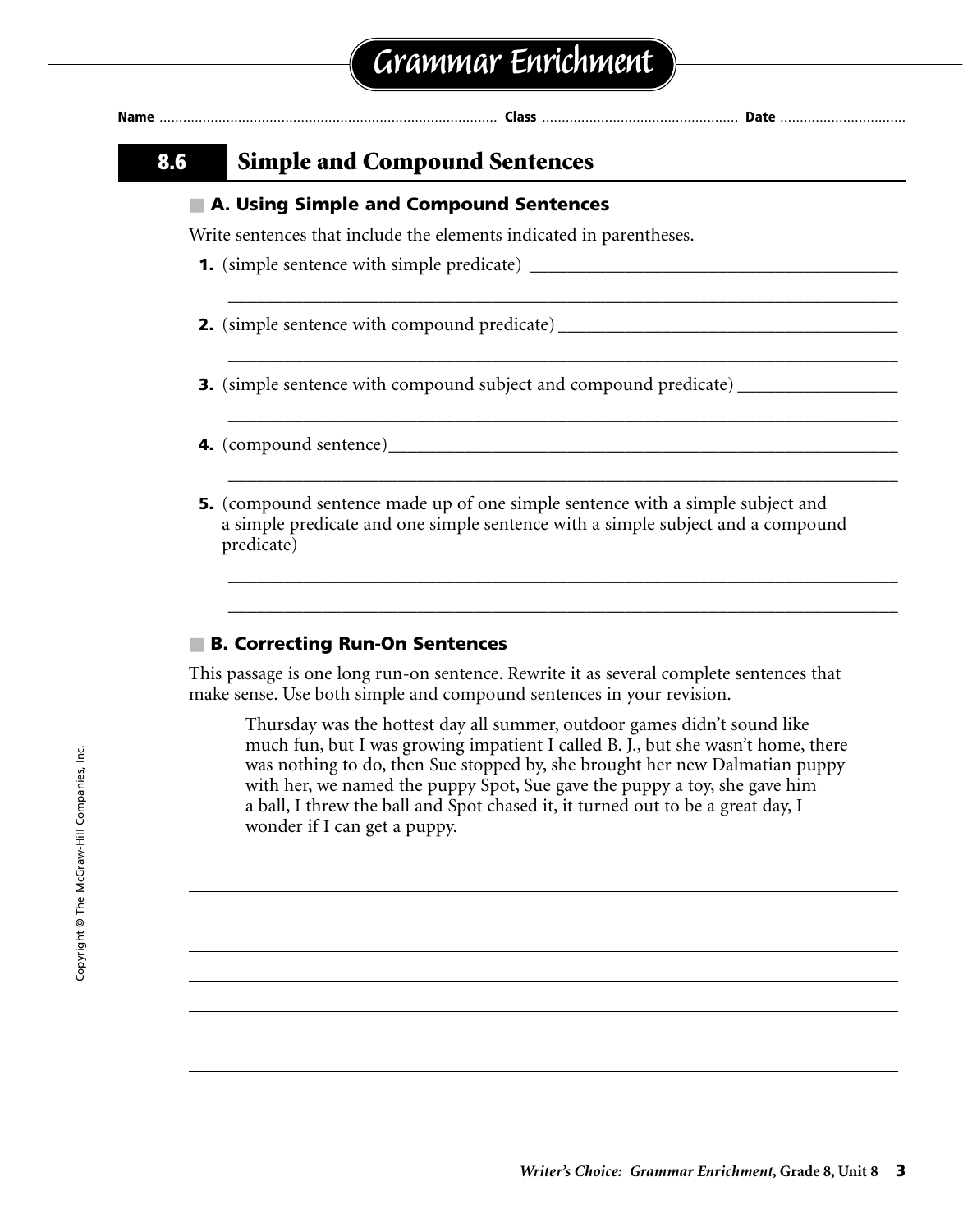### **9.1–2, 5 Kinds of Nouns**

### ■ **A. Classifying Nouns**

Identify each of the following nouns as (1) *common* or *proper;* (2) *concrete* or *abstract;* and (3) *singular, plural* or *collective.* If the noun is *collective,* it can be singular or plural. It should only be labeled as collective.

- **1.** highways \_\_\_\_\_\_\_\_\_\_\_\_\_\_\_\_\_\_\_\_\_\_\_\_\_\_\_\_\_\_\_\_\_\_\_\_\_\_\_\_\_\_\_\_\_\_\_\_\_\_\_\_\_\_\_\_\_\_\_\_\_\_\_\_
- **2.** Jackie Robinson \_\_\_\_\_\_\_\_\_\_\_\_\_\_\_\_\_\_\_\_\_\_\_\_\_\_\_\_\_\_\_\_\_\_\_\_\_\_\_\_\_\_\_\_\_\_\_\_\_\_\_\_\_\_\_\_\_\_
- **3.** fearlessness
- **4.** Rocky Mountains \_\_\_\_\_\_\_\_\_\_\_\_\_\_\_\_\_\_\_\_\_\_\_\_\_\_\_\_\_\_\_\_\_\_\_\_\_\_\_\_\_\_\_\_\_\_\_\_\_\_\_\_\_\_\_\_\_
- **5.** excitement  $\Box$
- **6.** jury \_\_\_\_\_\_\_\_\_\_\_\_\_\_\_\_\_\_\_\_\_\_\_\_\_\_\_\_\_\_\_\_\_\_\_\_\_\_\_\_\_\_\_\_\_\_\_\_\_\_\_\_\_\_\_\_\_\_\_\_\_\_\_\_\_\_\_\_
- **7.** Christianity
- **8.** Boston Symphony Orchestra \_\_\_\_\_\_\_\_\_\_\_\_\_\_\_\_\_\_\_\_\_\_\_\_\_\_\_\_\_\_\_\_\_\_\_\_\_\_\_\_\_\_\_\_\_\_\_\_

### ■ **B. Correcting Noun Errors**

Each of the following sentences contains an error in noun usage. Circle each error, and write the corrected noun in the space provided.

**1.** My sister's wedding was to be a masterpiece, but it was more like something from

Hugo's House of horrors.

- **2.** Everyone arrived at northbrook chapel.\_\_\_\_\_\_\_\_\_\_\_\_\_\_\_\_\_\_\_\_\_\_\_\_\_\_\_\_\_\_\_\_\_\_\_\_\_\_\_\_
- **3.** There were the blushing bride, the nervous groom, and all of the future parent  $\text{in laws.}$
- **4.** The ceremony, conducted by judge Franklin, went off without a hitch (no pun intended).
- **5.** Outside the chapel after the ceremony, the audience cheered for the newlyweds, Peter and faith Cooper.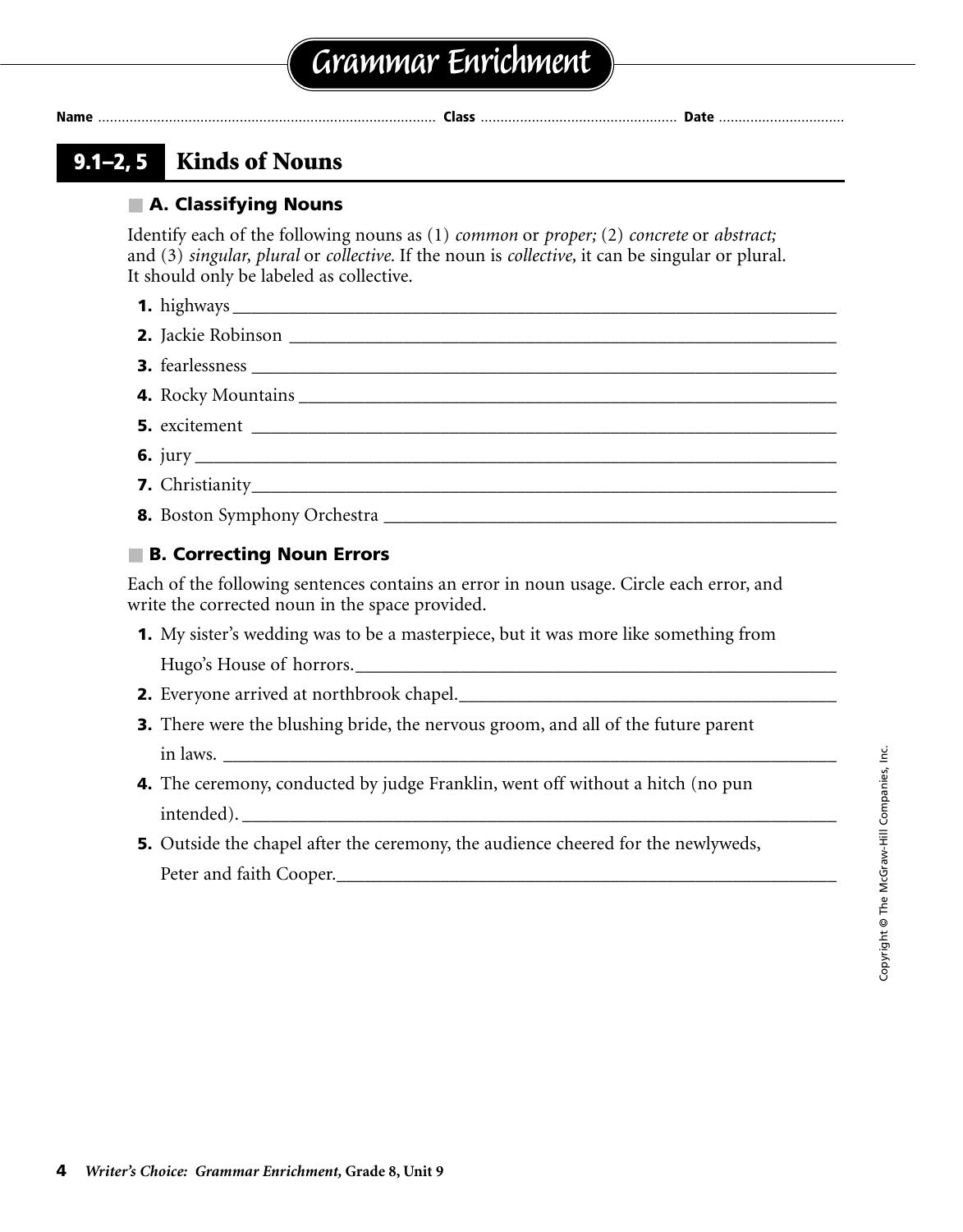| ١ρ |  |  |  |
|----|--|--|--|
|    |  |  |  |

### **9.3–4 Distinguishing Plurals, Possessives, and Contractions**

#### ■ **A. Identifying and Using Possessives and Plurals**

Study the underlined nouns in the following sentences. If a noun should be possessive, write it correctly, and label it *possessive* in the space provided. If a noun is plural but does not show possession, copy it, and label it *plural.*

- **1.** Chris neighbors took part in Circleville annual health fair.
- **2.** While the <u>Martins</u> took a vision test, all three of the <u>Joneses</u> children signed up for the <u>day</u> track meet.

\_\_\_\_\_\_\_\_\_\_\_\_\_\_\_\_\_\_\_\_\_\_\_\_\_\_\_\_\_\_\_\_\_\_\_\_\_\_\_\_\_\_\_\_\_\_\_\_\_\_\_\_\_\_\_\_\_\_\_\_\_\_\_\_\_\_\_\_\_\_\_

\_\_\_\_\_\_\_\_\_\_\_\_\_\_\_\_\_\_\_\_\_\_\_\_\_\_\_\_\_\_\_\_\_\_\_\_\_\_\_\_\_\_\_\_\_\_\_\_\_\_\_\_\_\_\_\_\_\_\_\_\_\_\_\_\_\_\_\_\_\_\_

\_\_\_\_\_\_\_\_\_\_\_\_\_\_\_\_\_\_\_\_\_\_\_\_\_\_\_\_\_\_\_\_\_\_\_\_\_\_\_\_\_\_\_\_\_\_\_\_\_\_\_\_\_\_\_\_\_\_\_\_\_\_\_\_\_\_\_\_\_\_\_

\_\_\_\_\_\_\_\_\_\_\_\_\_\_\_\_\_\_\_\_\_\_\_\_\_\_\_\_\_\_\_\_\_\_\_\_\_\_\_\_\_\_\_\_\_\_\_\_\_\_\_\_\_\_\_\_\_\_\_\_\_\_\_\_\_\_\_\_\_\_\_

- **3.** Along the fairway, the contestants winnings would be given for a local charity work.
- **4.** An announcer call said, "The youngsters race at noon."

#### ■ **B. Using Possessives and Contractions**

Create two original sentences for each of the following words. In one sentence, use the word as a possessive noun. In the other, use it as a contraction of that noun and the verb *is* or *has.*

|  | <b>4.</b> Tomas's $\qquad \qquad$ |  |
|--|-----------------------------------|--|

#### ■ **C. Understanding Possessives**

Imagine that you are a student tutor at your school. You are working with a student who does not understand where to place the apostrophe when forming possessives. On a separate sheet of paper, write a paragraph explaining the correct way to form singular and plural possessive nouns.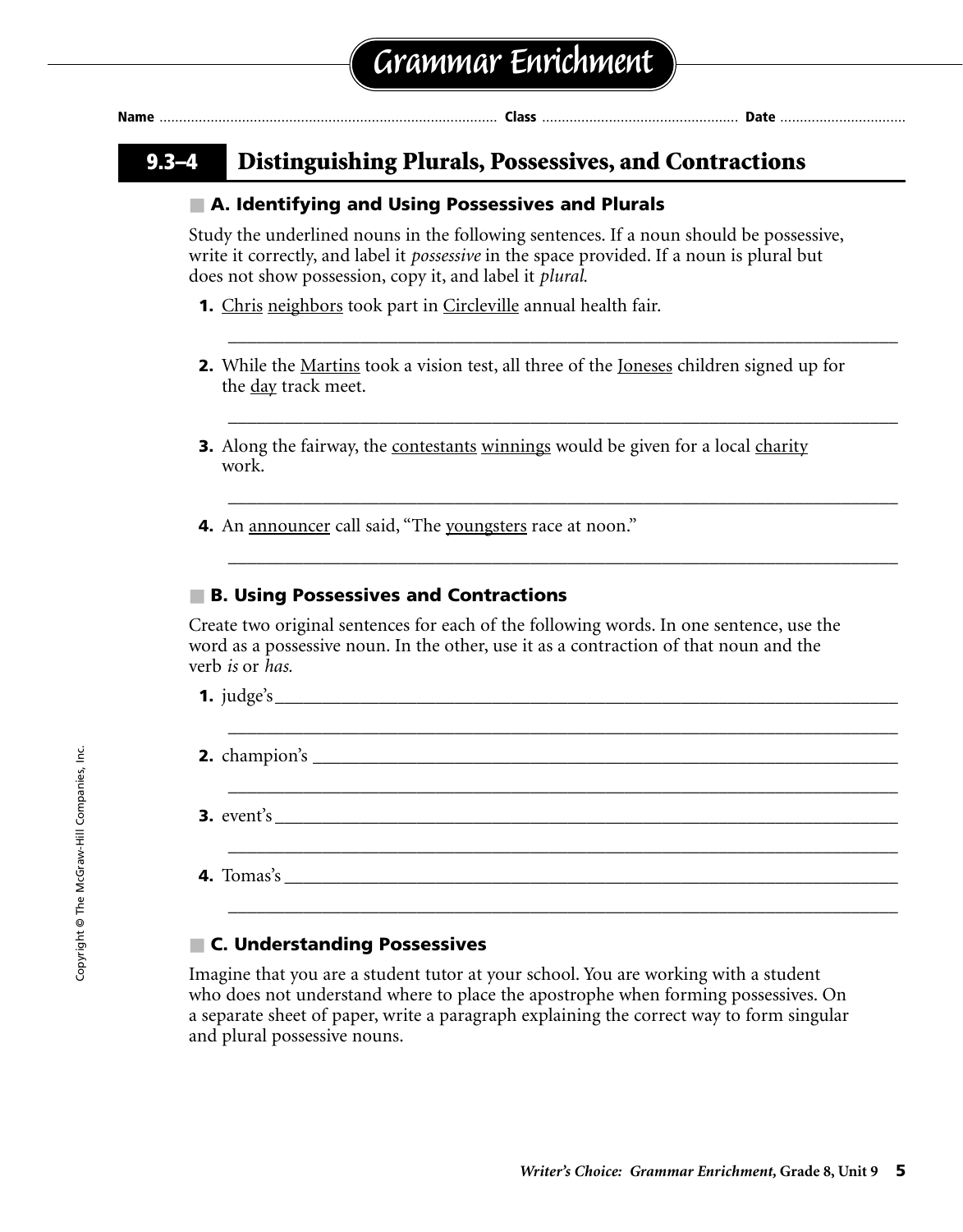### **9.6 Appositives**

### ■ **A. Identifying and Using Appositives**

Complete the following sentences with nouns from the list. Then underline the appositive phrase in which each noun appears. Draw an arrow from it to the noun that it identifies.

readers tale hero author authority classic

- **1.** Here are some books by E. B. White, my favorite children's \_\_\_\_\_\_\_\_\_\_\_\_\_\_\_\_\_
- **2.** Have you read *Stuart Little*, his about a mouse?
- **3.** *Charlotte's Web*, an undeniable <sub>,</sub> grew from his observations of the pigs and a spider on his farm in Maine.
- **4.** In *The Trumpet of the Swan*, Louis, the mute \_\_\_\_\_\_\_\_\_\_\_\_\_\_\_\_, tries to win the love of the beautiful Serena.
- **5.** An  $\frac{1}{\sqrt{1-\frac{1}{\sqrt{1-\frac{1}{\sqrt{1-\frac{1}{\sqrt{1-\frac{1}{\sqrt{1-\frac{1}{\sqrt{1-\frac{1}{\sqrt{1-\frac{1}{\sqrt{1-\frac{1}{\sqrt{1-\frac{1}{\sqrt{1-\frac{1}{\sqrt{1-\frac{1}{\sqrt{1-\frac{1}{\sqrt{1-\frac{1}{\sqrt{1-\frac{1}{\sqrt{1-\frac{1}{\sqrt{1-\frac{1}{\sqrt{1-\frac{1}{\sqrt{1-\frac{1}{\sqrt{1-\frac{1}{\sqrt{1-\frac{1}{\sqrt{1-\frac{1}{\sqrt{1-\frac{1}{\sqrt{1-\frac{1}{\$
- **6.** His essays are still enjoyed by my parents, of all of White's work.

### ■ **B. Combining Sentences with Appositives**

You can use an appositive word or phrase to express the ideas of two sentences within one sentence. Study this example; then combine each pair of sentences that follow, using an appositive. Be sure to add commas where needed.

Example: Printings opened in 1960. It is our favorite bookstore. *Printings, our favorite bookstore, opened in 1960.*

- **1.** You can always get friendly advice from Ms. Li. She's the current owner. \_\_\_\_\_\_\_\_\_\_\_\_\_\_\_\_\_\_\_\_\_\_\_\_\_\_\_\_\_\_\_\_\_\_\_
- **2.** Ms. Li often has special activities at her store. She is a creative bookseller.
- **3.** Just last week authors gave a reading at Printings. The authors were Myra Myers and T. Tim Thompkins.

\_\_\_\_\_\_\_\_\_\_\_\_\_\_\_\_\_\_\_\_\_\_\_\_\_\_\_\_\_\_\_\_\_\_\_\_\_\_\_\_\_\_\_\_\_\_\_\_\_\_\_\_\_\_\_\_\_\_\_\_\_\_\_\_\_\_\_\_\_\_\_

\_\_\_\_\_\_\_\_\_\_\_\_\_\_\_\_\_\_\_\_\_\_\_\_\_\_\_\_\_\_\_\_\_\_\_\_\_\_\_\_\_\_\_\_\_\_\_\_\_\_\_\_\_\_\_\_\_\_\_\_\_\_\_\_\_\_\_\_\_\_\_

\_\_\_\_\_\_\_\_\_\_\_\_\_\_\_\_\_\_\_\_\_\_\_\_\_\_\_\_\_\_\_\_\_\_\_\_\_\_\_\_\_\_\_\_\_\_\_\_\_\_\_\_\_\_\_\_\_\_\_\_\_\_\_\_\_\_\_\_\_\_\_

\_\_\_\_\_\_\_\_\_\_\_\_\_\_\_\_\_\_\_\_\_\_\_\_\_\_\_\_\_\_\_\_\_\_\_\_\_\_\_\_\_\_\_\_\_\_\_\_\_\_\_\_\_\_\_\_\_\_\_\_\_\_\_\_\_\_\_\_\_\_\_

**4.** My brother, my sister, and I love to visit Printings. My brother is Darryl. My sister is Deanna. Printings is a bookstore beyond compare.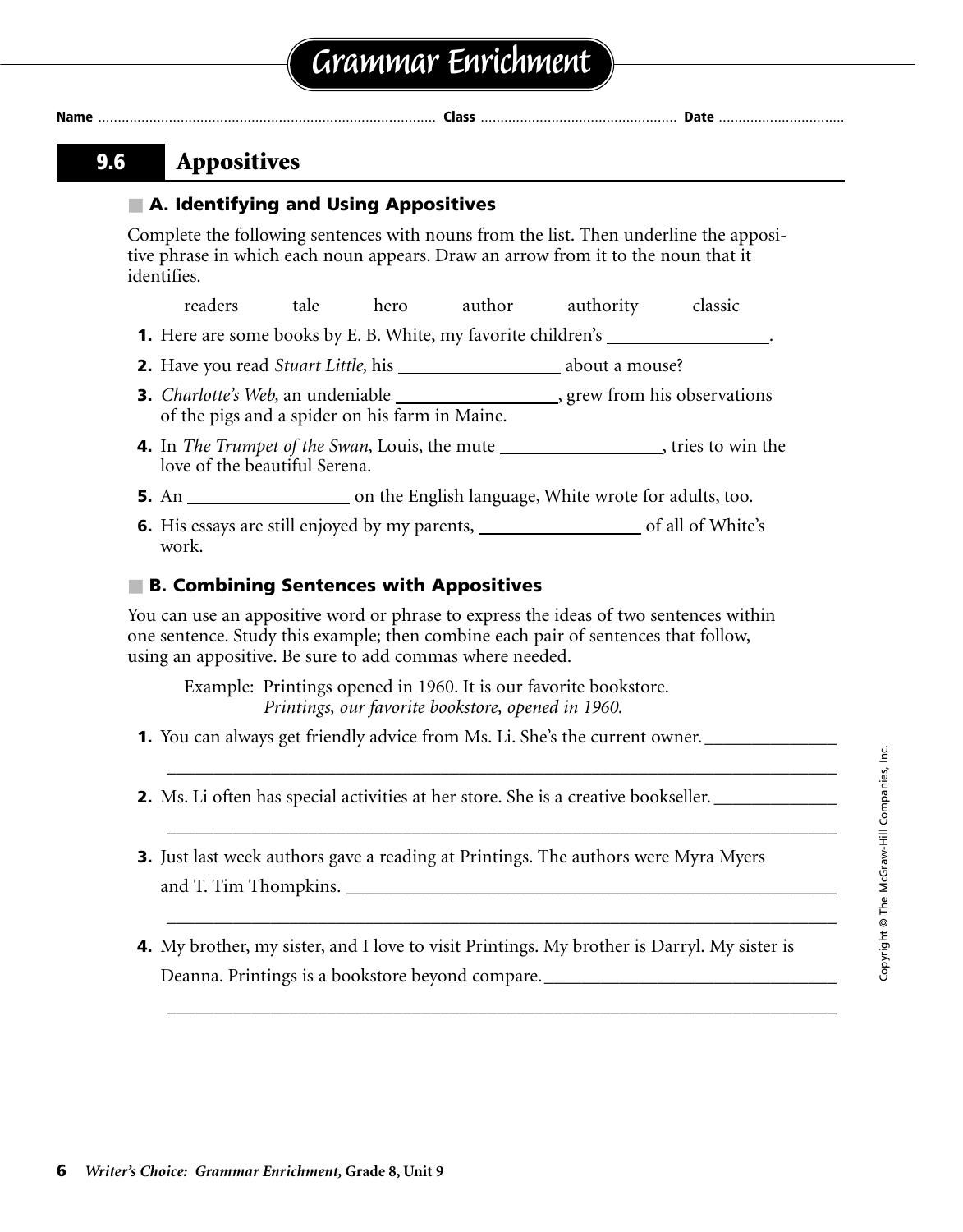| 10.2 | <b>Transitive and Intransitive Verbs</b>                                                                                                                                                                  |
|------|-----------------------------------------------------------------------------------------------------------------------------------------------------------------------------------------------------------|
|      | A. Distinguishing Transitive and Intransitive Verbs                                                                                                                                                       |
|      | Write two sentences for each of the following verbs. In the first sentence the verb<br>should be transitive, and in the second sentence the verb should be intransitive. Use<br>the numbered lines below. |
|      | <b>1.</b> visit                                                                                                                                                                                           |
|      | ,我们也不能在这里的时候,我们也不能在这里的时候,我们也不能在这里的时候,我们也不能会不能会不能会不能会不能会不能会不能会。<br>第2012章 我们的时候,我们的时候,我们的时候,我们的时候,我们的时候,我们的时候,我们的时候,我们的时候,我们的时候,我们的时候,我们的时候,我们的时候,我                                                        |
|      |                                                                                                                                                                                                           |
|      |                                                                                                                                                                                                           |

### ■ **B. Using Transitive Verbs and Direct Objects**

Write five sentences about a concert or another musical topic. For each sentence choose a transitive verb from the first column and a direct object from the second column. In at least one sentence, include two direct objects.

| <b>Verbs</b> |           | <b>Direct Objects</b> |              |  |
|--------------|-----------|-----------------------|--------------|--|
| purchased    | read      | banner                | jacket       |  |
| gave         | entered   | seats                 | autograph    |  |
| want         | found     | ticket                | program      |  |
| waved        | will play | arena                 | refreshments |  |
| was wearing  | filled    | song                  | sweatshirt   |  |

\_\_\_\_\_\_\_\_\_\_\_\_\_\_\_\_\_\_\_\_\_\_\_\_\_\_\_\_\_\_\_\_\_\_\_\_\_\_\_\_\_\_\_\_\_\_\_\_\_\_\_\_\_\_\_\_\_\_\_\_\_\_\_\_\_\_\_\_\_\_\_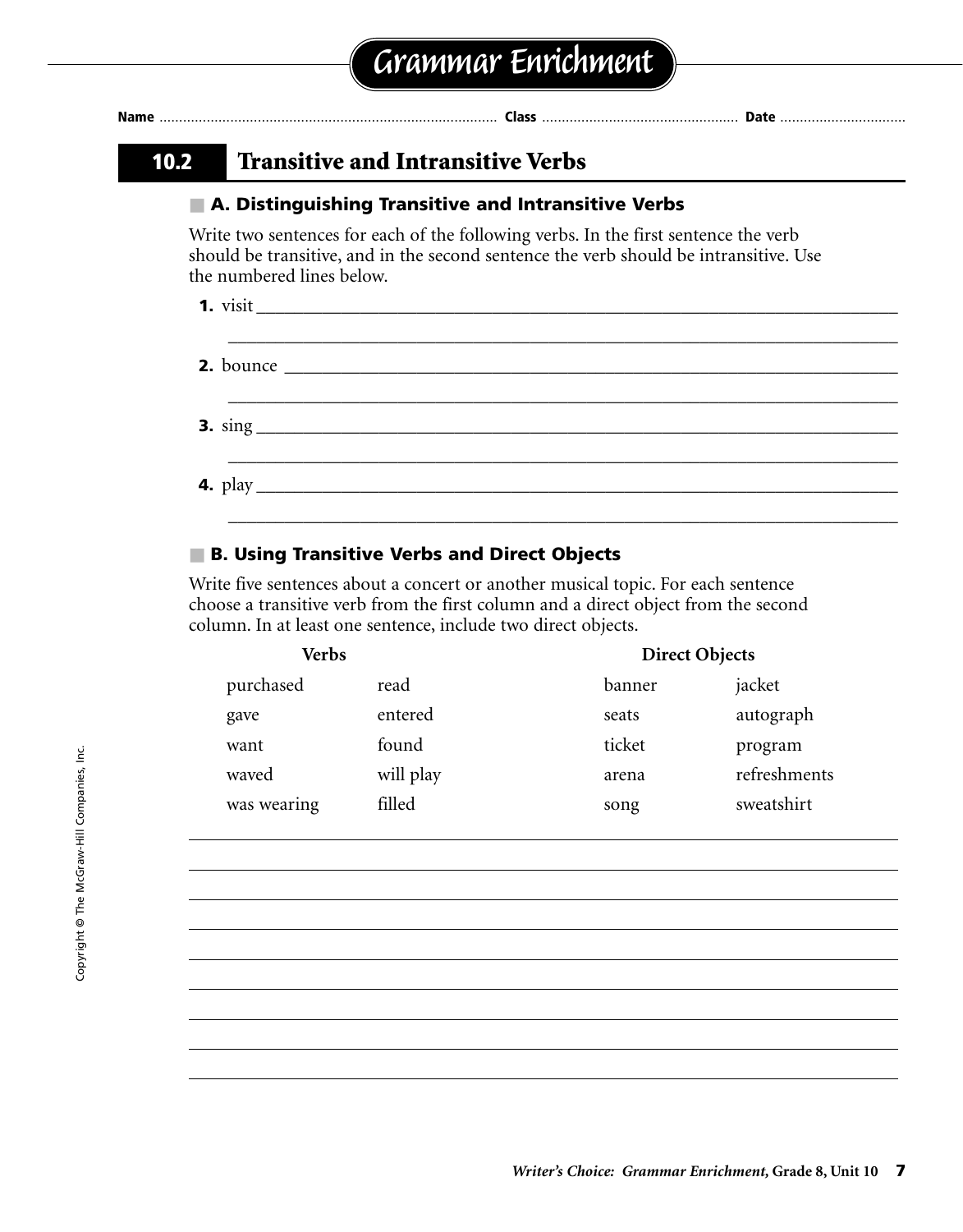### **10.3 Verbs with Indirect Objects**

### ■ **A. Distinguishing Direct and Indirect Objects**

In the following sentences underline each direct object once and each indirect object twice. On the lines provided, write another sentence using the same verb but a different direct and indirect object.

**1.** Critics give Maria Montoya Martinez the title of "genius." \_\_\_\_\_\_\_\_\_\_\_\_\_\_\_\_\_\_

**2.** Indeed, many people award Martinez an honored place in the world of folk art.

\_\_\_\_\_\_\_\_\_\_\_\_\_\_\_\_\_\_\_\_\_\_\_\_\_\_\_\_\_\_\_\_\_\_\_\_\_\_\_\_\_\_\_\_\_\_\_\_\_\_\_\_\_\_\_\_\_\_\_\_\_\_\_\_\_\_\_\_\_\_\_

\_\_\_\_\_\_\_\_\_\_\_\_\_\_\_\_\_\_\_\_\_\_\_\_\_\_\_\_\_\_\_\_\_\_\_\_\_\_\_\_\_\_\_\_\_\_\_\_\_\_\_\_\_\_\_\_\_\_\_\_\_\_\_\_\_\_\_\_\_\_\_

\_\_\_\_\_\_\_\_\_\_\_\_\_\_\_\_\_\_\_\_\_\_\_\_\_\_\_\_\_\_\_\_\_\_\_\_\_\_\_\_\_\_\_\_\_\_\_\_\_\_\_\_\_\_\_\_\_\_\_\_\_\_\_\_\_\_\_\_\_\_\_

\_\_\_\_\_\_\_\_\_\_\_\_\_\_\_\_\_\_\_\_\_\_\_\_\_\_\_\_\_\_\_\_\_\_\_\_\_\_\_\_\_\_\_\_\_\_\_\_\_\_\_\_\_\_\_\_\_\_\_\_\_\_\_\_\_\_\_\_\_\_\_

\_\_\_\_\_\_\_\_\_\_\_\_\_\_\_\_\_\_\_\_\_\_\_\_\_\_\_\_\_\_\_\_\_\_\_\_\_\_\_\_\_\_\_\_\_\_\_\_\_\_\_\_\_\_\_\_\_\_\_\_\_\_\_\_\_\_\_\_\_\_\_

\_\_\_\_\_\_\_\_\_\_\_\_\_\_\_\_\_\_\_\_\_\_\_\_\_\_\_\_\_\_\_\_\_\_\_\_\_\_\_\_\_\_\_\_\_\_\_\_\_\_\_\_\_\_\_\_\_\_\_\_\_\_\_\_\_\_\_\_\_\_\_

\_\_\_\_\_\_\_\_\_\_\_\_\_\_\_\_\_\_\_\_\_\_\_\_\_\_\_\_\_\_\_\_\_\_\_\_\_\_\_\_\_\_\_\_\_\_\_\_\_\_\_\_\_\_\_\_\_\_\_\_\_\_\_\_\_\_\_\_\_\_\_

\_\_\_\_\_\_\_\_\_\_\_\_\_\_\_\_\_\_\_\_\_\_\_\_\_\_\_\_\_\_\_\_\_\_\_\_\_\_\_\_\_\_\_\_\_\_\_\_\_\_\_\_\_\_\_\_\_\_\_\_\_\_\_\_\_\_\_\_\_\_\_

\_\_\_\_\_\_\_\_\_\_\_\_\_\_\_\_\_\_\_\_\_\_\_\_\_\_\_\_\_\_\_\_\_\_\_\_\_\_\_\_\_\_\_\_\_\_\_\_\_\_\_\_\_\_\_\_\_\_\_\_\_\_\_\_\_\_\_\_\_\_\_ \_\_\_\_\_\_\_\_\_\_\_\_\_\_\_\_\_\_\_\_\_\_\_\_\_\_\_\_\_\_\_\_\_\_\_\_\_\_\_\_\_\_\_\_\_\_\_\_\_\_\_\_\_\_\_\_\_\_\_\_\_\_\_\_\_\_\_\_\_\_\_

**3.** Smooth stones gave jars and bowls a dark but shiny design.

**4.** Martinez sold museums and private collectors her work; her fame grew.

**5.** With great care she taught her family and friends her methods.

### ■ **B. Using Indirect Objects**

Rewrite each of the following sentences so that the underlined information is expressed as an indirect object.

- **1.** We bought a ceramic vase for my aunt and uncle for their anniversary.
- **2.** When Aunt Lois saw it, she screeched and gave a hug to me. \_\_\_\_\_\_\_\_\_\_\_\_\_\_\_\_\_\_\_\_\_\_\_
- **3.** Uncle Lew said, "Let me offer my special thanks to my favorite nephew and his  $\beta$  parents."
- **4.** On the way home, I asked a question <u>of my folks</u>: Would they tell the story of Aunt Lois and Uncle Lew's first meeting to me?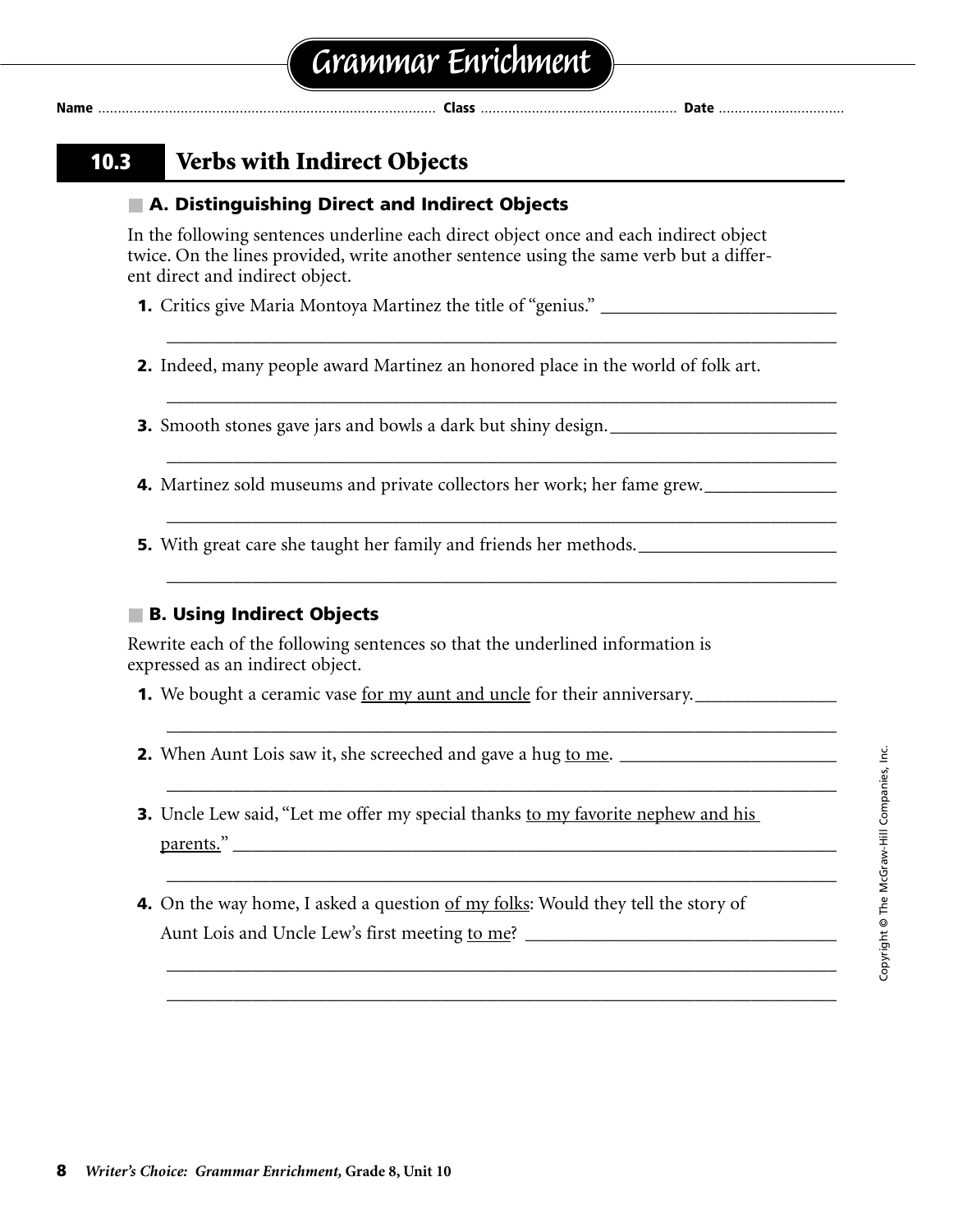| Nam | . |  |
|-----|---|--|
|     |   |  |

### **10.4 Linking Verbs and Predicate Words**

### ■ **A. Identifying Linking Verbs and Predicate Words**

Read the following passage from *Great Expectations* by Charles Dickens. Identify each underlined word as a *linking verb,* a *predicate noun,* or a *predicate adjective.*

He instantly jumped up, and it was not the same man, but another man!

And yet this man was dressed in coarse gray, too, ... and was <u>lame</u>, and hoarse, and cold, and was everything that this other man was; except that he had not the same face, and had a flat broad-brimmed low-crowned felt hat on.

| п. |  |
|----|--|
| ъ  |  |

### ■ **B. Using Verbs and Predicate Adjectives**

Use each of the following verbs in two related sentences. In the first sentence use it as an action verb with a direct object. In the second use it as a linking verb with a single or compound predicate adjective.

Shanna carefully *felt* the *material* of the antique dress. The cloth *felt stiff* but *smooth.*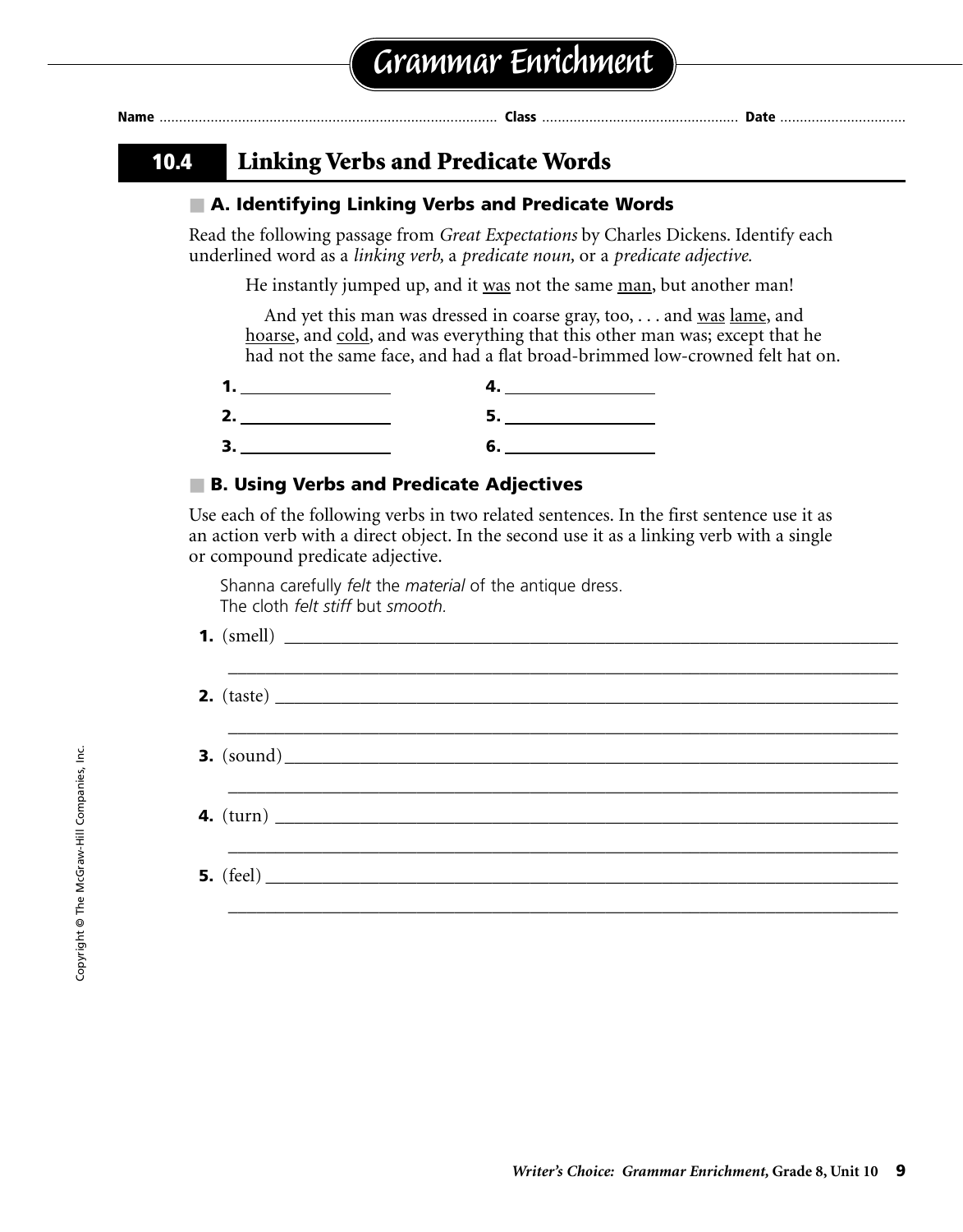**Name** ...................................................................................... **Class** .................................................. **Date** ................................

### **10.5 Present and Past Tenses**

### ■ **A. Using the Correct Tense**

Complete the following sentences using the correct tense of the verb in parentheses.

- **1.** Celia, Jan, and Lucius \_\_\_\_\_\_\_\_\_\_\_\_\_\_\_\_\_\_\_\_\_\_\_ whenever they get the chance. (cook)
- 2. Last night, while Jan and Lucius \_\_\_\_\_\_\_\_\_\_\_\_\_\_\_\_\_\_\_\_\_\_\_ potatoes, Celia

**a** pot of water. (scrub, heat)

- **3.** One of them the cooked and cooled potatoes; the others tomatoes, onions, and zucchini. (cube; chop)
- **4.** Either his sisters or Lucius himself \_\_\_\_\_\_\_\_\_\_\_\_\_\_\_\_\_\_\_\_the simmering soup. (stir)
- **5.** The three tired but happy chefs themselves at the table with

pride, for they knew that their soup always the most finicky appetite. (seat; satisfy)

### ■ **B. Using Present and Past Tenses**

First, underline all the verbs. Eight of the verbs should be in the past tense instead of the present tense. Draw a line through these verbs in the wrong tense, and write their past tense form in the space above the verb.

Some people still wonder about my family's strange meals, but we believe in our dietary choices. For example, just last week we create a fantastic dinner. My dad ladles out the first course, peanut soup. (I remind you that people in many parts of the world regularly enjoy this dish.) Carrot-and-cabbage salad follows, and my sister smiles and helps herself. Next, Mom and Paul carry in the main course, spaghetti with "meatless meat" sauce. We substitute bean curd for ground beef that night. In fact, we use bean curd often in our kitchen. Finally, the best of all possible desserts—baked apples—completes the meal. If you still question our cuisine, come for dinner tomorrow!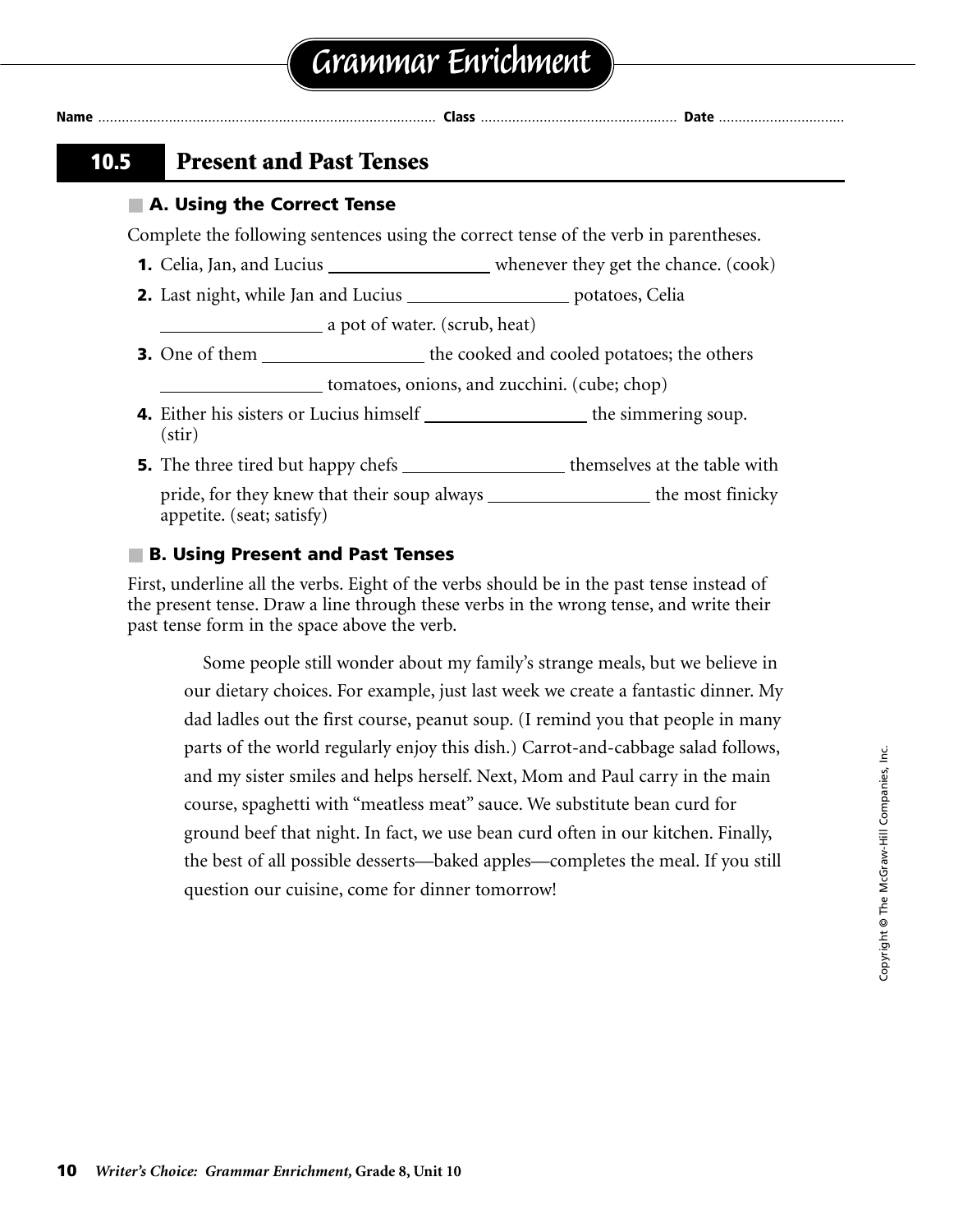| verb in sentences of your own. |                  | Use each form (base form, present participle, past form, past participle) of the given                                                                                                                                                                                                             |
|--------------------------------|------------------|----------------------------------------------------------------------------------------------------------------------------------------------------------------------------------------------------------------------------------------------------------------------------------------------------|
|                                |                  |                                                                                                                                                                                                                                                                                                    |
| 1. admire                      |                  |                                                                                                                                                                                                                                                                                                    |
|                                |                  |                                                                                                                                                                                                                                                                                                    |
|                                |                  |                                                                                                                                                                                                                                                                                                    |
|                                |                  |                                                                                                                                                                                                                                                                                                    |
|                                |                  |                                                                                                                                                                                                                                                                                                    |
|                                | grab             | supply                                                                                                                                                                                                                                                                                             |
|                                | discover welcome | ,我们也不能在这里的人,我们也不能在这里的人,我们也不能在这里的人,我们也不能在这里的人,我们也不能在这里的人,我们也不能在这里的人,我们也不能在这里的人,我们也<br><b>B. Using Main Verbs and Helping Verbs</b><br>Use the following verbs to write five sentences about an event at your school. Include a<br>verb phrase with a helping verb and a main verb in each sentence. |

<u> 1980 - Jan Barbara, martin amerikan personal (h. 1980).</u>

4.

 $5.$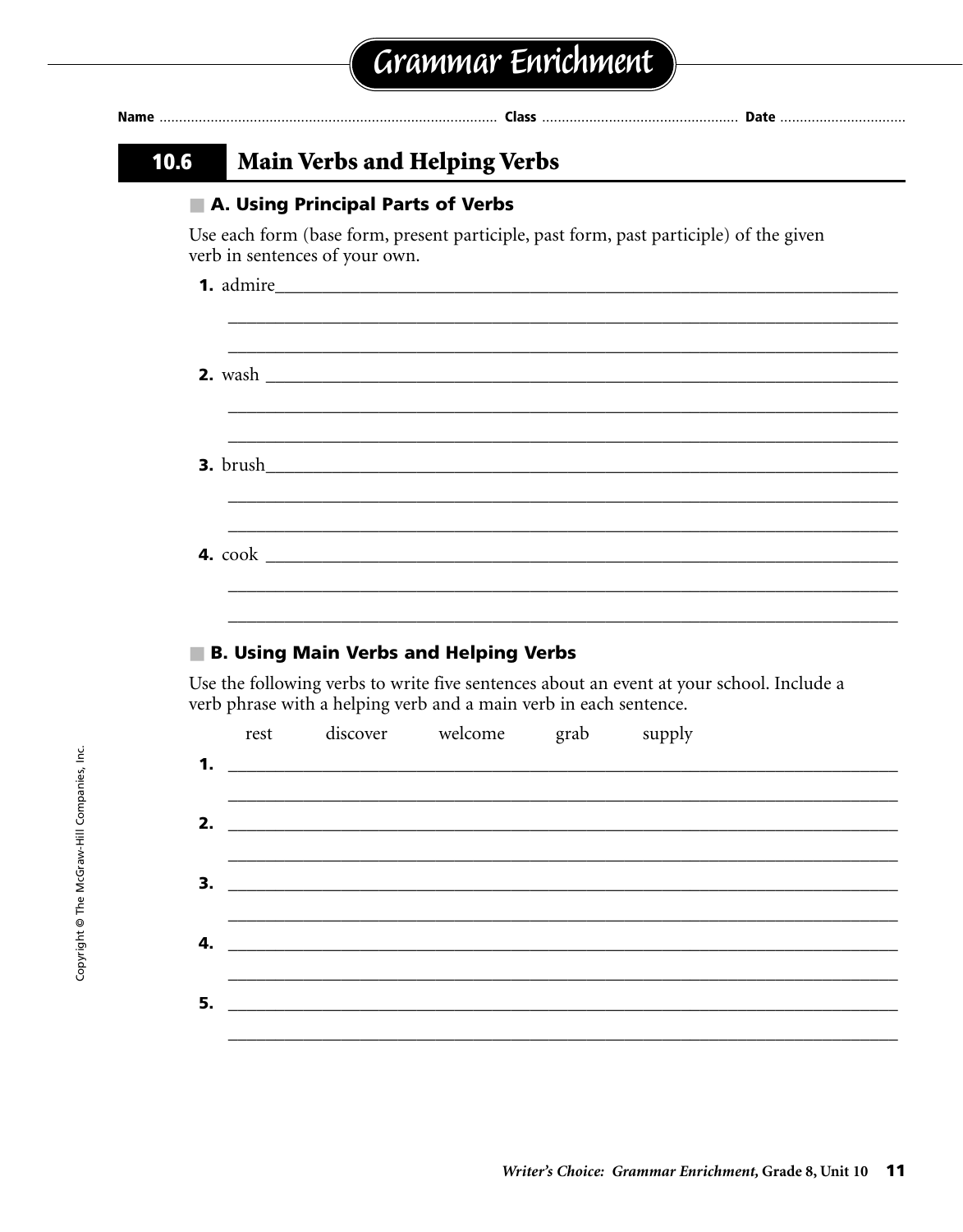### **10.7 Progressive Forms**

#### ■ **A. Using Present Progressive and Past Progressive Forms**

Using the verb in parentheses, write the correct progressive form that should appear on the appropriate line below.

Yesterday my friends and I (1. play), but today I (2. walk) around with my arm in a sling. You probably (3. ask), "What happened?" Well, Hakim pestered me; he complained, "Fran (4. plan) a race, and the runners (5. look) for a timekeeper. Will you keep the watch for us?" Soon Fran and the other runners (6. gather) around me, and one of them shoved a flag into my hand. As I (7. drop) the signal flag and the runners (8. sprint) off, I felt a sudden pain in my arm. A second later, I (9. roll) on the ground, and the runners returned. "Hakim (10. call) your mom," Fran whispered. Now I (11. suffer) with a sprained arm—just because I waved that flag.



### ■ **B. Using Progressive Forms**

Write five sentences, using the given subjects and the indicated progressive form of the given verb.

\_\_\_\_\_\_\_\_\_\_\_\_\_\_\_\_\_\_\_\_\_\_\_\_\_\_\_\_\_\_\_\_\_\_\_\_\_\_\_\_\_\_\_\_\_\_\_\_\_\_\_\_\_\_\_\_\_\_\_\_\_\_\_\_\_\_\_\_\_\_\_

\_\_\_\_\_\_\_\_\_\_\_\_\_\_\_\_\_\_\_\_\_\_\_\_\_\_\_\_\_\_\_\_\_\_\_\_\_\_\_\_\_\_\_\_\_\_\_\_\_\_\_\_\_\_\_\_\_\_\_\_\_\_\_\_\_\_\_\_\_\_\_

\_\_\_\_\_\_\_\_\_\_\_\_\_\_\_\_\_\_\_\_\_\_\_\_\_\_\_\_\_\_\_\_\_\_\_\_\_\_\_\_\_\_\_\_\_\_\_\_\_\_\_\_\_\_\_\_\_\_\_\_\_\_\_\_\_\_\_\_\_\_\_

\_\_\_\_\_\_\_\_\_\_\_\_\_\_\_\_\_\_\_\_\_\_\_\_\_\_\_\_\_\_\_\_\_\_\_\_\_\_\_\_\_\_\_\_\_\_\_\_\_\_\_\_\_\_\_\_\_\_\_\_\_\_\_\_\_\_\_\_\_\_\_

- **1.** Karyn *work* (present progressive)\_\_\_\_\_\_\_\_\_\_\_\_\_\_\_\_\_\_\_\_\_\_\_\_\_\_\_\_\_\_\_\_\_\_\_\_\_\_\_\_\_\_\_\_\_
- **2.** The singers *forget* (present progressive) \_\_\_\_\_\_\_\_\_\_\_\_\_\_\_\_\_\_\_\_\_\_\_\_\_\_\_\_\_\_\_\_\_\_\_\_\_\_\_\_
- **3.** Laurie and Bob *discuss* (past progressive) \_\_\_\_\_\_\_\_\_\_\_\_\_\_\_\_\_\_\_\_\_\_\_\_\_\_\_\_\_\_\_\_\_
- **4.** I *ride* (past progressive) \_\_\_\_\_\_\_\_\_\_\_\_\_\_\_\_\_\_\_\_\_\_\_\_\_\_\_\_\_\_\_\_\_\_\_\_\_\_\_\_\_\_\_\_\_\_\_\_\_\_\_\_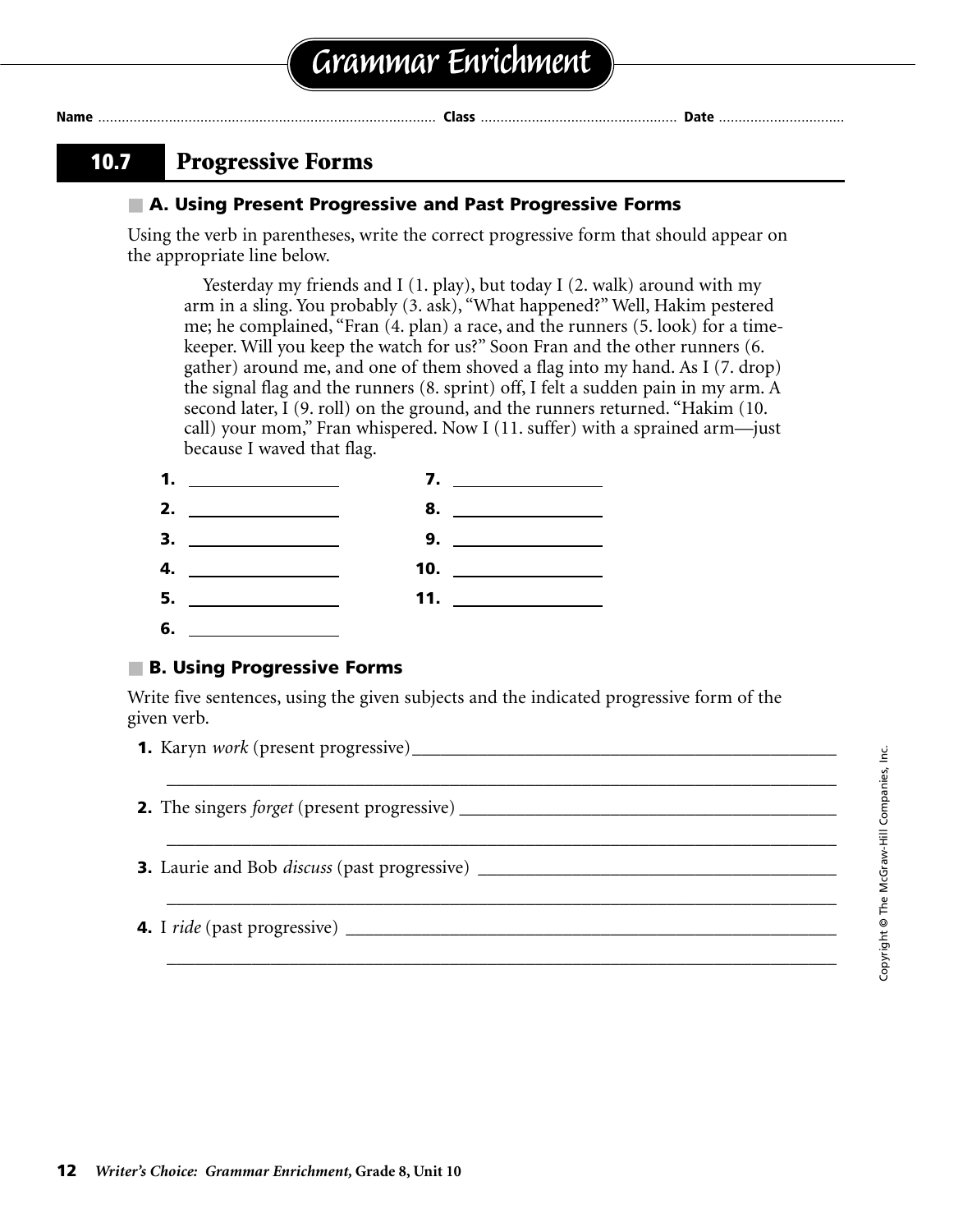| Name |                                                                                                      |
|------|------------------------------------------------------------------------------------------------------|
| 10.8 | <b>Perfect Tenses</b>                                                                                |
|      | ■ A. Using the Present Perfect Tense                                                                 |
|      | Complete each sentence with the correct present perfect form of the verb or verbs in<br>parentheses. |
|      |                                                                                                      |
|      | <b>2.</b> A large, deep hood conceals his features; the guards and the knights                       |
|      | to recognize him. (fail)                                                                             |
|      | about his quest. (heard; wonder)                                                                     |
|      | <b>4.</b> "I state my claim, for I the queen's request," the prince<br>shouts. (fulfill)             |
|      | <b>5.</b> "You interest us," answers the queen herself, "but neither I nor my daughter trusts        |

you. We \_\_\_\_\_\_\_\_\_\_\_\_\_\_\_\_\_\_\_\_\_\_\_\_ a great reward for the lost ring. If you indeed

it, produce it now!" (offer; discover)

#### ■ **B. Using the Past Perfect Tense**

Rewrite each sentence, correctly using the past perfect tense of the verb in parentheses.

\_\_\_\_\_\_\_\_\_\_\_\_\_\_\_\_\_\_\_\_\_\_\_\_\_\_\_\_\_\_\_\_\_\_\_\_\_\_\_\_\_\_\_\_\_\_\_\_\_\_\_\_\_\_\_\_\_\_\_\_\_\_\_\_\_\_\_\_\_\_\_

\_\_\_\_\_\_\_\_\_\_\_\_\_\_\_\_\_\_\_\_\_\_\_\_\_\_\_\_\_\_\_\_\_\_\_\_\_\_\_\_\_\_\_\_\_\_\_\_\_\_\_\_\_\_\_\_\_\_\_\_\_\_\_\_\_\_\_\_\_\_\_ \_\_\_\_\_\_\_\_\_\_\_\_\_\_\_\_\_\_\_\_\_\_\_\_\_\_\_\_\_\_\_\_\_\_\_\_\_\_\_\_\_\_\_\_\_\_\_\_\_\_\_\_\_\_\_\_\_\_\_\_\_\_\_\_\_\_\_\_\_\_\_

\_\_\_\_\_\_\_\_\_\_\_\_\_\_\_\_\_\_\_\_\_\_\_\_\_\_\_\_\_\_\_\_\_\_\_\_\_\_\_\_\_\_\_\_\_\_\_\_\_\_\_\_\_\_\_\_\_\_\_\_\_\_\_\_\_\_\_\_\_\_\_ \_\_\_\_\_\_\_\_\_\_\_\_\_\_\_\_\_\_\_\_\_\_\_\_\_\_\_\_\_\_\_\_\_\_\_\_\_\_\_\_\_\_\_\_\_\_\_\_\_\_\_\_\_\_\_\_\_\_\_\_\_\_\_\_\_\_\_\_\_\_\_

\_\_\_\_\_\_\_\_\_\_\_\_\_\_\_\_\_\_\_\_\_\_\_\_\_\_\_\_\_\_\_\_\_\_\_\_\_\_\_\_\_\_\_\_\_\_\_\_\_\_\_\_\_\_\_\_\_\_\_\_\_\_\_\_\_\_\_\_\_\_\_

\_\_\_\_\_\_\_\_\_\_\_\_\_\_\_\_\_\_\_\_\_\_\_\_\_\_\_\_\_\_\_\_\_\_\_\_\_\_\_\_\_\_\_\_\_\_\_\_\_\_\_\_\_\_\_\_\_\_\_\_\_\_\_\_\_\_\_\_\_\_\_

- **1.** The prince (plan) his strategy carefully, but a surprise greeted him on the way home.
- **2.** He (expect) a haughty reply from the queen, and he was ready.
- **3.** Before he returned to the castle, he (contact) Bronwyn, his childhood friend.
- **4.** He (placed) the ring in her safekeeping. \_\_\_\_\_\_\_\_\_\_\_\_\_\_\_\_\_\_\_\_\_\_\_\_\_\_\_\_\_\_\_\_\_\_\_\_\_\_\_

**5.** Before they realized it, the prince and Bronwyn (fall) in love.\_\_\_\_\_\_\_\_\_\_\_\_\_\_\_\_\_\_\_\_\_\_\_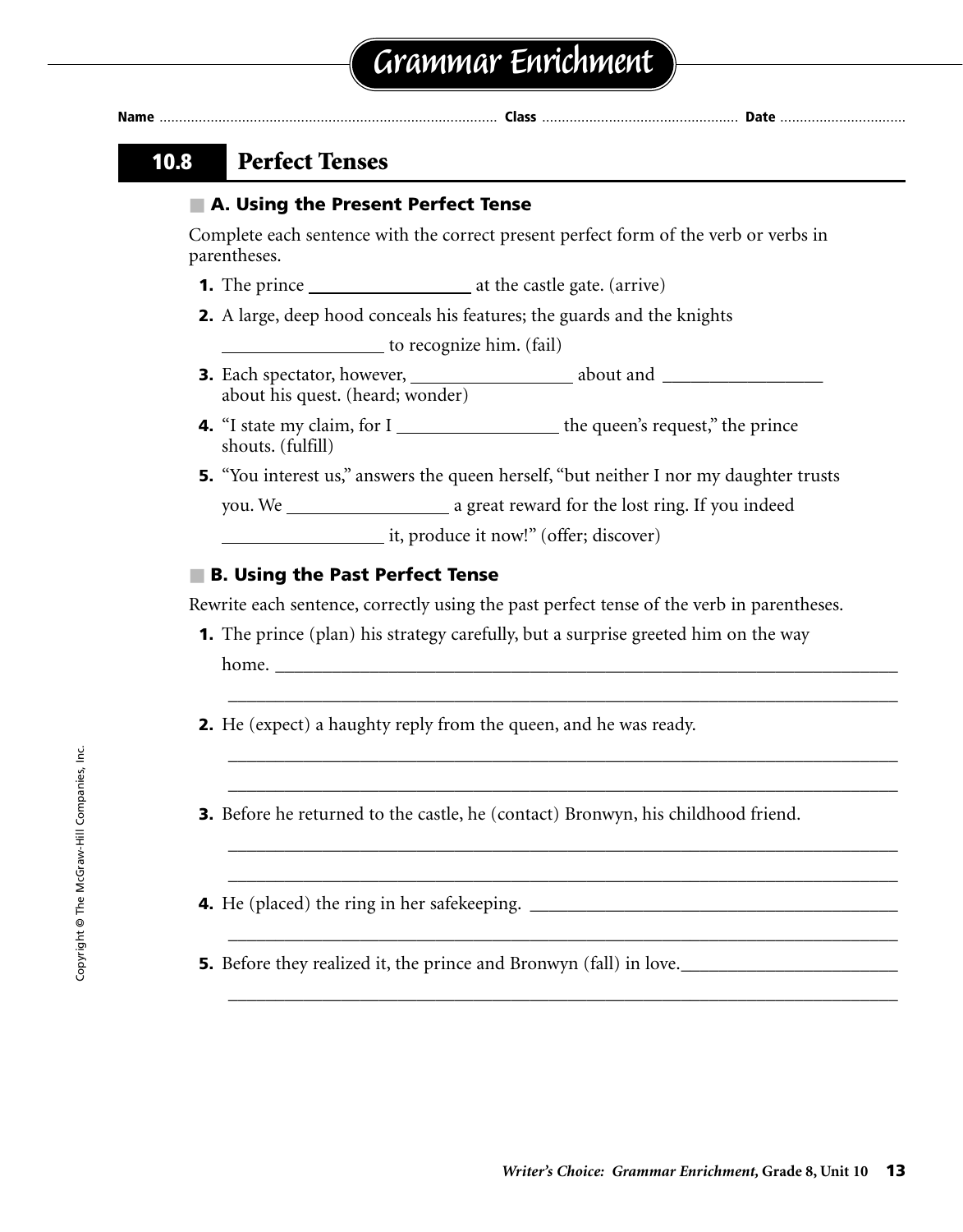### **10.9 Expressing Future Time**

#### ■ A. Identifying and Using Future and Future Perfect Time

Write whether the sentence expresses future or future perfect time. Then, if the sentence expresses future time, rewrite it to express future perfect time. If the sentence expresses future perfect time, rewrite it to express future time. Make any necessary changes to the sentences.

\_\_\_\_\_\_\_\_\_\_\_\_\_\_\_\_\_\_\_\_\_\_\_\_\_\_\_\_\_\_\_\_\_\_\_\_\_\_\_\_\_\_\_\_\_\_\_\_\_\_\_\_\_\_\_\_\_\_\_\_\_\_\_\_\_\_\_\_\_\_\_

\_\_\_\_\_\_\_\_\_\_\_\_\_\_\_\_\_\_\_\_\_\_\_\_\_\_\_\_\_\_\_\_\_\_\_\_\_\_\_\_\_\_\_\_\_\_\_\_\_\_\_\_\_\_\_\_\_\_\_\_\_\_\_\_\_\_\_\_\_\_\_

\_\_\_\_\_\_\_\_\_\_\_\_\_\_\_\_\_\_\_\_\_\_\_\_\_\_\_\_\_\_\_\_\_\_\_\_\_\_\_\_\_\_\_\_\_\_\_\_\_\_\_\_\_\_\_\_\_\_\_\_\_\_\_\_\_\_\_\_\_\_\_

\_\_\_\_\_\_\_\_\_\_\_\_\_\_\_\_\_\_\_\_\_\_\_\_\_\_\_\_\_\_\_\_\_\_\_\_\_\_\_\_\_\_\_\_\_\_\_\_\_\_\_\_\_\_\_\_\_\_\_\_\_\_\_\_\_\_\_\_\_\_\_

\_\_\_\_\_\_\_\_\_\_\_\_\_\_\_\_\_\_\_\_\_\_\_\_\_\_\_\_\_\_\_\_\_\_\_\_\_\_\_\_\_\_\_\_\_\_\_\_\_\_\_\_\_\_\_\_\_\_\_\_\_\_\_\_\_\_\_\_\_\_\_

\_\_\_\_\_\_\_\_\_\_\_\_\_\_\_\_\_\_\_\_\_\_\_\_\_\_\_\_\_\_\_\_\_\_\_\_\_\_\_\_\_\_\_\_\_\_\_\_\_\_\_\_\_\_\_\_\_\_\_\_\_\_\_\_\_\_\_\_\_\_\_

\_\_\_\_\_\_\_\_\_\_\_\_\_\_\_\_\_\_\_\_\_\_\_\_\_\_\_\_\_\_\_\_\_\_\_\_\_\_\_\_\_\_\_\_\_\_\_\_\_\_\_\_\_\_\_\_\_\_\_\_\_\_\_\_\_\_\_\_\_\_\_

\_\_\_\_\_\_\_\_\_\_\_\_\_\_\_\_\_\_\_\_\_\_\_\_\_\_\_\_\_\_\_\_\_\_\_\_\_\_\_\_\_\_\_\_\_\_\_\_\_\_\_\_\_\_\_\_\_\_\_\_\_\_\_\_\_\_\_\_\_\_\_

- **1.** Tomorrow the crew is painting the set.
- **2.** By that time they will have worked for two weeks.
- **3.** Soon Saundra is graduating from college.
- **4.** She will have applied for many jobs by graduation.
- **5.** We will visit Grandmother during winter break.

### ■ **B. Using Verbs to Express Future Time**

Write five sentences in the future or future perfect tense. Use the verbs given in parentheses. Use the future perfect tense at least twice. Your sentences can be about any topic you choose.

- **1.** (select)
- **2.** (study) \_\_\_\_\_\_\_\_\_\_\_\_\_\_\_\_\_\_\_\_\_\_\_\_\_\_\_\_\_\_\_\_\_\_\_\_\_\_\_\_\_\_\_\_\_\_\_\_\_\_\_\_\_\_\_\_\_\_\_\_\_\_\_\_\_
- **3.** (print)\_\_\_\_\_\_\_\_\_\_\_\_\_\_\_\_\_\_\_\_\_\_\_\_\_\_\_\_\_\_\_\_\_\_\_\_\_\_\_\_\_\_\_\_\_\_\_\_\_\_\_\_\_\_\_\_\_\_\_\_\_\_\_\_\_\_ \_\_\_\_\_\_\_\_\_\_\_\_\_\_\_\_\_\_\_\_\_\_\_\_\_\_\_\_\_\_\_\_\_\_\_\_\_\_\_\_\_\_\_\_\_\_\_\_\_\_\_\_\_\_\_\_\_\_\_\_\_\_\_\_\_\_\_\_\_\_\_
- **4.** (conclude)
- **5.** (control)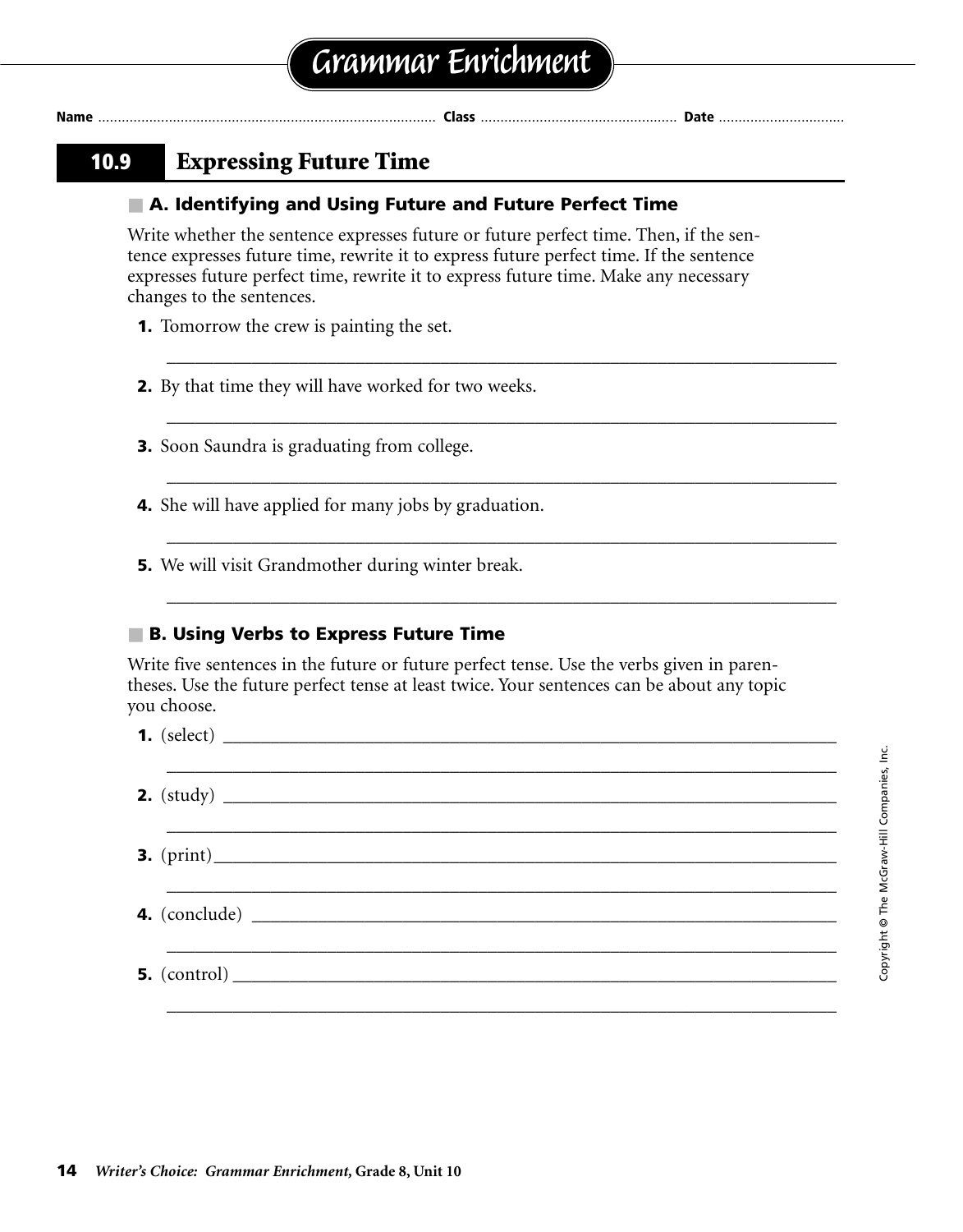### **10.10 Active and Passive Voice**

### ■ **A. Distinguishing Active and Passive Voice**

Underline each verb phrase in the following sentences. Then write whether the sentence is in the *active voice* or *passive voice.* If a verb is in the passive voice, list the word or words that receive its action.

\_\_\_\_\_\_\_\_\_\_\_\_\_\_\_\_\_\_\_\_\_\_\_\_\_\_\_\_\_\_\_\_\_\_\_\_\_\_\_\_\_\_\_\_\_\_\_\_\_\_\_\_\_\_\_\_\_\_\_\_\_\_\_\_\_\_\_\_\_\_\_

\_\_\_\_\_\_\_\_\_\_\_\_\_\_\_\_\_\_\_\_\_\_\_\_\_\_\_\_\_\_\_\_\_\_\_\_\_\_\_\_\_\_\_\_\_\_\_\_\_\_\_\_\_\_\_\_\_\_\_\_\_\_\_\_\_\_\_\_\_\_\_

\_\_\_\_\_\_\_\_\_\_\_\_\_\_\_\_\_\_\_\_\_\_\_\_\_\_\_\_\_\_\_\_\_\_\_\_\_\_\_\_\_\_\_\_\_\_\_\_\_\_\_\_\_\_\_\_\_\_\_\_\_\_\_\_\_\_\_\_\_\_\_

\_\_\_\_\_\_\_\_\_\_\_\_\_\_\_\_\_\_\_\_\_\_\_\_\_\_\_\_\_\_\_\_\_\_\_\_\_\_\_\_\_\_\_\_\_\_\_\_\_\_\_\_\_\_\_\_\_\_\_\_\_\_\_\_\_\_\_\_\_\_\_

\_\_\_\_\_\_\_\_\_\_\_\_\_\_\_\_\_\_\_\_\_\_\_\_\_\_\_\_\_\_\_\_\_\_\_\_\_\_\_\_\_\_\_\_\_\_\_\_\_\_\_\_\_\_\_\_\_\_\_\_\_\_\_\_\_\_\_\_\_\_\_

\_\_\_\_\_\_\_\_\_\_\_\_\_\_\_\_\_\_\_\_\_\_\_\_\_\_\_\_\_\_\_\_\_\_\_\_\_\_\_\_\_\_\_\_\_\_\_\_\_\_\_\_\_\_\_\_\_\_\_\_\_\_\_\_\_\_\_\_\_\_\_

\_\_\_\_\_\_\_\_\_\_\_\_\_\_\_\_\_\_\_\_\_\_\_\_\_\_\_\_\_\_\_\_\_\_\_\_\_\_\_\_\_\_\_\_\_\_\_\_\_\_\_\_\_\_\_\_\_\_\_\_\_\_\_\_\_\_\_\_\_\_\_

\_\_\_\_\_\_\_\_\_\_\_\_\_\_\_\_\_\_\_\_\_\_\_\_\_\_\_\_\_\_\_\_\_\_\_\_\_\_\_\_\_\_\_\_\_\_\_\_\_\_\_\_\_\_\_\_\_\_\_\_\_\_\_\_\_\_\_\_\_\_\_

\_\_\_\_\_\_\_\_\_\_\_\_\_\_\_\_\_\_\_\_\_\_\_\_\_\_\_\_\_\_\_\_\_\_\_\_\_\_\_\_\_\_\_\_\_\_\_\_\_\_\_\_\_\_\_\_\_\_\_\_\_\_\_\_\_\_\_\_\_\_\_

\_\_\_\_\_\_\_\_\_\_\_\_\_\_\_\_\_\_\_\_\_\_\_\_\_\_\_\_\_\_\_\_\_\_\_\_\_\_\_\_\_\_\_\_\_\_\_\_\_\_\_\_\_\_\_\_\_\_\_\_\_\_\_\_\_\_\_\_\_\_\_ \_\_\_\_\_\_\_\_\_\_\_\_\_\_\_\_\_\_\_\_\_\_\_\_\_\_\_\_\_\_\_\_\_\_\_\_\_\_\_\_\_\_\_\_\_\_\_\_\_\_\_\_\_\_\_\_\_\_\_\_\_\_\_\_\_\_\_\_\_\_\_

- **1.** Today the best school debating team and debater were selected.
- **2.** The seats in the auditorium are filled by friends of the finalists.
- **3.** The team members' names and schools were displayed.
- **4.** The challenge was issued by Whitman; then a reply was offered by Central.
- **5.** The judges watched the debate.
- **6.** The noisy audience was silenced by the ushers.

#### ■ **B. Using Active and Passive Voice**

Rewrite each of the following sentences to place emphasis on the answer to the question in parentheses.

- **1.** The winning team's parents hosted a victory party. (Did the winning team's parents host a pep rally or a victory party?)
- **2.** All of the debaters were greeted with loud applause from the audience. (Who applauded the debaters?)
- **3.** The principal presented each winner a plaque. (What did each winner receive?)
- **4.** Brief speeches of thanks were made by the captain and the co-captain. (Did the coach and the assistant coach or the captain and the co-captain make speeches?)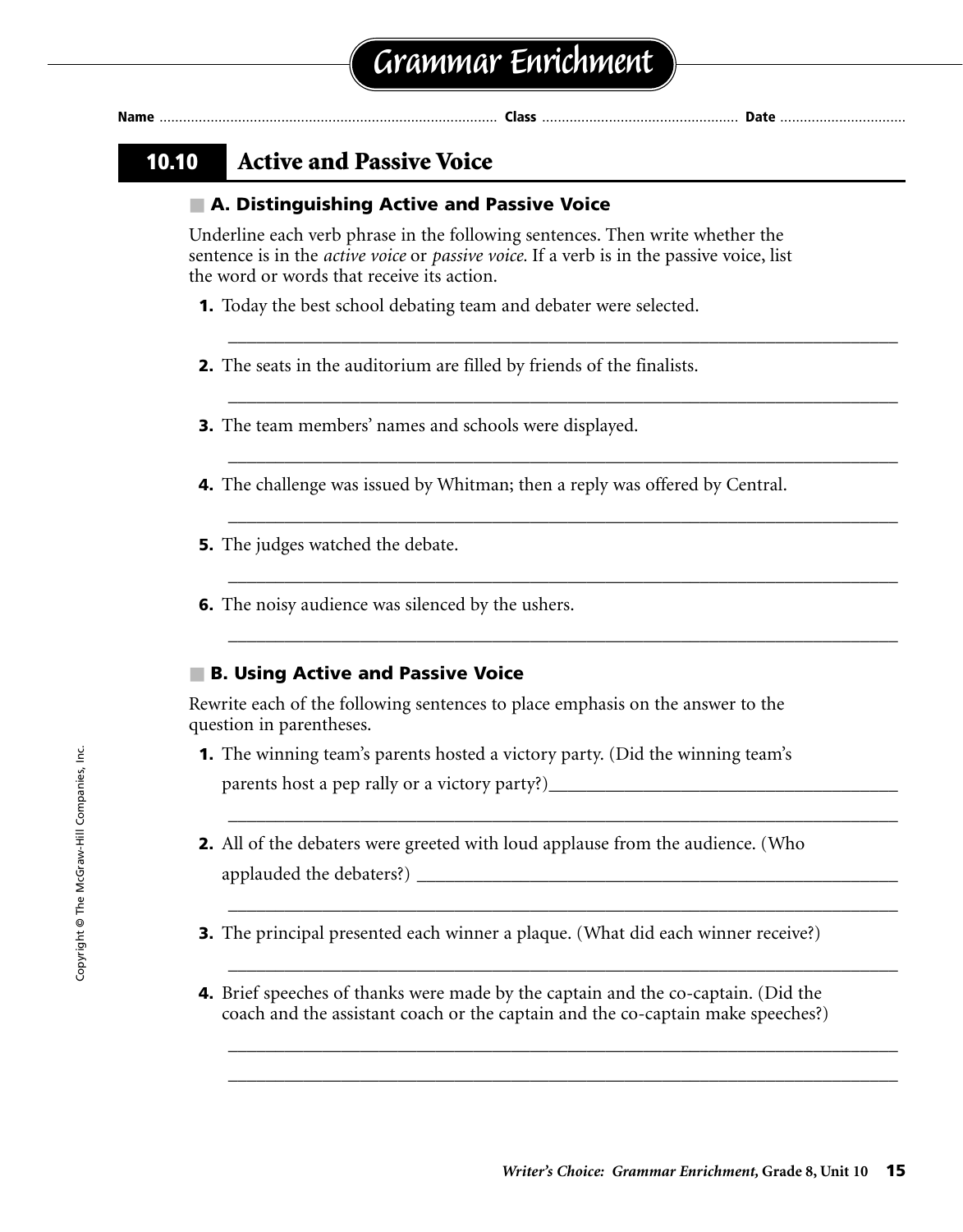| 10.11–12 Irregular Verbs   |                                                                                                                                                                                                                                                                                   |
|----------------------------|-----------------------------------------------------------------------------------------------------------------------------------------------------------------------------------------------------------------------------------------------------------------------------------|
| A. Forming Irregular Verbs |                                                                                                                                                                                                                                                                                   |
| the past form.             | Complete each of the following sentences by writing the correct past form or past par-<br>ticiple of the verb in parentheses. If the answer is the past form, rewrite the sentence<br>using the past participle. If the answer is the past participle, rewrite the sentence using |
|                            |                                                                                                                                                                                                                                                                                   |
|                            |                                                                                                                                                                                                                                                                                   |
|                            |                                                                                                                                                                                                                                                                                   |
|                            |                                                                                                                                                                                                                                                                                   |
|                            |                                                                                                                                                                                                                                                                                   |
|                            |                                                                                                                                                                                                                                                                                   |
|                            |                                                                                                                                                                                                                                                                                   |
|                            |                                                                                                                                                                                                                                                                                   |
| the concert.               |                                                                                                                                                                                                                                                                                   |

### ■ **B. Using Irregular Verbs**

Write four sentences about how people a hundred years ago might have performed routine tasks. Each sentence should have a past or a past participle of one of these verbs.

|    | drive | write  | sell  | teach  |
|----|-------|--------|-------|--------|
|    | speak | eat    | sleep | go     |
|    | wear  | choose | grow  | become |
| 1. |       |        |       |        |
|    |       |        |       |        |
| 2. |       |        |       |        |
|    |       |        |       |        |
| 3. |       |        |       |        |
|    |       |        |       |        |
| 4. |       |        |       |        |
|    |       |        |       |        |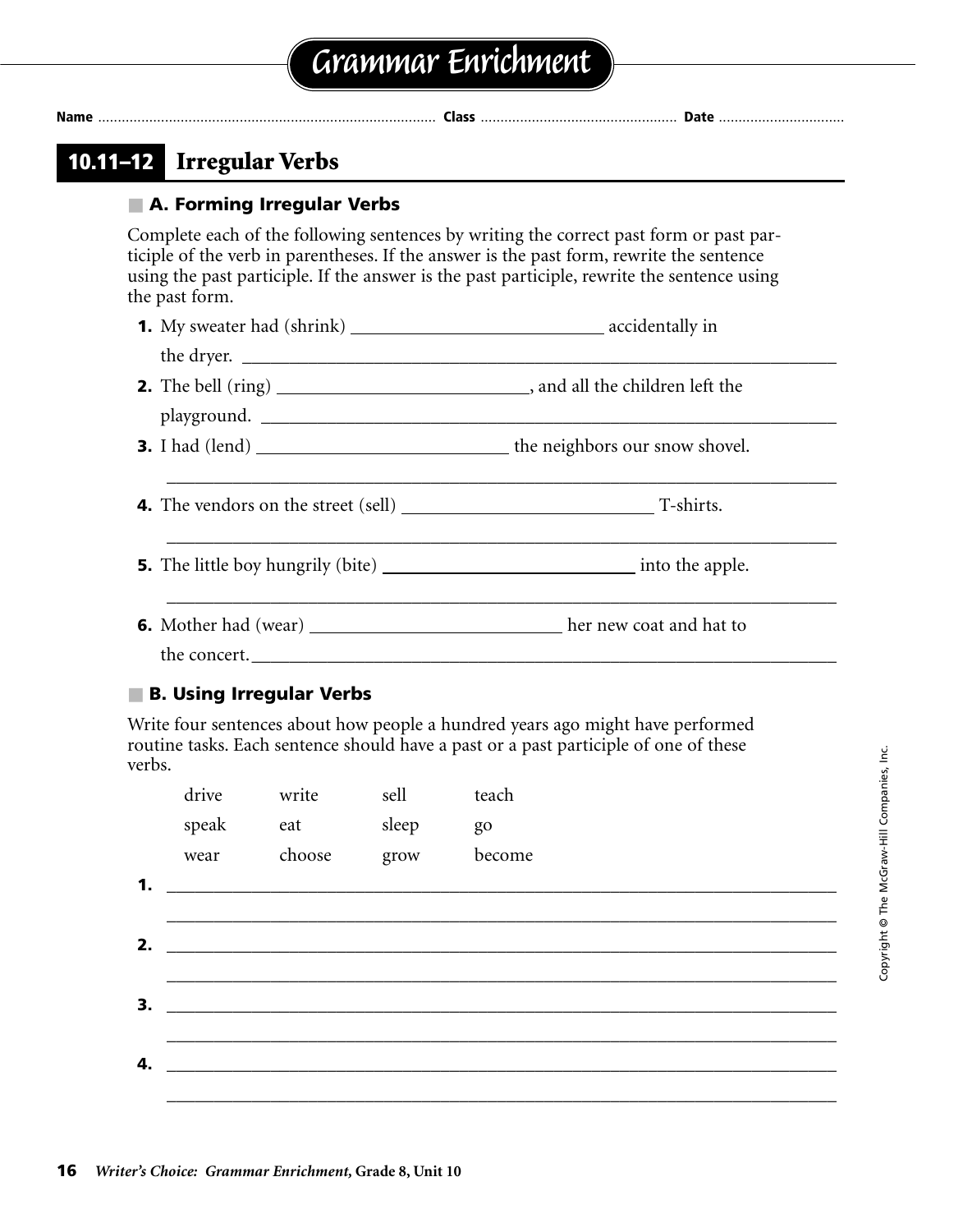### **11.1 Personal Pronouns**

#### ■ **A. Understanding Personal Pronouns**

Imagine you are a student tutor at your school. You are trying to teach a younger student how to recognize when to use subject pronouns and object pronouns. Write a paragraph of 6–8 sentences explaining how to use these personal pronouns correctly.

#### ■ **B. Using Personal Pronouns**

Write sentences using pronouns instead of the groups of words below. Write whether the pronoun you used is a subject pronoun or an object pronoun. You should have three sentences demonstrating subject pronouns and three sentences demonstrating object pronouns.

| <b>3.</b> Aunt Agnes and I |
|----------------------------|
|                            |
|                            |
|                            |
|                            |
|                            |
|                            |
|                            |
|                            |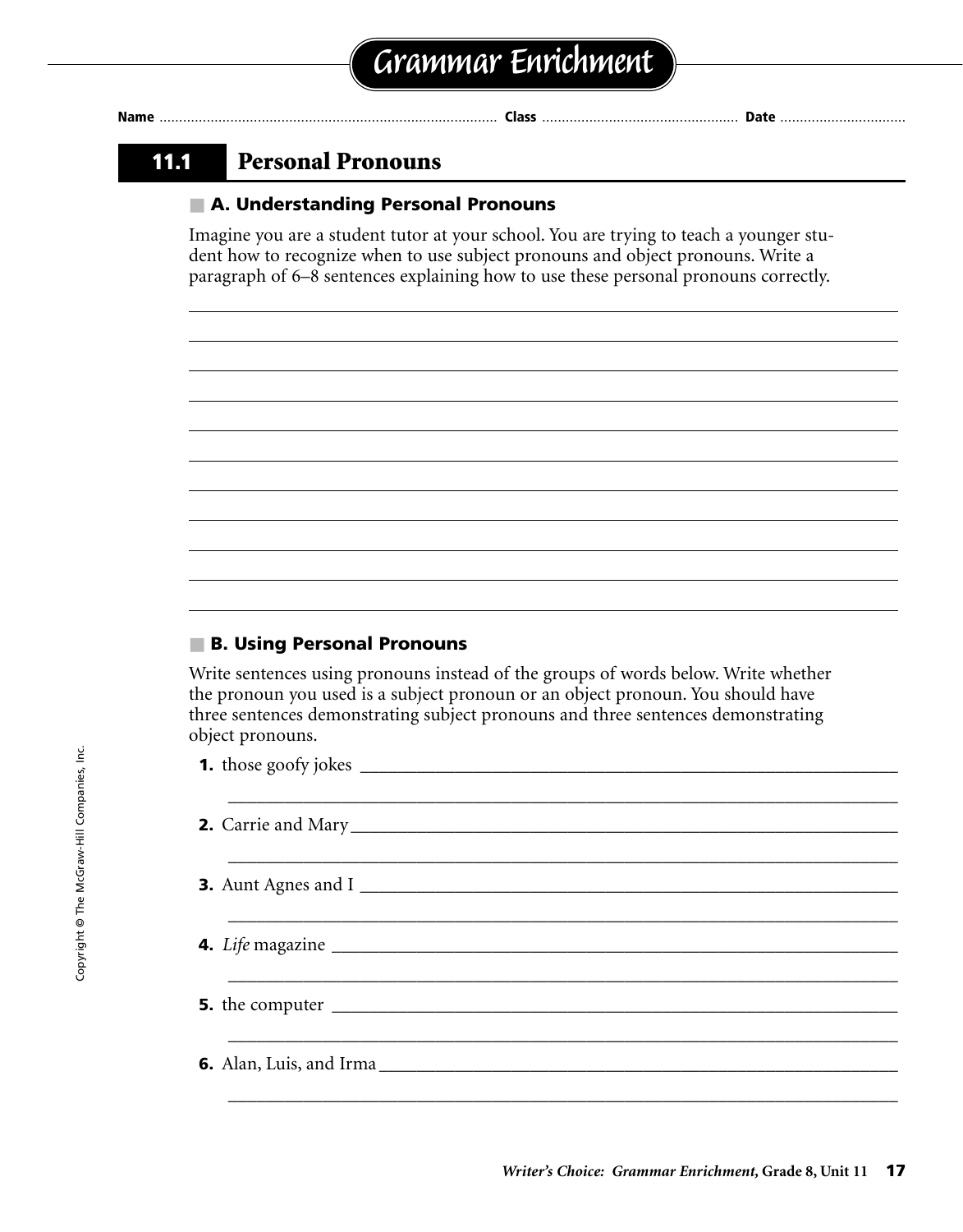### **11.2 Pronouns and Antecedents**

#### ■ **A. Correcting Unclear Pronoun References**

When a pronoun has two possible antecedents, the double pronoun reference makes the meaning unclear. Rewriting can clear up the confusion. In the following sentences, circle each possible antecedent and the pronoun that could refer to it. Then rewrite the sentence to clarify the meaning.

- **1.** In "The Legend of Sleepy Hollow," Washington Irving told the tale of Ichabod Crane. He was a comical schoolteacher.
- **2.** There was one young woman who could compete with Katrina Van Tassel. She was the object of Ichabod Crane's hopes.

\_\_\_\_\_\_\_\_\_\_\_\_\_\_\_\_\_\_\_\_\_\_\_\_\_\_\_\_\_\_\_\_\_\_\_\_\_\_\_\_\_\_\_\_\_\_\_\_\_\_\_\_\_\_\_\_\_\_\_\_\_\_\_\_\_\_\_\_\_\_\_ \_\_\_\_\_\_\_\_\_\_\_\_\_\_\_\_\_\_\_\_\_\_\_\_\_\_\_\_\_\_\_\_\_\_\_\_\_\_\_\_\_\_\_\_\_\_\_\_\_\_\_\_\_\_\_\_\_\_\_\_\_\_\_\_\_\_\_\_\_\_\_

\_\_\_\_\_\_\_\_\_\_\_\_\_\_\_\_\_\_\_\_\_\_\_\_\_\_\_\_\_\_\_\_\_\_\_\_\_\_\_\_\_\_\_\_\_\_\_\_\_\_\_\_\_\_\_\_\_\_\_\_\_\_\_\_\_\_\_\_\_\_\_ \_\_\_\_\_\_\_\_\_\_\_\_\_\_\_\_\_\_\_\_\_\_\_\_\_\_\_\_\_\_\_\_\_\_\_\_\_\_\_\_\_\_\_\_\_\_\_\_\_\_\_\_\_\_\_\_\_\_\_\_\_\_\_\_\_\_\_\_\_\_\_

\_\_\_\_\_\_\_\_\_\_\_\_\_\_\_\_\_\_\_\_\_\_\_\_\_\_\_\_\_\_\_\_\_\_\_\_\_\_\_\_\_\_\_\_\_\_\_\_\_\_\_\_\_\_\_\_\_\_\_\_\_\_\_\_\_\_\_\_\_\_\_ \_\_\_\_\_\_\_\_\_\_\_\_\_\_\_\_\_\_\_\_\_\_\_\_\_\_\_\_\_\_\_\_\_\_\_\_\_\_\_\_\_\_\_\_\_\_\_\_\_\_\_\_\_\_\_\_\_\_\_\_\_\_\_\_\_\_\_\_\_\_\_

\_\_\_\_\_\_\_\_\_\_\_\_\_\_\_\_\_\_\_\_\_\_\_\_\_\_\_\_\_\_\_\_\_\_\_\_\_\_\_\_\_\_\_\_\_\_\_\_\_\_\_\_\_\_\_\_\_\_\_\_\_\_\_\_\_\_\_\_\_\_\_ \_\_\_\_\_\_\_\_\_\_\_\_\_\_\_\_\_\_\_\_\_\_\_\_\_\_\_\_\_\_\_\_\_\_\_\_\_\_\_\_\_\_\_\_\_\_\_\_\_\_\_\_\_\_\_\_\_\_\_\_\_\_\_\_\_\_\_\_\_\_\_

\_\_\_\_\_\_\_\_\_\_\_\_\_\_\_\_\_\_\_\_\_\_\_\_\_\_\_\_\_\_\_\_\_\_\_\_\_\_\_\_\_\_\_\_\_\_\_\_\_\_\_\_\_\_\_\_\_\_\_\_\_\_\_\_\_\_\_\_\_\_\_

\_\_\_\_\_\_\_\_\_\_\_\_\_\_\_\_\_\_\_\_\_\_\_\_\_\_\_\_\_\_\_\_\_\_\_\_\_\_\_\_\_\_\_\_\_\_\_\_\_\_\_\_\_\_\_\_\_\_\_\_\_\_\_\_\_\_\_\_\_\_\_

\_\_\_\_\_\_\_\_\_\_\_\_\_\_\_\_\_\_\_\_\_\_\_\_\_\_\_\_\_\_\_\_\_\_\_\_\_\_\_\_\_\_\_\_\_\_\_\_\_\_\_\_\_\_\_\_\_\_\_\_\_\_\_\_\_\_\_\_\_\_\_

- **3.** Ichabod had a rival in Brom Bones. People called him dashing, strong, and rather reckless.
- **4.** Thinking about Brom, Ichabod believed that he would win Katrina's heart.

#### ■ **B. Correcting Vague Pronoun Reference**

When a pronoun has no antecedent, its reference is vague. Again, rewriting is needed. In each of the following sentences, circle the troublesome pronoun. Then rewrite the sentence in a way that will make the meaning clear.

- **1.** They have six sharks at the aquarium.
- **2.** When my mother saw the doctor, she said the cut would heal. \_\_\_\_\_\_\_\_\_\_\_\_\_\_\_\_\_\_\_\_\_\_
- **3.** When Donna and Julie told me about the airplane crash victims, I felt sorry for them.\_\_\_\_\_\_\_\_\_\_\_\_\_\_\_\_\_\_\_\_\_\_\_\_\_\_\_\_\_\_\_\_\_\_\_\_\_\_\_\_\_\_\_\_\_\_\_\_\_\_\_\_\_\_\_\_\_\_\_\_\_\_\_\_
- **4.** After Nestor spoke with the clerk, he went home.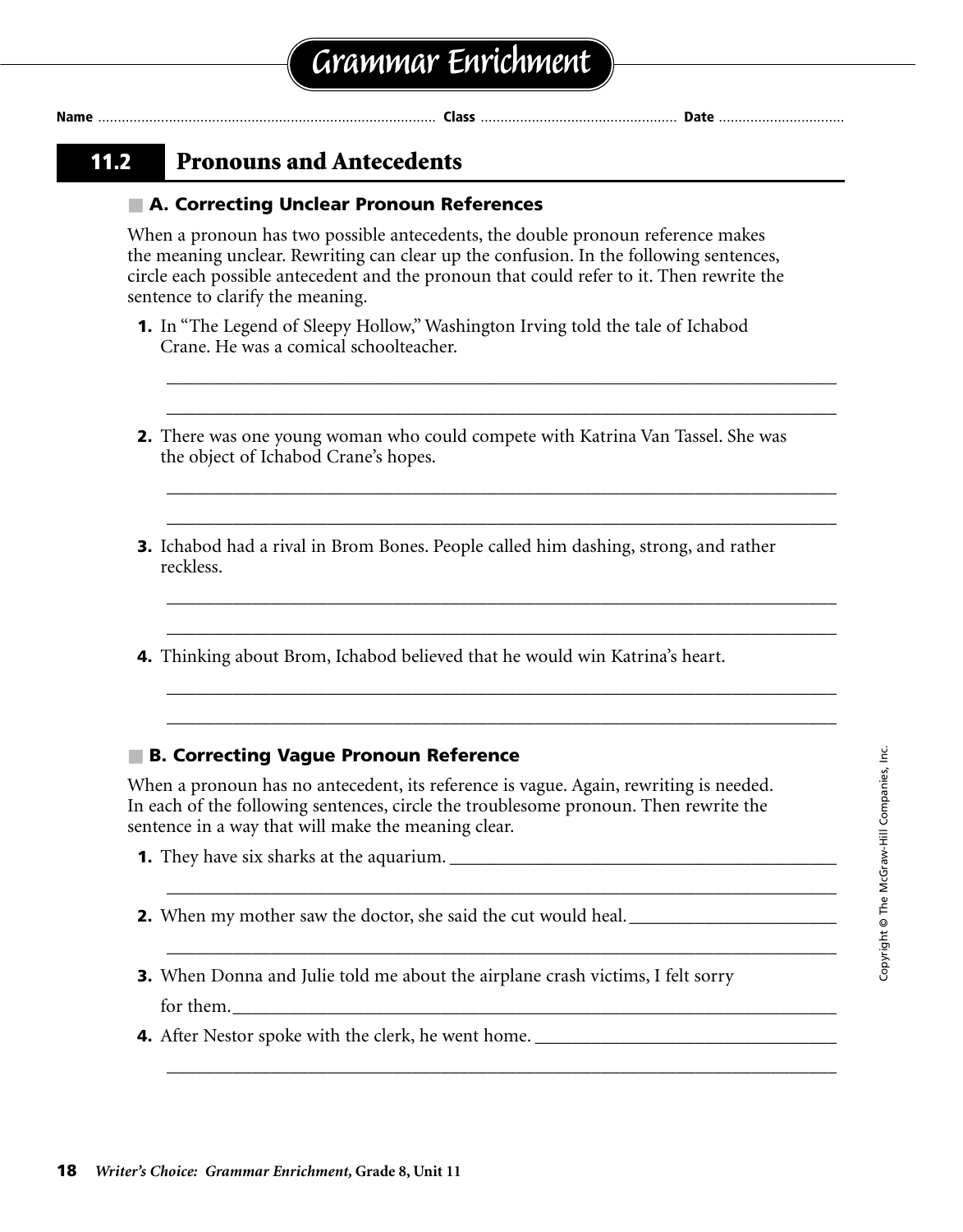| A. Using Possessive and Indefinite Pronouns                                                                                                                                             |
|-----------------------------------------------------------------------------------------------------------------------------------------------------------------------------------------|
| Write a sentence using the following indefinite and possessive pronouns. If a sentence<br>contains indefinite pronouns used as subjects, be sure they agree in number with<br>the verb. |
|                                                                                                                                                                                         |
|                                                                                                                                                                                         |
|                                                                                                                                                                                         |
|                                                                                                                                                                                         |
|                                                                                                                                                                                         |
|                                                                                                                                                                                         |

### ■ **B. Understanding Indefinite Pronouns**

Some indefinite pronouns can be either singular or plural. In the space below write at least three examples of indefinite pronouns that may be singular or plural. Then write two or three sentences in which you explain how to tell whether these pronouns are singular or plural in a particular sentence.

*Writer's Choice: Grammar Enrichment,* **Grade 8, Unit 11 19**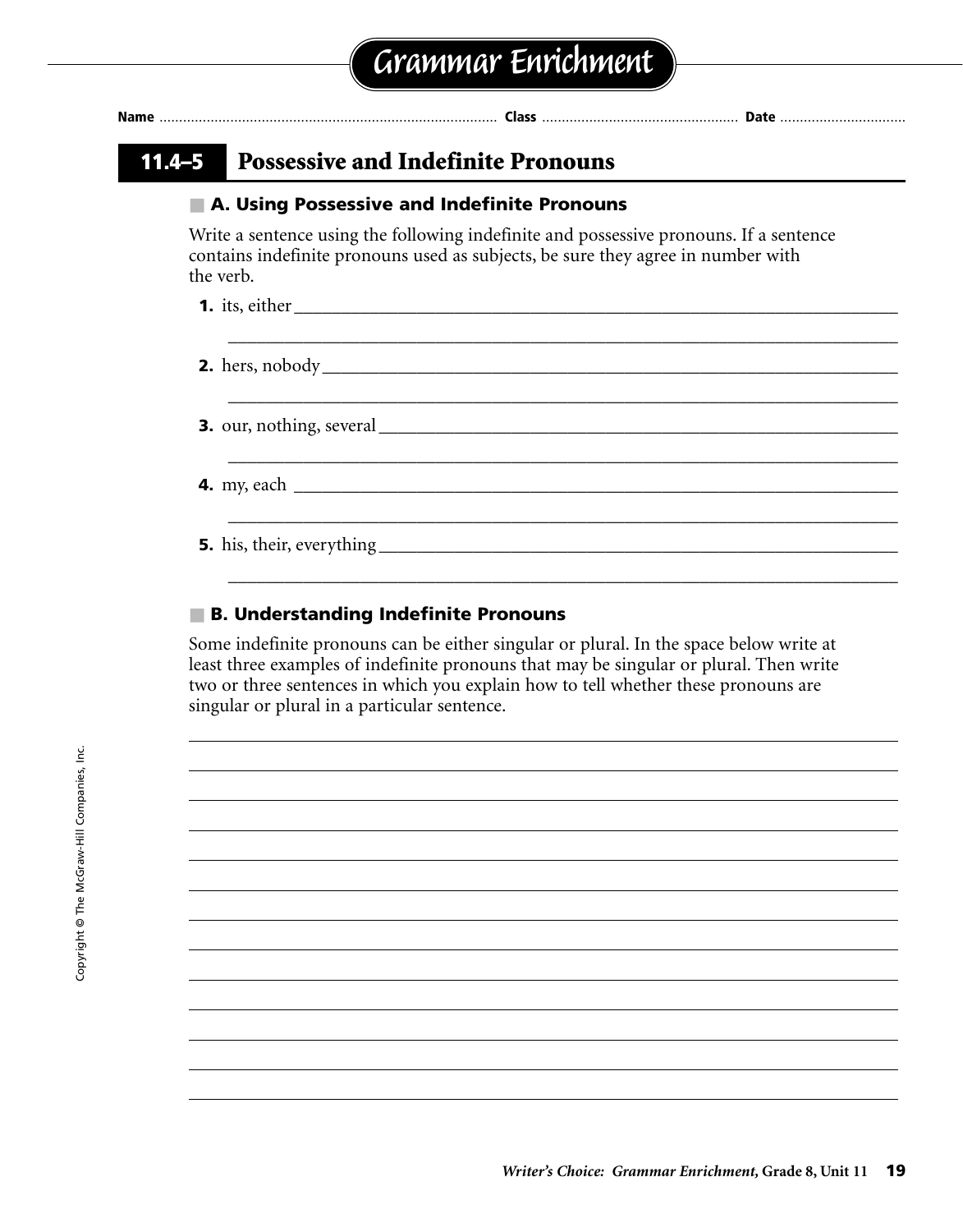|                                           | A. Using Reflexive and Intensive Pronouns                                                                                                                   |
|-------------------------------------------|-------------------------------------------------------------------------------------------------------------------------------------------------------------|
|                                           | Fill in the blanks with an appropriate reflexive or intensive pronoun. Write whether<br>your choice of pronoun is used as a reflexive or intensive pronoun. |
|                                           |                                                                                                                                                             |
|                                           |                                                                                                                                                             |
|                                           |                                                                                                                                                             |
|                                           |                                                                                                                                                             |
|                                           |                                                                                                                                                             |
|                                           |                                                                                                                                                             |
|                                           | <b>B. Using and Distinguishing Kinds of Pronouns</b><br>Write a sentence using each pronoun given below. Your sentence should use the pro-                  |
|                                           |                                                                                                                                                             |
|                                           |                                                                                                                                                             |
|                                           | <u> 1990 - Jan James James James James James James James James James James James James James James James James Ja</u>                                       |
| noun in the way indicated in parentheses. |                                                                                                                                                             |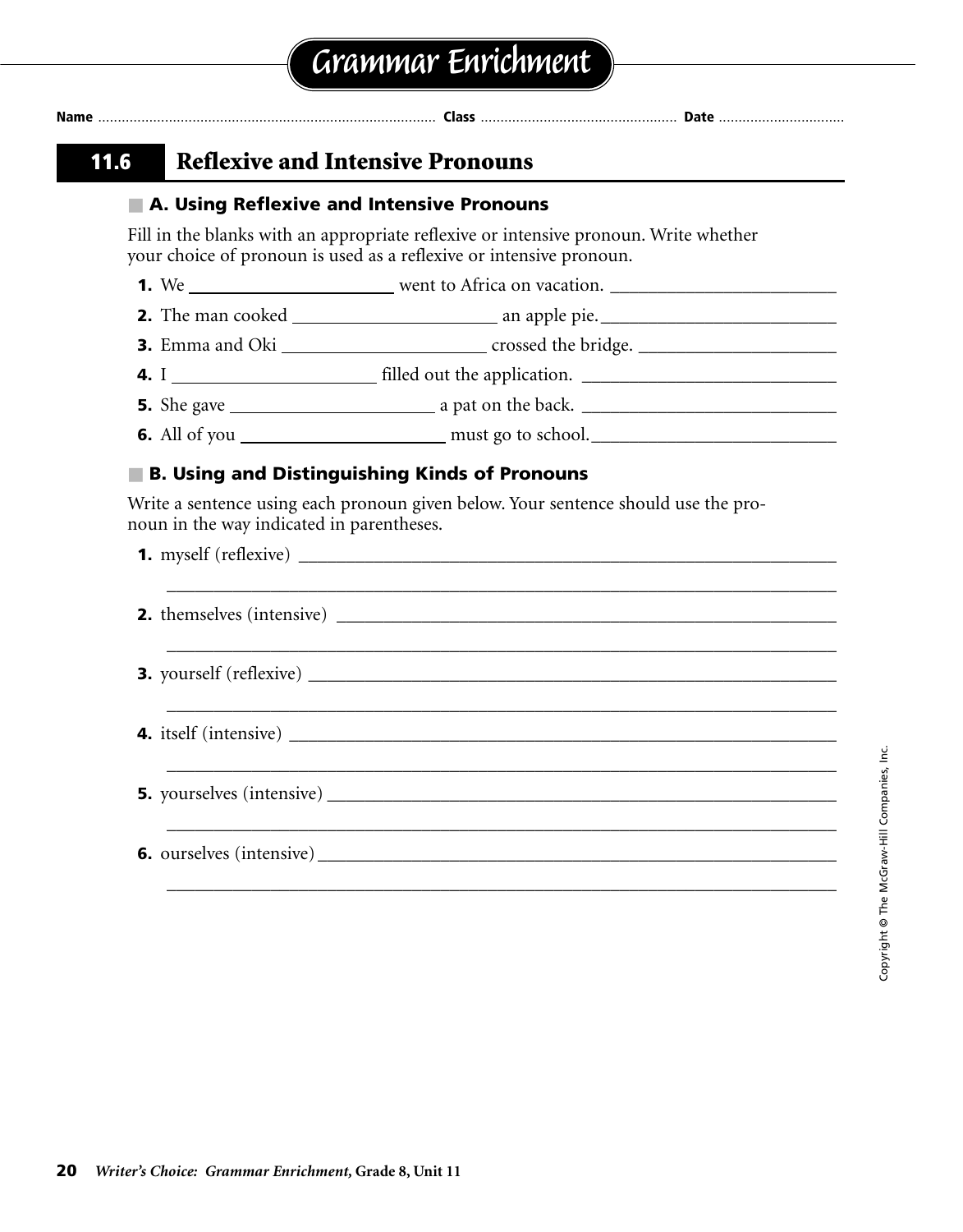| <b>Nam</b> |  |  | . Pale |
|------------|--|--|--------|
|------------|--|--|--------|

### **11.7 Interrogative and Demonstrative Pronouns**

#### ■ **A. Using and Distinguishing Interrogative and Demonstrative Pronouns**

\_\_\_\_\_\_\_\_\_\_\_\_\_\_\_\_\_\_\_\_\_\_\_\_\_\_\_\_\_\_\_\_\_\_\_\_\_\_\_\_\_\_\_\_\_\_\_\_\_\_\_\_\_\_\_\_\_\_\_\_\_\_\_\_\_\_\_\_\_\_\_

\_\_\_\_\_\_\_\_\_\_\_\_\_\_\_\_\_\_\_\_\_\_\_\_\_\_\_\_\_\_\_\_\_\_\_\_\_\_\_\_\_\_\_\_\_\_\_\_\_\_\_\_\_\_\_\_\_\_\_\_\_\_\_\_\_\_\_\_\_\_\_

\_\_\_\_\_\_\_\_\_\_\_\_\_\_\_\_\_\_\_\_\_\_\_\_\_\_\_\_\_\_\_\_\_\_\_\_\_\_\_\_\_\_\_\_\_\_\_\_\_\_\_\_\_\_\_\_\_\_\_\_\_\_\_\_\_\_\_\_\_\_\_ \_\_\_\_\_\_\_\_\_\_\_\_\_\_\_\_\_\_\_\_\_\_\_\_\_\_\_\_\_\_\_\_\_\_\_\_\_\_\_\_\_\_\_\_\_\_\_\_\_\_\_\_\_\_\_\_\_\_\_\_\_\_\_\_\_\_\_\_\_\_\_

\_\_\_\_\_\_\_\_\_\_\_\_\_\_\_\_\_\_\_\_\_\_\_\_\_\_\_\_\_\_\_\_\_\_\_\_\_\_\_\_\_\_\_\_\_\_\_\_\_\_\_\_\_\_\_\_\_\_\_\_\_\_\_\_\_\_\_\_\_\_\_ \_\_\_\_\_\_\_\_\_\_\_\_\_\_\_\_\_\_\_\_\_\_\_\_\_\_\_\_\_\_\_\_\_\_\_\_\_\_\_\_\_\_\_\_\_\_\_\_\_\_\_\_\_\_\_\_\_\_\_\_\_\_\_\_\_\_\_\_\_\_\_

\_\_\_\_\_\_\_\_\_\_\_\_\_\_\_\_\_\_\_\_\_\_\_\_\_\_\_\_\_\_\_\_\_\_\_\_\_\_\_\_\_\_\_\_\_\_\_\_\_\_\_\_\_\_\_\_\_\_\_\_\_\_\_\_\_\_\_\_\_\_\_

\_\_\_\_\_\_\_\_\_\_\_\_\_\_\_\_\_\_\_\_\_\_\_\_\_\_\_\_\_\_\_\_\_\_\_\_\_\_\_\_\_\_\_\_\_\_\_\_\_\_\_\_\_\_\_\_\_\_\_\_\_\_\_\_\_\_\_\_\_\_\_

\_\_\_\_\_\_\_\_\_\_\_\_\_\_\_\_\_\_\_\_\_\_\_\_\_\_\_\_\_\_\_\_\_\_\_\_\_\_\_\_\_\_\_\_\_\_\_\_\_\_\_\_\_\_\_\_\_\_\_\_\_\_\_\_\_\_\_\_\_\_\_

\_\_\_\_\_\_\_\_\_\_\_\_\_\_\_\_\_\_\_\_\_\_\_\_\_\_\_\_\_\_\_\_\_\_\_\_\_\_\_\_\_\_\_\_\_\_\_\_\_\_\_\_\_\_\_\_\_\_\_\_\_\_\_\_\_\_\_\_\_\_\_

\_\_\_\_\_\_\_\_\_\_\_\_\_\_\_\_\_\_\_\_\_\_\_\_\_\_\_\_\_\_\_\_\_\_\_\_\_\_\_\_\_\_\_\_\_\_\_\_\_\_\_\_\_\_\_\_\_\_\_\_\_\_\_\_\_\_\_\_\_\_\_

Rewrite each sentence by replacing the word *interrogative* or *demonstrative* in the following sentences with an appropriate interrogative or demonstrative pronoun.

- **1.** *(Demonstrative)* is the arts-and-crafts fair I've been wanting to see.
- **2.** I need a map. *(Interrogative)* of the booths is the information booth?
- **3.** The blanket I'm holding was made in a week; but tell me about the one hanging up over there. I'm sure *(demonstrative)* took many more hours to weave.
- **4.** *(Interrogative)* created the bronze sculptures in front of us? Mr. Kendricks, are *(demonstrative)* really yours?
- **5.** To *(interrogative)* did you dedicate the statue of the eagle?

#### ■ **B. Using Interrogative and Demonstrative Pronouns**

You can create some interesting questions if you begin with an interrogative pronoun and include a demonstrative pronoun. Study this example; then write some questions of your own. For each question use the pronouns in parentheses. You may write about any topic you choose.

Example: who  $+$  those  $=$  Who knows if those are Mr. Lowe's roses? *or* If those are truly his, who cut them?

- **1.** (who + that) \_\_\_\_\_\_\_\_\_\_\_\_\_\_\_\_\_\_\_\_\_\_\_\_\_\_\_\_\_\_\_\_\_\_\_\_\_\_\_\_\_\_\_\_\_\_\_\_\_\_\_\_\_\_\_\_\_\_\_\_\_
- **2.** (whom + those)  $\blacksquare$
- **3.** (which + these)
- **4.** (what + that)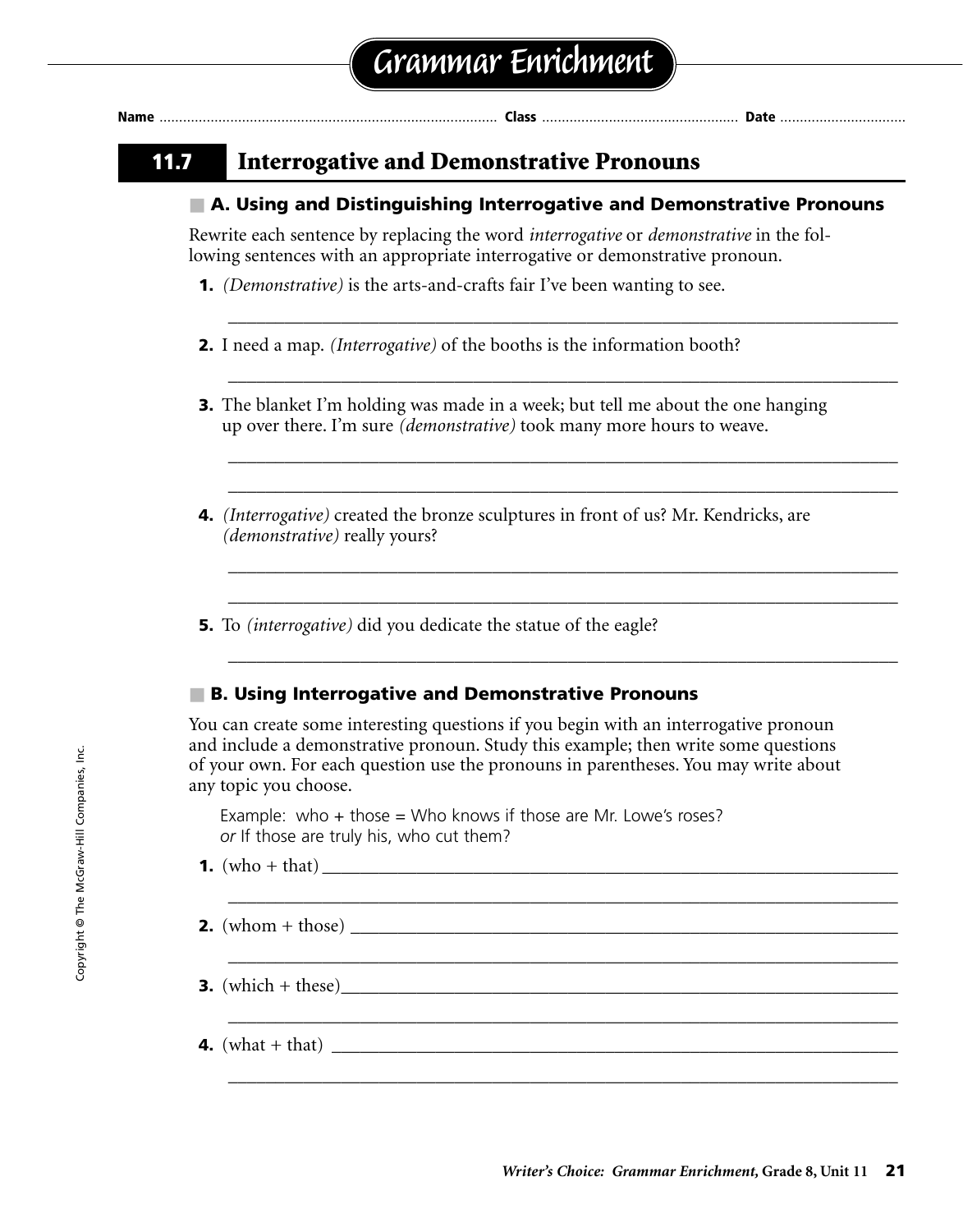| . .<br>۰. |  |
|-----------|--|

### **12.1–2 Adjectives, Articles, and Proper Adjectives**

### ■ **A. Identifying Adjectives and Articles**

Read this paragraph from *The Phantom Tollbooth* by Norton Juster. Then answer the questions below concerning the adjectives and articles it contains.

**(A)** As they ran, tall trees closed in around them and arched gracefully toward the sky. **(B)** The late-afternoon sunlight leaped lightly from leaf to leaf, slid along branches and down trunks, and dropped finally to the ground in warm, luminous patches. **(C)** A soft glow filled the air with the kind of light that made everything look sharp and clear and close enough to reach out and touch.

**1.** Which words in the paragraph are modified by the article *the?* By the article *a?*

**2.** List the adjectives (excluding articles) in sentences A and B. Then write the word

*\_\_\_\_\_\_\_\_\_\_\_\_\_\_\_\_\_\_\_\_\_\_\_\_\_\_\_\_\_\_\_\_\_\_\_\_\_\_\_\_\_\_\_\_\_\_\_\_\_\_\_\_\_\_\_\_\_\_\_\_\_\_\_\_\_\_\_\_\_\_\_*

\_\_\_\_\_\_\_\_\_\_\_\_\_\_\_\_\_\_\_\_\_\_\_\_\_\_\_\_\_\_\_\_\_\_\_\_\_\_\_\_\_\_\_\_\_\_\_\_\_\_\_\_\_\_\_\_\_\_\_\_\_\_\_\_\_\_\_\_\_\_\_

\_\_\_\_\_\_\_\_\_\_\_\_\_\_\_\_\_\_\_\_\_\_\_\_\_\_\_\_\_\_\_\_\_\_\_\_\_\_\_\_\_\_\_\_\_\_\_\_\_\_\_\_\_\_\_\_\_\_\_\_\_\_\_\_\_\_\_\_\_\_\_

that each adjective modifies. \_\_\_\_\_\_\_\_\_\_\_\_\_\_\_\_\_\_\_\_\_\_\_\_\_\_\_\_\_\_\_\_\_\_\_\_\_\_\_\_\_\_\_\_\_\_\_\_

**3.** Rewrite sentence C, replacing each adjective with a different adjective.

### ■ **B. Using Common and Proper Adjectives**

Write a paragraph about an imaginary international restaurant that serves dishes from around the world. Describe some of your favorites, using both common and proper adjectives. When you are done, add up the number of definite articles, indefinite articles, common adjectives, and proper adjectives.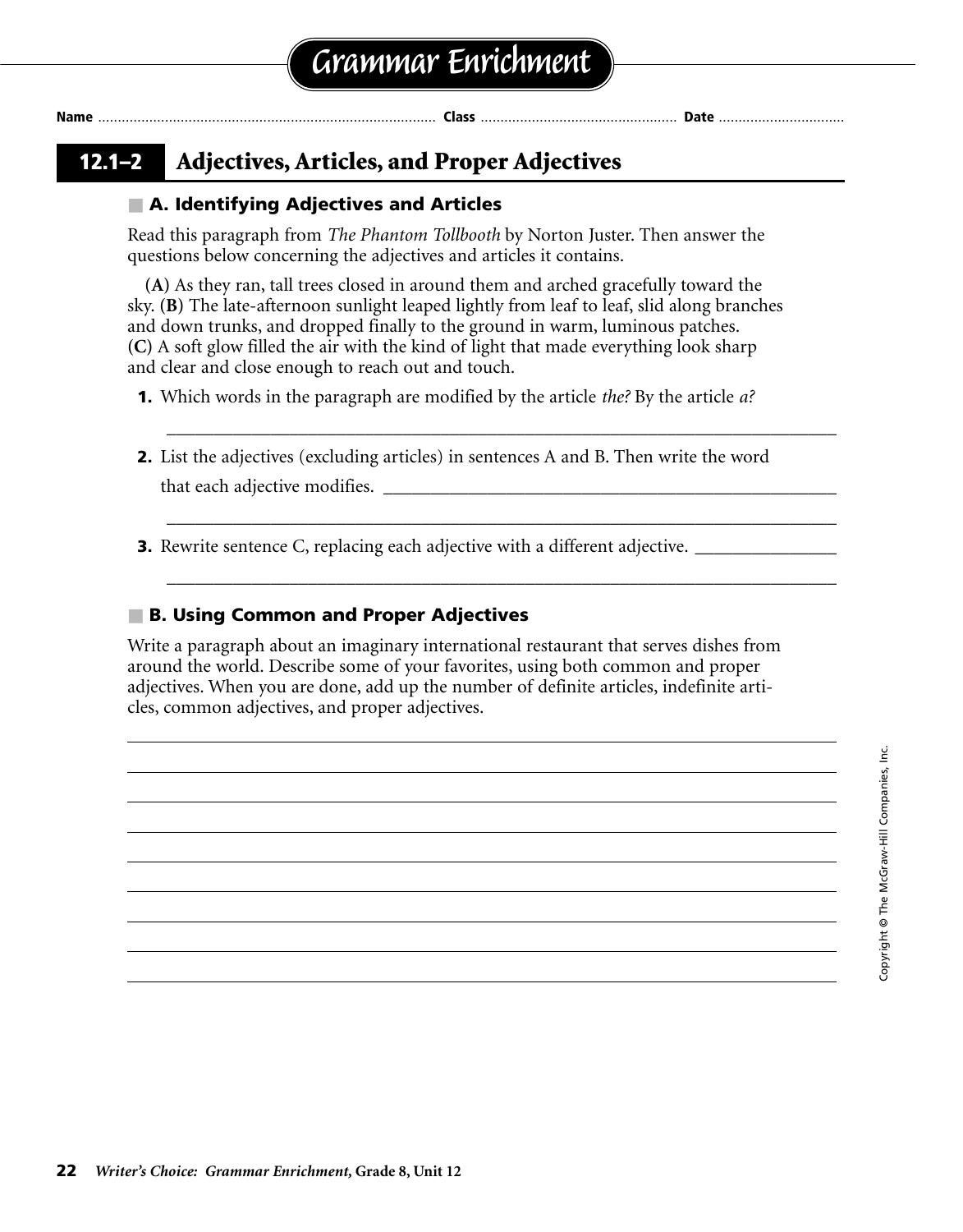| $12.3 - 4$ | <b>Comparative, Superlative, and Demonstrative Adjectives</b>                           |
|------------|-----------------------------------------------------------------------------------------|
|            | A. Using Comparatives, Superlatives, and Demonstratives                                 |
| sentence.  | Use each of the following comparative, superlative, or demonstrative adjectives in a    |
|            |                                                                                         |
|            |                                                                                         |
|            |                                                                                         |
|            |                                                                                         |
|            | <b>B. Forming and Using Comparatives and Superlatives</b>                               |
|            | Put each of the following adjectives in its comparative form, and use it in a sentence. |
|            |                                                                                         |
|            |                                                                                         |
|            | Put each of the following adjectives in its superlative form, and use it in a sentence. |
|            | $1. new_$                                                                               |
|            | $\frac{2. \text{ noisy}}{2. \text{noisy}}$<br>3. active                                 |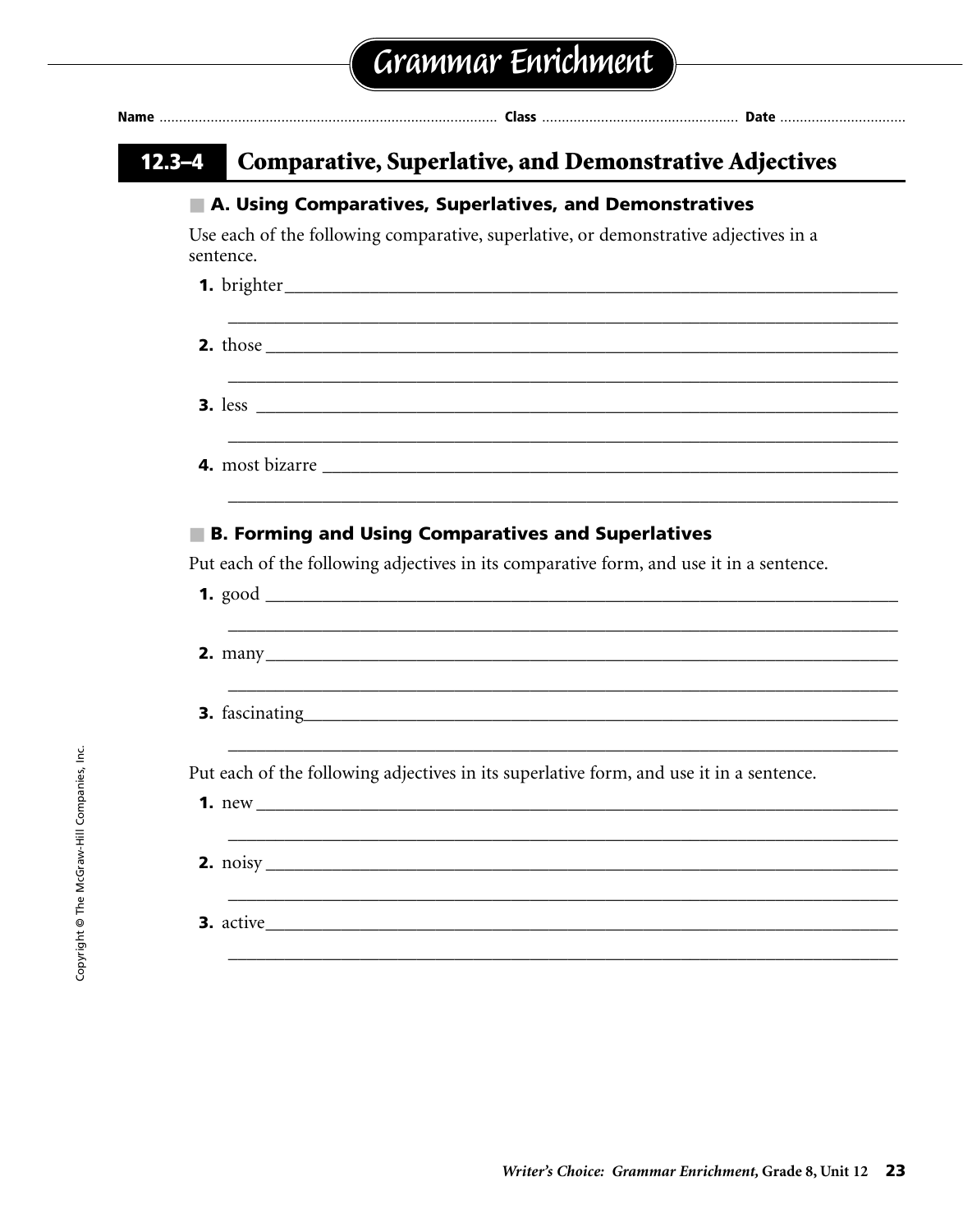### **12.5 Adverbs**

### ■ **A. Identifying Adverbs**

Draw lines to match each example of an adverb at work (left-hand column) with the phrase that describes it (right-hand column). In each example, underline the adverb. Then, in the space provided, use the adverb, or the entire phrase, in a sentence of your own.

| <b>Phrase</b>                         | Description                     |
|---------------------------------------|---------------------------------|
| <b>1.</b> paints the scene skillfully | tells when about a verb         |
| <b>2.</b> works here                  | modifies another adverb         |
| <b>3.</b> unusually fine technique    | tells <i>where</i> about a verb |
| 4. never forgets                      | modifies an adjective           |
| <b>5.</b> quite highly regarded       | tells <i>how</i> about a verb   |

### ■ **B. Identifying Adverbs and the Words They Modify**

Circle the 25 adverbs in the following journal entry. Draw an arrow to the word that each adverb modifies.

Long had I hoped for the chance of seeing a wild deer, and finally it happened! I was riding my bike yesterday and had climbed a hill. I reached the top—and there, straight ahead, stood a doe and her fawn. They were stunningly beautiful—and they looked incredibly surprised! Cautiously I held my breath and quickly studied them. The fawn, so very young, uncertainly nuzzled her mother's side. I held out my hand and quietly offered them an apple. Suddenly, the doe's tail flicked up and down; then she and her baby bounded away. Afterward, I whistled respectfully, for I had come very close. I'll remember that moment always!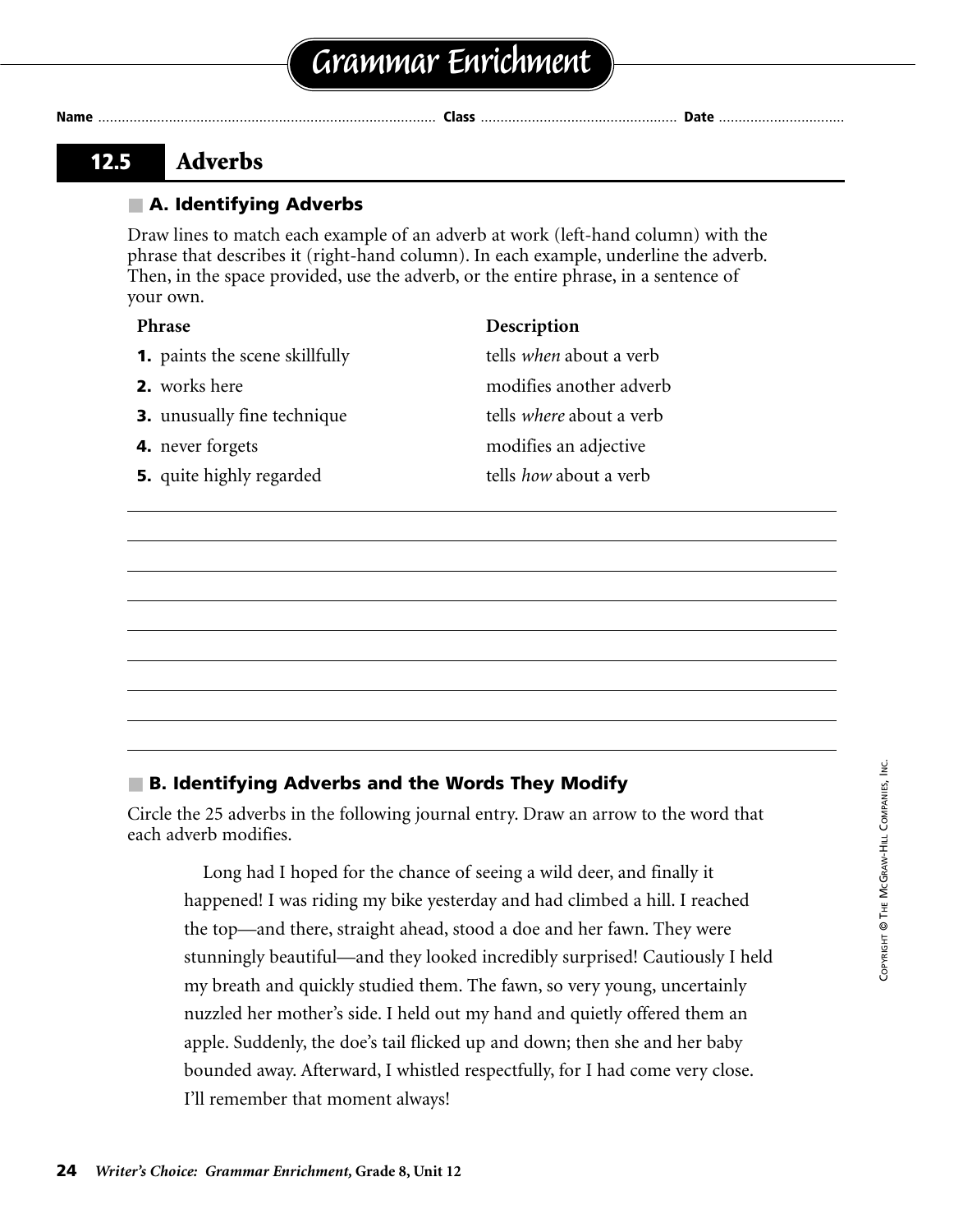**Name** ...................................................................................... **Class** .................................................. **Date** ................................

### **12.6 Comparative and Superlative Adverbs**

### ■ **A. Forming and Using Comparative and Superlative Adverbs**

Complete the following sentences by filling in an appropriate comparative or superlative adverb. Do not use the same adverb more than once.

- **1.** Naomi skated than she had before.
- **2.** Did Rolf listen to the speaker than Bill did?
- **3.** This is a great sweater, but that one fits **than** than the others.
- **4.** Sarah was singing than usual because she really wanted to get the lead in the school musical.
- **5.** Even the written speech can be boring.
- **6.** You should have arrived if you wanted a seat in the front row.

### ■ **B. Using Comparatives and Superlatives**

Underline the adverb in each of the following sentence beginnings. Then complete each sentence. Use the comparative or superlative form of the adverb.

\_\_\_\_\_\_\_\_\_\_\_\_\_\_\_\_\_\_\_\_\_\_\_\_\_\_\_\_\_\_\_\_\_\_\_\_\_\_\_\_\_\_\_\_\_\_\_\_\_\_\_\_\_\_\_\_\_\_\_\_\_\_\_\_\_\_\_\_\_\_\_

\_\_\_\_\_\_\_\_\_\_\_\_\_\_\_\_\_\_\_\_\_\_\_\_\_\_\_\_\_\_\_\_\_\_\_\_\_\_\_\_\_\_\_\_\_\_\_\_\_\_\_\_\_\_\_\_\_\_\_\_\_\_\_\_\_\_\_\_\_\_\_

\_\_\_\_\_\_\_\_\_\_\_\_\_\_\_\_\_\_\_\_\_\_\_\_\_\_\_\_\_\_\_\_\_\_\_\_\_\_\_\_\_\_\_\_\_\_\_\_\_\_\_\_\_\_\_\_\_\_\_\_\_\_\_\_\_\_\_\_\_\_\_

\_\_\_\_\_\_\_\_\_\_\_\_\_\_\_\_\_\_\_\_\_\_\_\_\_\_\_\_\_\_\_\_\_\_\_\_\_\_\_\_\_\_\_\_\_\_\_\_\_\_\_\_\_\_\_\_\_\_\_\_\_\_\_\_\_\_\_\_\_\_\_

- **1.** Gabe was talking excitedly, but
- **2.** Although Chuck may arrive soon, \_\_\_\_\_\_\_\_\_\_\_\_\_\_\_\_\_\_\_\_\_\_\_\_\_\_\_\_\_\_\_\_\_\_\_\_\_\_\_\_\_\_\_\_
- **3.** Janelle dances more gracefully than Evelyn; however,
- **4.** Keith runs less quickly than Eric, but\_\_\_\_\_\_\_\_\_\_\_\_\_\_\_\_\_\_\_\_\_\_\_\_\_\_\_\_\_\_\_\_\_\_\_\_\_\_\_\_\_\_

### ■ **C. Understanding Adverbs**

Adverbs such as *perfectly, completely,* and *uniquely* are sometimes called **absolute** adverbs.

Example: Sam dived into the pool *perfectly*.

Why doesn't it make sense for absolute adverbs to have comparative and superlative forms?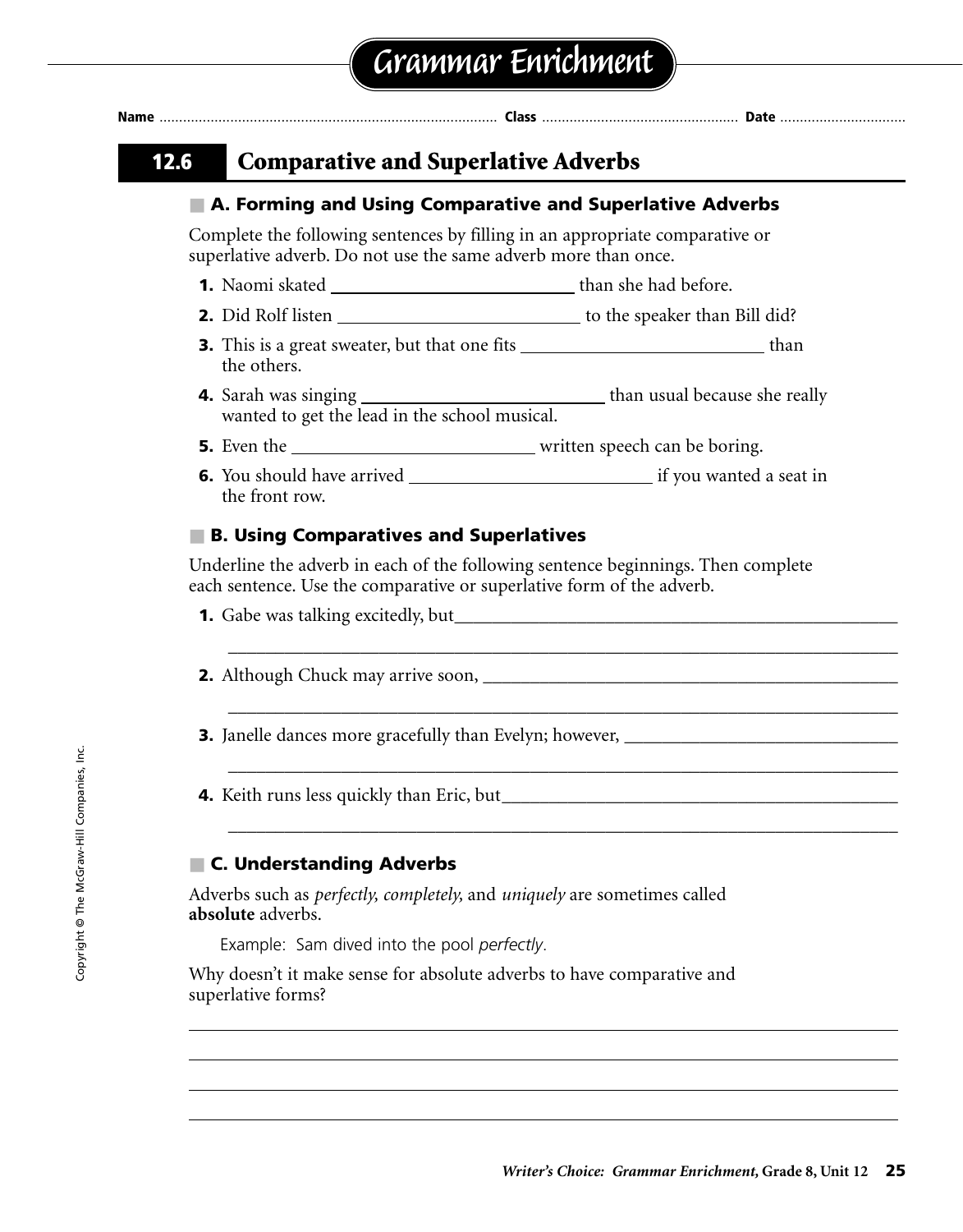### **12.7 Using Adverbs and Adjectives**

### ■ **A. Distinguishing Adverbs from Adjectives**

In the first space next to each of the following words, write whether that word is an adjective or an adverb. In the second space write the adverb form for each adjective and the adjective form for each adverb. Finally, write one sentence using the adjective form and another sentence using the adverb form.

|  | 2. real $\overline{\qquad \qquad }$ $\qquad \qquad$ $\qquad \qquad$ $\qquad$ $\qquad \qquad$ $\qquad$ $\qquad$ $\qquad$ $\qquad$ $\qquad$ $\qquad$ $\qquad$ $\qquad$ $\qquad$ $\qquad$ $\qquad$ $\qquad$ $\qquad$ $\qquad$ $\qquad$ $\qquad$ $\qquad$ $\qquad$ $\qquad$ $\qquad$ $\qquad$ $\qquad$ $\qquad$ $\qquad$ $\qquad$ $\qquad$ $\qquad$ $\qquad$ |  |                                                                                                                       |  |
|--|----------------------------------------------------------------------------------------------------------------------------------------------------------------------------------------------------------------------------------------------------------------------------------------------------------------------------------------------------------|--|-----------------------------------------------------------------------------------------------------------------------|--|
|  | <u>,这就是一个人的人,我们就是一个人的人,我们就是一个人的人,我们就是一个人的人,我们就是一个人的人,我们就是一个人的人,我们就是一个人的人,我们就是一个人的人</u>                                                                                                                                                                                                                                                                   |  |                                                                                                                       |  |
|  |                                                                                                                                                                                                                                                                                                                                                          |  | <u> 1980 - Jan James James Jan James James Jan James James Jan James James Jan Jan James James Jan Jan Jan Jan Ja</u> |  |
|  |                                                                                                                                                                                                                                                                                                                                                          |  |                                                                                                                       |  |

### ■ **B. Correcting Adverb and Adjective Usage**

Each of the following sentences contains at least one error related to adverb and adjective usage. Circle each error; then rewrite the sentence in the space provided.

- **1.** The aardvark is a type of anteater that lives in Africa where it is real hot.
- **2.** Since its name really means "earth pig," this animal may not feel badly about being called *aardvark*.

\_\_\_\_\_\_\_\_\_\_\_\_\_\_\_\_\_\_\_\_\_\_\_\_\_\_\_\_\_\_\_\_\_\_\_\_\_\_\_\_\_\_\_\_\_\_\_\_\_\_\_\_\_\_\_\_\_\_\_\_\_\_\_\_\_\_\_\_\_\_\_

*\_\_\_\_\_\_\_\_\_\_\_\_\_\_\_\_\_\_\_\_\_\_\_\_\_\_\_\_\_\_\_\_\_\_\_\_\_\_\_\_\_\_\_\_\_\_\_\_\_\_\_\_\_\_\_\_\_\_\_\_\_\_\_\_\_\_\_\_\_\_\_*

\_\_\_\_\_\_\_\_\_\_\_\_\_\_\_\_\_\_\_\_\_\_\_\_\_\_\_\_\_\_\_\_\_\_\_\_\_\_\_\_\_\_\_\_\_\_\_\_\_\_\_\_\_\_\_\_\_\_\_\_\_\_\_\_\_\_\_\_\_\_\_

\_\_\_\_\_\_\_\_\_\_\_\_\_\_\_\_\_\_\_\_\_\_\_\_\_\_\_\_\_\_\_\_\_\_\_\_\_\_\_\_\_\_\_\_\_\_\_\_\_\_\_\_\_\_\_\_\_\_\_\_\_\_\_\_\_\_\_\_\_\_\_

- **3.** The aardvark's real narrow snout, sharp claws, and long ears sure contribute to its strange appearance.
- **4.** When it comes to eating well, an aardvark doesn't do bad for itself.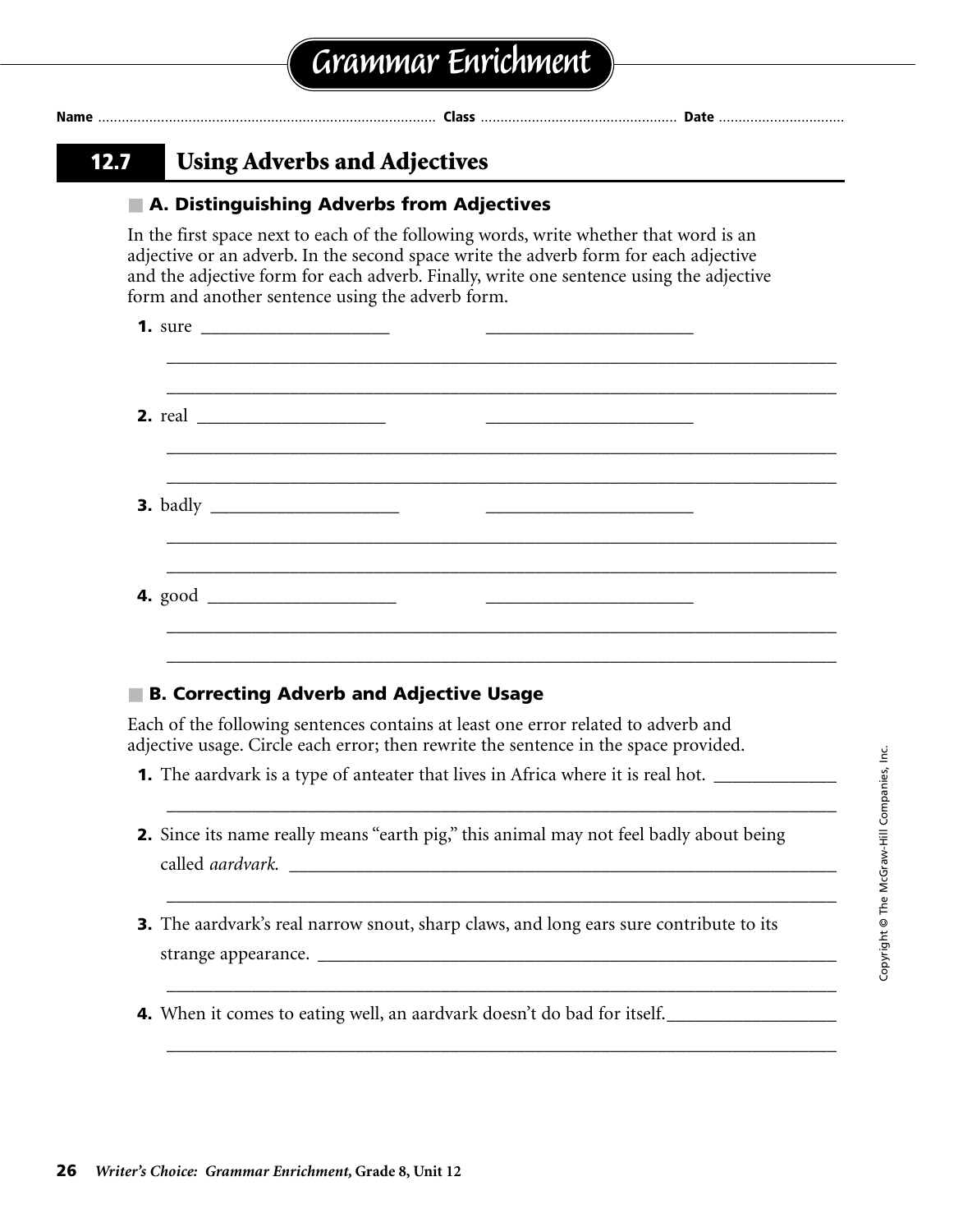| Name |  |  | . |  |  |
|------|--|--|---|--|--|
|------|--|--|---|--|--|

### **13.1 Prepositions and Prepositional Phrases**

### ■ **A. Identifying and Understanding Prepositions and Prepositional Phrases**

\_\_\_\_\_\_\_\_\_\_\_\_\_\_\_\_\_\_\_\_\_\_\_\_\_\_\_\_\_\_\_\_\_\_\_\_\_\_\_\_\_\_\_\_\_\_\_\_\_\_\_\_\_\_\_\_\_\_\_\_\_\_\_\_\_\_\_\_\_\_\_

\_\_\_\_\_\_\_\_\_\_\_\_\_\_\_\_\_\_\_\_\_\_\_\_\_\_\_\_\_\_\_\_\_\_\_\_\_\_\_\_\_\_\_\_\_\_\_\_\_\_\_\_\_\_\_\_\_\_\_\_\_\_\_\_\_\_\_\_\_\_\_

\_\_\_\_\_\_\_\_\_\_\_\_\_\_\_\_\_\_\_\_\_\_\_\_\_\_\_\_\_\_\_\_\_\_\_\_\_\_\_\_\_\_\_\_\_\_\_\_\_\_\_\_\_\_\_\_\_\_\_\_\_\_\_\_\_\_\_\_\_\_\_

\_\_\_\_\_\_\_\_\_\_\_\_\_\_\_\_\_\_\_\_\_\_\_\_\_\_\_\_\_\_\_\_\_\_\_\_\_\_\_\_\_\_\_\_\_\_\_\_\_\_\_\_\_\_\_\_\_\_\_\_\_\_\_\_\_\_\_\_\_\_\_

Read this paragraph from Gary Soto's "First Love." Then answer the questions about prepositions and prepositional phrases.

**(A)** After a while Alfonso pedaled up the street, hands in his pockets, toward Foster Freeze, where he was chased by a ratlike chihuahua. **(B)** At his old school, John Burroughs Elementary, he found a kid on top of a barbed wire fence with a girl looking up at him. **(C)** Alfonso skidded to a stop and helped the kid untangle his pants from the barbed wire.

**1.** List the prepositional phrases in sentence A.

- **2.** List the prepositional phrases in sentence B.
- **3.** List the prepositional phrases in sentence C.
- **4.** Which prepositional phrase has an appositive following its object?

#### ■ **B. Understanding Prepositions**

Compare these sentences:

Alfonso rode by my house. Alfonso rode by.

Why is *by* a preposition in the first sentence but an adverb in the second? Explain the difference to someone who is just learning about prepositions. Find some other examples in the list on page 481 of your text, and include one or more of them in your explanation.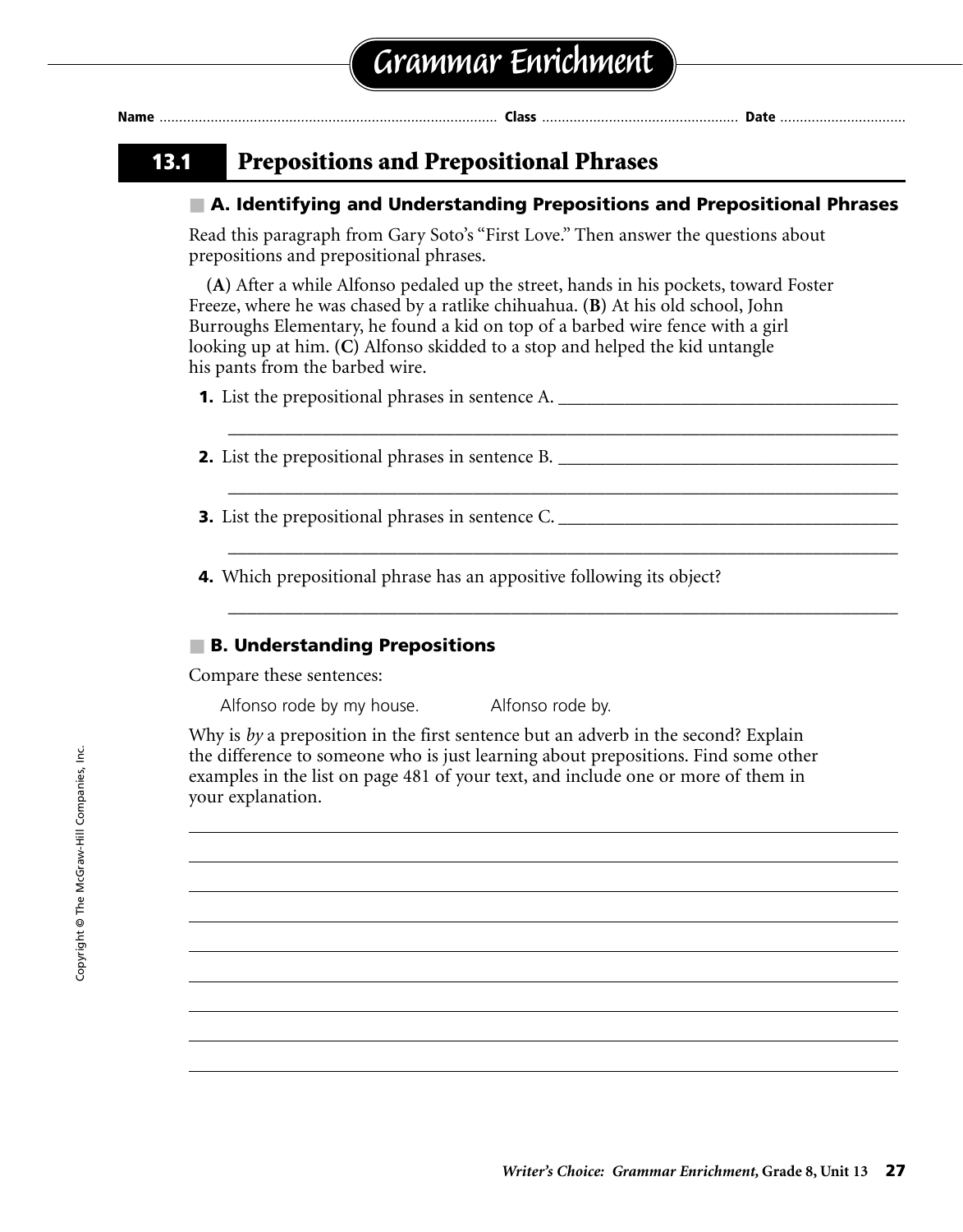### **13.2 Pronouns as Objects of Prepositions**

#### ■ **A. Using Pronouns as Objects of Prepositions**

Rewrite the following sentences, substituting an appropriate object pronoun for the underlined word or words.

\_\_\_\_\_\_\_\_\_\_\_\_\_\_\_\_\_\_\_\_\_\_\_\_\_\_\_\_\_\_\_\_\_\_\_\_\_\_\_\_\_\_\_\_\_\_\_\_\_\_\_\_\_\_\_\_\_\_\_\_\_\_\_\_\_\_\_\_\_\_\_

**Name** ...................................................................................... **Class** .................................................. **Date** ................................

\_\_\_\_\_\_\_\_\_\_\_\_\_\_\_\_\_\_\_\_\_\_\_\_\_\_\_\_\_\_\_\_\_\_\_\_\_\_\_\_\_\_\_\_\_\_\_\_\_\_\_\_\_\_\_\_\_\_\_\_\_\_\_\_\_\_\_\_\_\_\_

\_\_\_\_\_\_\_\_\_\_\_\_\_\_\_\_\_\_\_\_\_\_\_\_\_\_\_\_\_\_\_\_\_\_\_\_\_\_\_\_\_\_\_\_\_\_\_\_\_\_\_\_\_\_\_\_\_\_\_\_\_\_\_\_\_\_\_\_\_\_\_

\_\_\_\_\_\_\_\_\_\_\_\_\_\_\_\_\_\_\_\_\_\_\_\_\_\_\_\_\_\_\_\_\_\_\_\_\_\_\_\_\_\_\_\_\_\_\_\_\_\_\_\_\_\_\_\_\_\_\_\_\_\_\_\_\_\_\_\_\_\_\_

\_\_\_\_\_\_\_\_\_\_\_\_\_\_\_\_\_\_\_\_\_\_\_\_\_\_\_\_\_\_\_\_\_\_\_\_\_\_\_\_\_\_\_\_\_\_\_\_\_\_\_\_\_\_\_\_\_\_\_\_\_\_\_\_\_\_\_\_\_\_\_

**1.** Karen went on vacation with Tom and Maria.

**2.** Tom wanted to go skiing but Karen didn't, so he went without <u>Karen</u>.

**3.** Tom didn't want to go to the ruins, so Karen took Maria instead of Tom.

**4.** Everyone got suntanned except Maria, who got sunburned.

**5.** When it was time to get on the bus, no one could find <u>Tom, Maria, and Karen</u>.

#### ■ **B. Using** *Who* **and** *Whom*

There are several examples of *who* and *whom* in the following passage. Underline the word that is correct in each case. When *whom* is the object of a preposition, circle the preposition.

(Whom/Who) was Maria Mitchell? The astronomer about (whom/who) I've been learning was born in Massachusetts in 1818. For (who/whom) did her father place a telescope on the roof? He did it for both of them—that's (whom/who)—because they both loved watching the stars. In 1847, Mitchell discovered a comet, and she became someone (whom/who) people beyond Massachusetts heard of. She also studied sunspots and the satellites of planets. Mitchell taught astronomy at Vassar College. She encouraged the students with (who/whom) she worked to ask questions about space—and to look for the answers.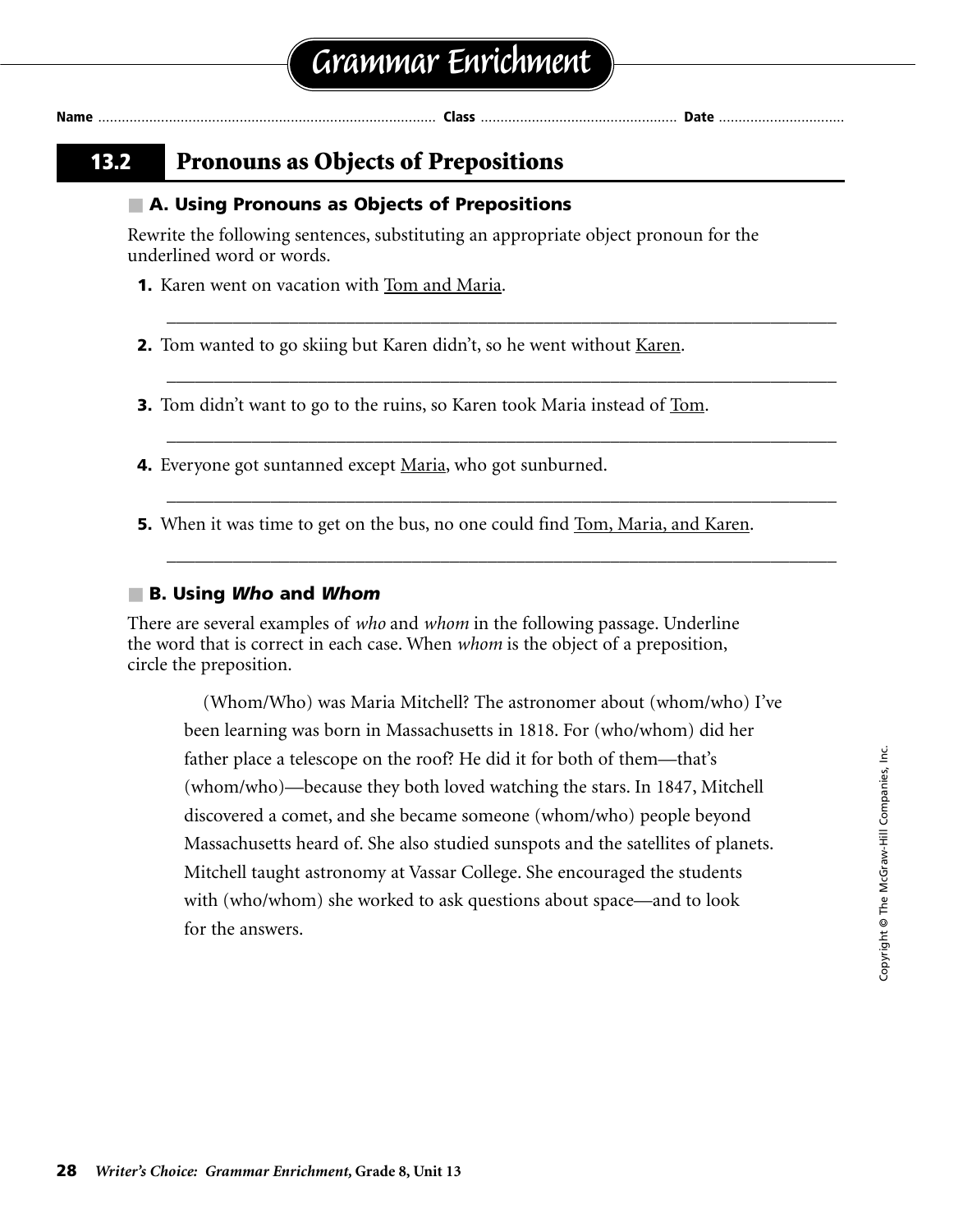| Nam |  |  |
|-----|--|--|
|-----|--|--|

### **13.3 Prepositional Phrases as Adjectives and Adverbs**

#### ■ **A. Identifying and Distinguishing Adjective and Adverb Phrases**

In this passage from *The Way to Rainy Mountain,* the Kiowa author N. Scott Momaday tells of his grandmother's ancestors. Underline the eight prepositional phrases the passage contains; then, in the space provided, identify each phrase as an *adjective* phrase or an *adverb* phrase, and write the word or words that it modifies.

They were a mountain people, a mysterious tribe of hunters whose language has never been positively classified in any major group. In the late seventeenth century they began a long migration to the south and east. It was a journey toward the dawn, and it led to a golden age. Along the way the Kiowas were befriended by the Crows, who gave them the culture and religion.

| <u>and the state of the state of the state of the state of the state of the state of the state of the state of the state of the state of the state of the state of the state of the state of the state of the state of the state</u> |
|--------------------------------------------------------------------------------------------------------------------------------------------------------------------------------------------------------------------------------------|
|                                                                                                                                                                                                                                      |
|                                                                                                                                                                                                                                      |

#### ■ **B. Using Adjective and Adverb Phrases**

Write four sentences, using one or two of the following prepositional phrases in each sentence. Then write *adjective* or *adverb* above each prepositional phrase in your sentence.

|    | beneath the burning sun                                        | upon their upturned faces                                 | of distant rain |
|----|----------------------------------------------------------------|-----------------------------------------------------------|-----------------|
|    | in spite of the heat                                           | against the bright sky within a few minutes               |                 |
|    | 1. $\overline{\phantom{a}}$ <b>1.</b> $\overline{\phantom{a}}$ |                                                           |                 |
|    |                                                                |                                                           |                 |
| 2. |                                                                | <u> 1980 - John Stein, Amerikaansk politiker († 1908)</u> |                 |
|    |                                                                |                                                           |                 |
| 3. |                                                                |                                                           |                 |
|    |                                                                |                                                           |                 |
| 4. |                                                                |                                                           |                 |
|    |                                                                |                                                           |                 |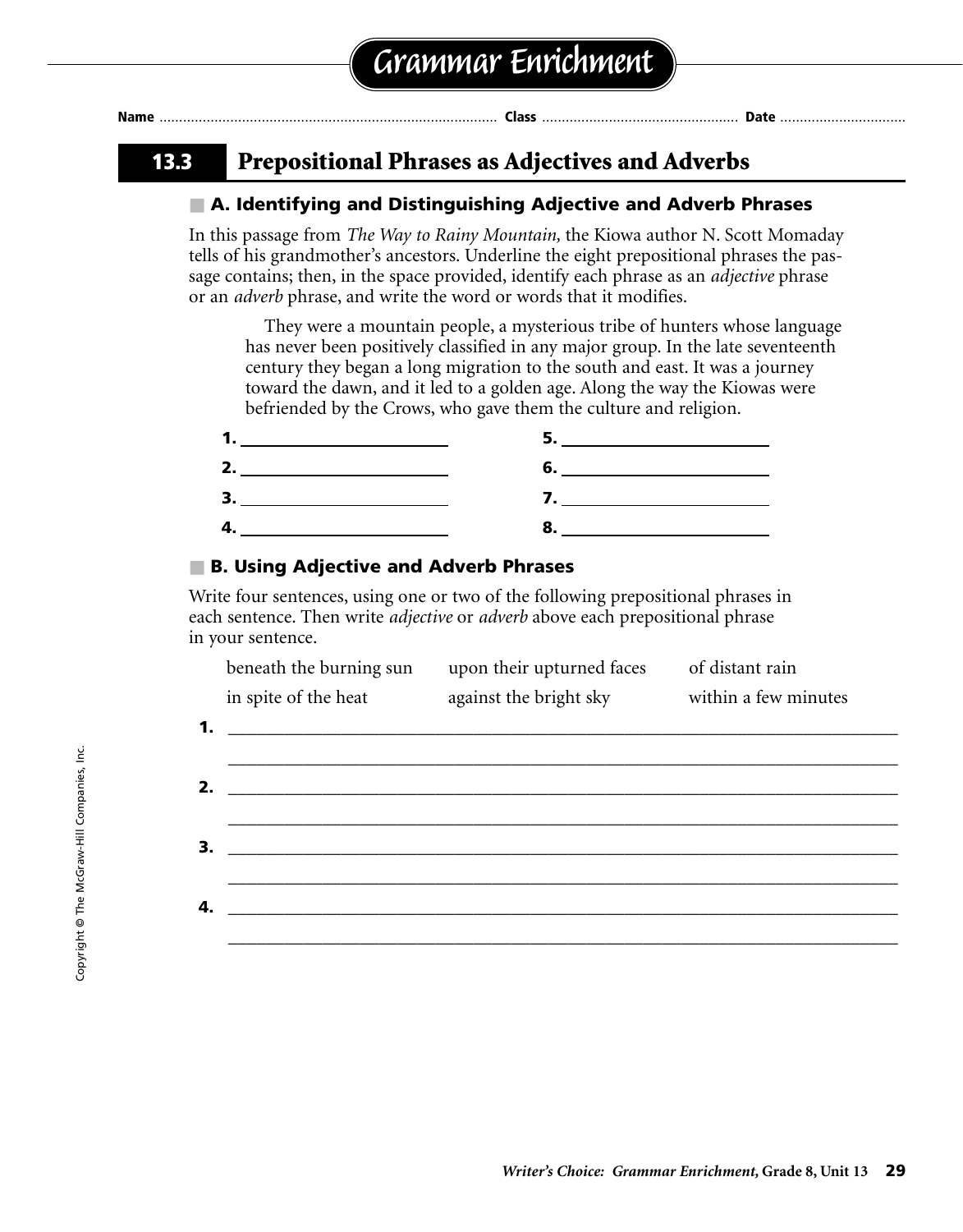### **13.4–5 Conjunctions and Conjunctive Adverbs**

### ■ **A. Distinguishing Conjunctions and Conjunctive Adverbs**

Underline each conjunction and tell whether it forms a *compound subject,* a *compound predicate,* a *compound object of a preposition,* a *compound direct object,* a *compound indirect object,* or a *compound sentence.* Then write whether it is a *coordinating conjunction,* a *correlative conjunction,* or a *conjunctive adverb.*

- **1.** Ramón, Ranjit, and Rochelle ran excitedly toward the band room.
- **2.** They gave Mrs. Jackson and the rest of their friends in the band not only a wave but also a smile.

\_\_\_\_\_\_\_\_\_\_\_\_\_\_\_\_\_\_\_\_\_\_\_\_\_\_\_\_\_\_\_\_\_\_\_\_\_\_\_\_\_\_\_\_\_\_\_\_\_\_\_\_\_\_\_\_\_\_\_\_\_\_\_\_\_\_\_\_\_\_\_

\_\_\_\_\_\_\_\_\_\_\_\_\_\_\_\_\_\_\_\_\_\_\_\_\_\_\_\_\_\_\_\_\_\_\_\_\_\_\_\_\_\_\_\_\_\_\_\_\_\_\_\_\_\_\_\_\_\_\_\_\_\_\_\_\_\_\_\_\_\_\_

\_\_\_\_\_\_\_\_\_\_\_\_\_\_\_\_\_\_\_\_\_\_\_\_\_\_\_\_\_\_\_\_\_\_\_\_\_\_\_\_\_\_\_\_\_\_\_\_\_\_\_\_\_\_\_\_\_\_\_\_\_\_\_\_\_\_\_\_\_\_\_

\_\_\_\_\_\_\_\_\_\_\_\_\_\_\_\_\_\_\_\_\_\_\_\_\_\_\_\_\_\_\_\_\_\_\_\_\_\_\_\_\_\_\_\_\_\_\_\_\_\_\_\_\_\_\_\_\_\_\_\_\_\_\_\_\_\_\_\_\_\_\_

\_\_\_\_\_\_\_\_\_\_\_\_\_\_\_\_\_\_\_\_\_\_\_\_\_\_\_\_\_\_\_\_\_\_\_\_\_\_\_\_\_\_\_\_\_\_\_\_\_\_\_\_\_\_\_\_\_\_\_\_\_\_\_\_\_\_\_\_\_\_\_

\_\_\_\_\_\_\_\_\_\_\_\_\_\_\_\_\_\_\_\_\_\_\_\_\_\_\_\_\_\_\_\_\_\_\_\_\_\_\_\_\_\_\_\_\_\_\_\_\_\_\_\_\_\_\_\_\_\_\_\_\_\_\_\_\_\_\_\_\_\_\_

- **3.** The performers were already wearing their uniforms; however, many of them were still either finding their music or warming up their instruments.
- **4.** They were finally ready for the parade and the concert afterward; therefore, almost everyone felt a little excited.
- **5.** Down the crowded avenue marched the band and the color guard, and their performance thrilled both the spectators and themselves.
- **6.** Later, Ranjit joked with Rochelle and Ramón; furthermore, Mrs. Jackson had a few jokes or funny stories for the band.

### ■ **B. Using Conjunctions and Conjunctive Adverbs**

Write a paragraph about a musical topic or another topic you like. Use at least two examples each of coordinating conjunctions, correlative conjunctions, and conjunctive adverbs in your paragraph. Be sure to punctuate your sentences correctly.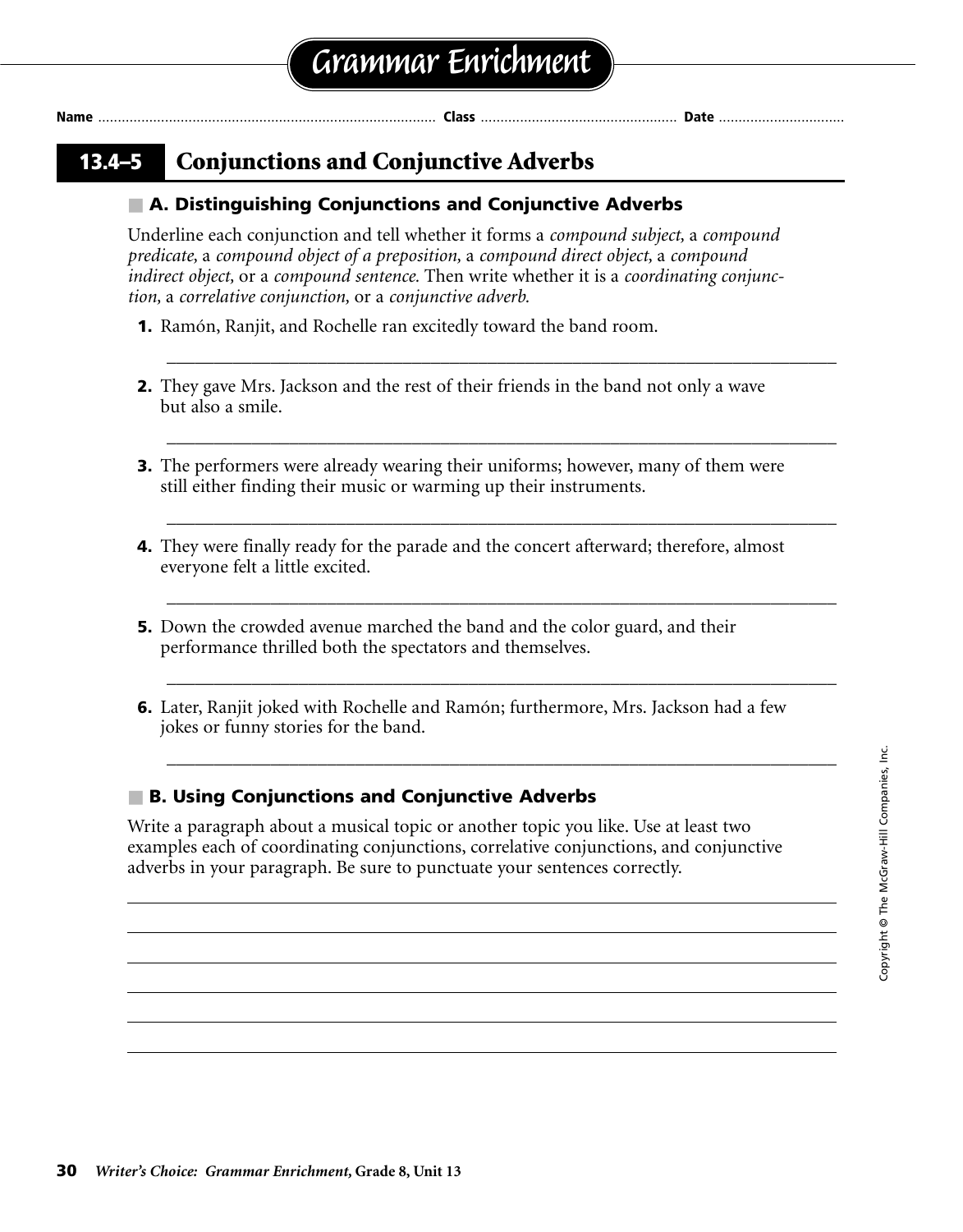| Nam |  |  |  |
|-----|--|--|--|
|-----|--|--|--|

### **13.7 Finding All the Parts of Speech**

### ■ **A. Identifying and Using Parts of Speech**

Complete the following paragraph. Above each part of speech in parentheses, write a word that is that part of speech. As long as you provide the requested parts of speech, you can make your paragraph as serious or as silly as you wish.

(Adverb) one Thursday afternoon Hector Detector, the famous (conjunction) (adjective) (noun), walked (adverb) (preposition) the Westboro Historical Museum. (Pronoun) checked his (noun) and (verb). Would he find the missing clue in the Hall of Prehistory, (conjunction) did (pronoun) (verb) it in Ancient Greece? Crowds of (noun) stared (preposition) (noun), (conjunction) Hector (adverb) (verb) off like a (adjective) (noun). He (verb) down the hall (conjunction) stopped (preposition) an entrance marked "Mineralogy." "(Interjection)!" Hector (verb) (adverb). "If that (noun) is here, I'll find (pronoun)."

### ■ **B. Distinguishing Parts of Speech**

Label each underlined word with its part of speech in the space provided.

- **1.** Hector searched <u>among</u> the gleaming gold and the <u>diamonds</u> that looked <u>icy</u>.
- **2.** Then he spotted a small piece of cloth <u>or</u> paper beneath a meteorite.
- **3.** "You're not very sharp, Hector," the note read. "By now, the vase you're looking for is on its way to Morocco."

\_\_\_\_\_\_\_\_\_\_\_\_\_\_\_\_\_\_\_\_\_\_\_\_\_\_\_\_\_\_\_\_\_\_\_\_\_\_\_\_\_\_\_\_\_\_\_\_\_\_\_\_\_\_\_\_\_\_\_\_\_\_\_\_\_\_\_\_\_\_\_

\_\_\_\_\_\_\_\_\_\_\_\_\_\_\_\_\_\_\_\_\_\_\_\_\_\_\_\_\_\_\_\_\_\_\_\_\_\_\_\_\_\_\_\_\_\_\_\_\_\_\_\_\_\_\_\_\_\_\_\_\_\_\_\_\_\_\_\_\_\_\_

\_\_\_\_\_\_\_\_\_\_\_\_\_\_\_\_\_\_\_\_\_\_\_\_\_\_\_\_\_\_\_\_\_\_\_\_\_\_\_\_\_\_\_\_\_\_\_\_\_\_\_\_\_\_\_\_\_\_\_\_\_\_\_\_\_\_\_\_\_\_\_ \_\_\_\_\_\_\_\_\_\_\_\_\_\_\_\_\_\_\_\_\_\_\_\_\_\_\_\_\_\_\_\_\_\_\_\_\_\_\_\_\_\_\_\_\_\_\_\_\_\_\_\_\_\_\_\_\_\_\_\_\_\_\_\_\_\_\_\_\_\_\_

\_\_\_\_\_\_\_\_\_\_\_\_\_\_\_\_\_\_\_\_\_\_\_\_\_\_\_\_\_\_\_\_\_\_\_\_\_\_\_\_\_\_\_\_\_\_\_\_\_\_\_\_\_\_\_\_\_\_\_\_\_\_\_\_\_\_\_\_\_\_\_ \_\_\_\_\_\_\_\_\_\_\_\_\_\_\_\_\_\_\_\_\_\_\_\_\_\_\_\_\_\_\_\_\_\_\_\_\_\_\_\_\_\_\_\_\_\_\_\_\_\_\_\_\_\_\_\_\_\_\_\_\_\_\_\_\_\_\_\_\_\_\_ \_\_\_\_\_\_\_\_\_\_\_\_\_\_\_\_\_\_\_\_\_\_\_\_\_\_\_\_\_\_\_\_\_\_\_\_\_\_\_\_\_\_\_\_\_\_\_\_\_\_\_\_\_\_\_\_\_\_\_\_\_\_\_\_\_\_\_\_\_\_\_ \_\_\_\_\_\_\_\_\_\_\_\_\_\_\_\_\_\_\_\_\_\_\_\_\_\_\_\_\_\_\_\_\_\_\_\_\_\_\_\_\_\_\_\_\_\_\_\_\_\_\_\_\_\_\_\_\_\_\_\_\_\_\_\_\_\_\_\_\_\_\_ \_\_\_\_\_\_\_\_\_\_\_\_\_\_\_\_\_\_\_\_\_\_\_\_\_\_\_\_\_\_\_\_\_\_\_\_\_\_\_\_\_\_\_\_\_\_\_\_\_\_\_\_\_\_\_\_\_\_\_\_\_\_\_\_\_\_\_\_\_\_\_ \_\_\_\_\_\_\_\_\_\_\_\_\_\_\_\_\_\_\_\_\_\_\_\_\_\_\_\_\_\_\_\_\_\_\_\_\_\_\_\_\_\_\_\_\_\_\_\_\_\_\_\_\_\_\_\_\_\_\_\_\_\_\_\_\_\_\_\_\_\_\_

**4.** Oh, no! The paper had been signed carelessly by Rita Cheater, the long-time terror of museums and galleries around the world!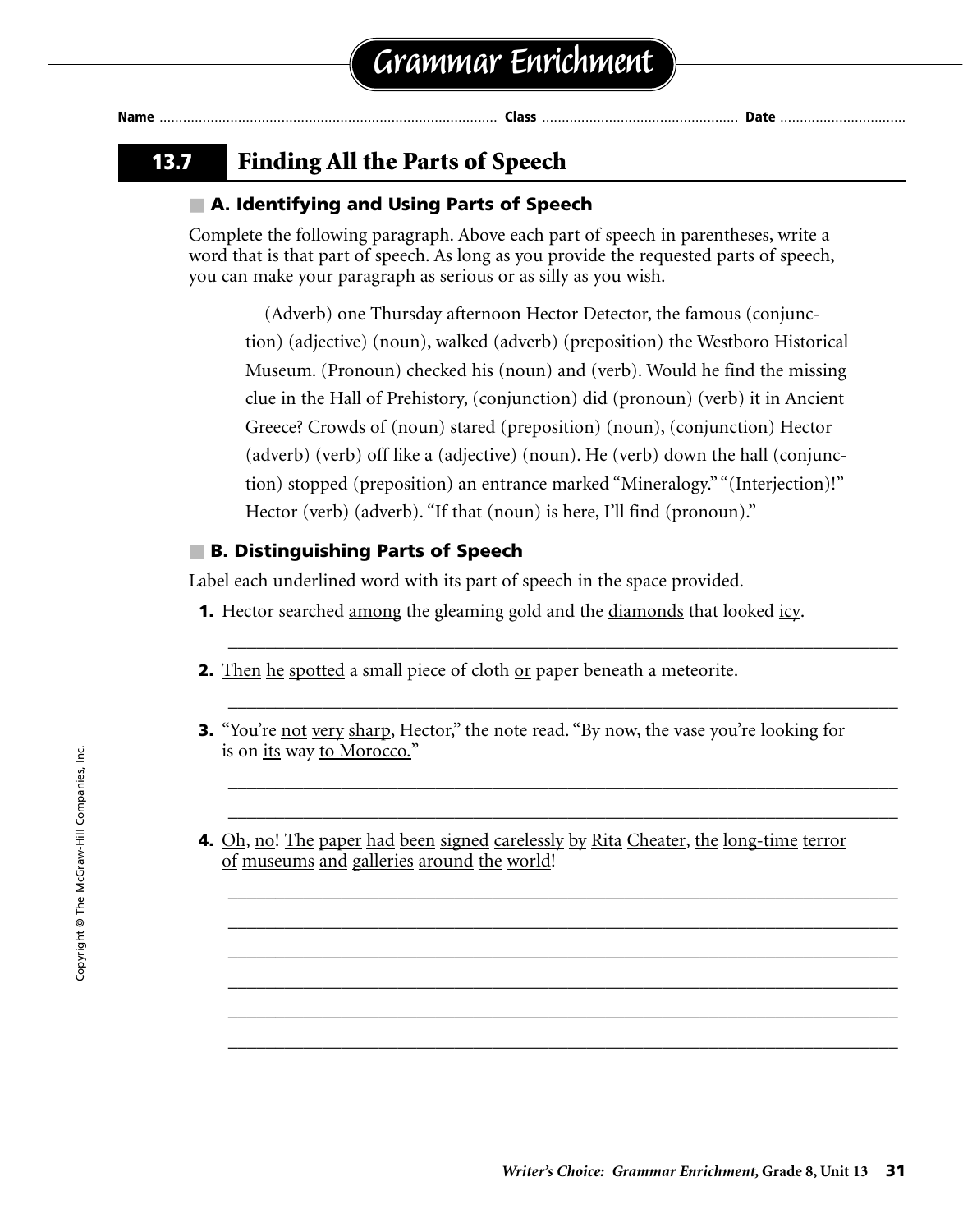| <b>Name</b> |  |
|-------------|--|

### **14.1–2 Sentences, Clauses, and Complex Sentences**

#### ■ **A. Identifying Sentences**

Underline each clause in the following sentences, and write whether the clause is *main* or *subordinate* in the space above the clause. Then identify the sentence as *simple, compound,* or *complex.*

- **1.** Emilio moved to the United States in 1992.
- **2.** He was nervous at first, but now he has adjusted to his new life. \_\_\_\_\_\_\_\_\_\_\_\_\_\_\_\_\_\_\_\_
- **3.** Although life is different here, Emilio has grown to love his adopted home. \_\_\_\_\_\_\_\_\_\_\_\_\_\_\_\_\_\_\_\_\_\_\_\_\_\_\_\_\_\_\_
- **4.** He participates in many school activities; however, the chess club, the choir, and the baseball team are his favorites.

\_\_\_\_\_\_\_\_\_\_\_\_\_\_\_\_\_\_\_\_\_\_\_\_\_\_\_\_\_\_\_\_\_\_\_\_\_\_\_\_\_\_\_\_\_\_\_\_\_\_\_\_\_\_\_\_\_\_\_\_\_\_\_\_\_\_\_\_\_\_\_

\_\_\_\_\_\_\_\_\_\_\_\_\_\_\_\_\_\_\_\_\_\_\_\_\_\_\_\_\_\_\_\_\_\_\_\_\_\_\_\_\_\_\_\_\_\_\_\_\_\_\_\_\_\_\_\_\_\_\_\_\_\_\_\_\_\_\_\_\_\_\_

\_\_\_\_\_\_\_\_\_\_\_\_\_\_\_\_\_\_\_\_\_\_\_\_\_\_\_\_\_\_\_\_\_\_\_\_\_\_\_\_\_\_\_\_\_\_\_\_\_\_\_\_\_\_\_\_\_\_\_\_\_\_\_\_\_\_\_\_\_\_\_

\_\_\_\_\_\_\_\_\_\_\_\_\_\_\_\_\_\_\_\_\_\_\_\_\_\_\_\_\_\_\_\_\_\_\_\_\_\_\_\_\_\_\_\_\_\_\_\_\_\_\_\_\_\_\_\_\_\_\_\_\_\_\_\_\_\_\_\_\_\_\_

\_\_\_\_\_\_\_\_\_\_\_\_\_\_\_\_\_\_\_\_\_\_\_\_\_\_\_\_\_\_\_\_\_\_\_\_\_\_\_\_\_\_\_\_\_\_\_\_\_\_\_\_\_\_\_\_\_\_\_\_\_\_\_\_\_\_\_\_\_\_\_

\_\_\_\_\_\_\_\_\_\_\_\_\_\_\_\_\_\_\_\_\_\_\_\_\_\_\_\_\_\_\_\_\_\_\_\_\_\_\_\_\_\_\_\_\_\_\_\_\_\_\_\_\_\_\_\_\_\_\_\_\_\_\_\_\_\_\_\_\_\_\_

\_\_\_\_\_\_\_\_\_\_\_\_\_\_\_\_\_\_\_\_\_\_\_\_\_\_\_\_\_\_\_\_\_\_\_\_\_\_\_\_\_\_\_\_\_\_\_\_\_\_\_\_\_\_\_\_\_\_\_\_\_\_\_\_\_\_\_\_\_\_\_

\_\_\_\_\_\_\_\_\_\_\_\_\_\_\_\_\_\_\_\_\_\_\_\_\_\_\_\_\_\_\_\_\_\_\_\_\_\_\_\_\_\_\_\_\_\_\_\_\_\_\_\_\_\_\_\_\_\_\_\_\_\_\_\_\_\_\_\_\_\_\_

**5.** Emilio often spends time with Katrina and Paul, who are his friends.

**6.** They are planning a trip to Emilio's homeland.\_\_\_\_\_\_\_\_\_\_\_\_\_\_\_\_\_\_\_\_\_\_\_\_\_\_\_\_\_\_\_\_\_\_

#### ■ **B. Writing Compound and Complex Sentences**

For each of the main clauses below, create a complex sentence or a compound sentence, as indicated in parentheses, by adding a subordinate clause or another main clause.

**1.** The art gallery has several rarely seen works on display. (complex) \_\_\_\_\_\_\_\_\_\_\_\_\_\_\_\_\_\_

**2.** Some of them were created by well-known artists. (compound)

**3.** I attended the opening with Tabitha and Tony. (complex) \_\_\_\_\_\_\_\_\_\_\_\_\_\_\_\_\_\_\_\_\_

**4.** First we viewed the artwork. (compound)\_\_\_\_\_\_\_\_\_\_\_\_\_\_\_\_\_\_\_\_\_\_\_\_\_\_\_\_\_\_\_\_\_\_\_\_\_\_

**5.** We saw everything. (complex) \_\_\_\_\_\_\_\_\_\_\_\_\_\_\_\_\_\_\_\_\_\_\_\_\_\_\_\_\_\_\_\_\_\_\_\_\_\_\_\_\_\_\_\_\_\_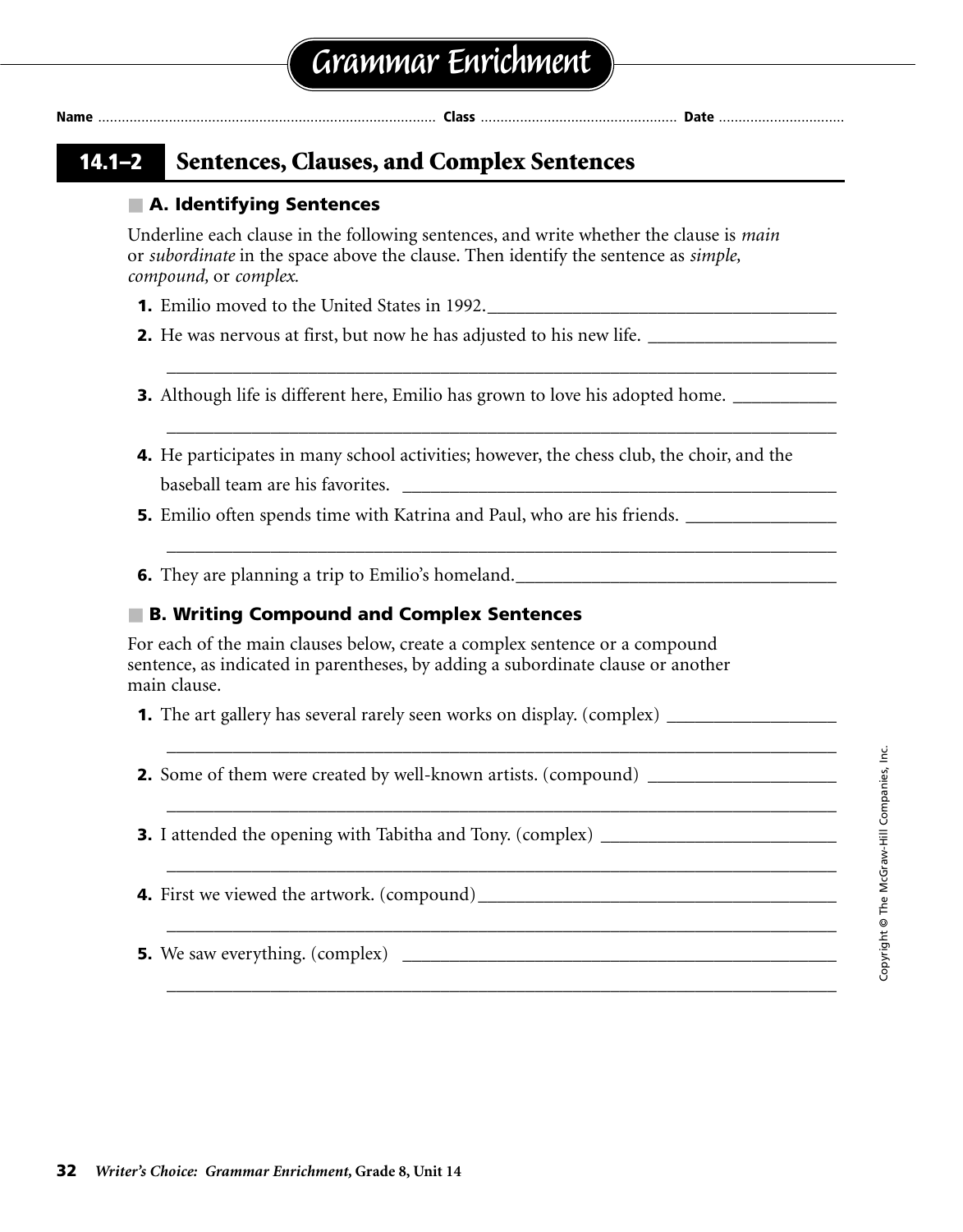### **14.3–4 Adjective Clauses**

### ■ **A. Identifying Adjective Clauses**

Underline the adjective clauses in the following sentences; circle the noun that the clause modifies. Then tell whether the adjective clause is *essential* or *nonessential.*

- **1.** The picnic that was scheduled for Friday has been postponed.
- **2.** The recent storms, which have been particularly severe, made the field muddy.

\_\_\_\_\_\_\_\_\_\_\_\_\_\_\_\_\_\_\_\_\_\_\_\_\_\_\_\_\_\_\_\_\_\_\_\_\_\_\_\_\_\_\_\_\_\_\_\_\_\_\_\_\_\_\_\_\_\_\_\_\_\_\_\_\_\_\_\_\_\_\_

\_\_\_\_\_\_\_\_\_\_\_\_\_\_\_\_\_\_\_\_\_\_\_\_\_\_\_\_\_\_\_\_\_\_\_\_\_\_\_\_\_\_\_\_\_\_\_\_\_\_\_\_\_\_\_\_\_\_\_\_\_\_\_\_\_\_\_\_\_\_\_

\_\_\_\_\_\_\_\_\_\_\_\_\_\_\_\_\_\_\_\_\_\_\_\_\_\_\_\_\_\_\_\_\_\_\_\_\_\_\_\_\_\_\_\_\_\_\_\_\_\_\_\_\_\_\_\_\_\_\_\_\_\_\_\_\_\_\_\_\_\_\_

\_\_\_\_\_\_\_\_\_\_\_\_\_\_\_\_\_\_\_\_\_\_\_\_\_\_\_\_\_\_\_\_\_\_\_\_\_\_\_\_\_\_\_\_\_\_\_\_\_\_\_\_\_\_\_\_\_\_\_\_\_\_\_\_\_\_\_\_\_\_\_

\_\_\_\_\_\_\_\_\_\_\_\_\_\_\_\_\_\_\_\_\_\_\_\_\_\_\_\_\_\_\_\_\_\_\_\_\_\_\_\_\_\_\_\_\_\_\_\_\_\_\_\_\_\_\_\_\_\_\_\_\_\_\_\_\_\_\_\_\_\_\_

\_\_\_\_\_\_\_\_\_\_\_\_\_\_\_\_\_\_\_\_\_\_\_\_\_\_\_\_\_\_\_\_\_\_\_\_\_\_\_\_\_\_\_\_\_\_\_\_\_\_\_\_\_\_\_\_\_\_\_\_\_\_\_\_\_\_\_\_\_\_\_

\_\_\_\_\_\_\_\_\_\_\_\_\_\_\_\_\_\_\_\_\_\_\_\_\_\_\_\_\_\_\_\_\_\_\_\_\_\_\_\_\_\_\_\_\_\_\_\_\_\_\_\_\_\_\_\_\_\_\_\_\_\_\_\_\_\_\_\_\_\_\_

\_\_\_\_\_\_\_\_\_\_\_\_\_\_\_\_\_\_\_\_\_\_\_\_\_\_\_\_\_\_\_\_\_\_\_\_\_\_\_\_\_\_\_\_\_\_\_\_\_\_\_\_\_\_\_\_\_\_\_\_\_\_\_\_\_\_\_\_\_\_\_

- **3.** Our scout leader, who organized the event, thinks it will be too damp for our softball tournament.
- **4.** We picked a spot where there hadn't been as much rain. \_\_\_\_\_\_\_\_\_\_\_\_\_\_\_\_\_\_\_\_\_
- **5.** Those fans who were looking forward to the tournament prefer our usual ballpark.
- **6.** The park that our leader suggested is unfamiliar to us.

### ■ **B. Using Adjective Clauses**

Write sentences of your own, using the adjective clauses listed in the manner indicated. Be sure to set off nonessential clauses with commas.

- **1.** *(who came to dinner, essential clause)*
- **2.** *(which begins at noon,* nonessential clause) \_\_\_\_\_\_\_\_\_\_\_\_\_\_\_\_\_\_\_\_\_\_\_\_\_\_\_\_\_\_\_\_\_\_\_\_\_
- **3.** *(whose sister is in my class,* nonessential clause) \_\_\_\_\_\_\_\_\_\_\_\_\_\_\_\_\_\_\_\_\_\_\_\_\_\_\_\_\_\_\_\_\_\_
- **4.** *(that we saw yesterday,* essential clause) \_\_\_\_\_\_\_\_\_\_\_\_\_\_\_\_\_\_\_\_\_\_\_\_\_\_\_\_\_\_\_\_\_\_\_\_\_\_\_\_
- **5.** *(which are the most expensive, nonessential clause)* \_\_\_\_\_\_\_\_\_\_\_\_\_\_\_\_\_\_\_\_\_\_\_\_\_\_\_\_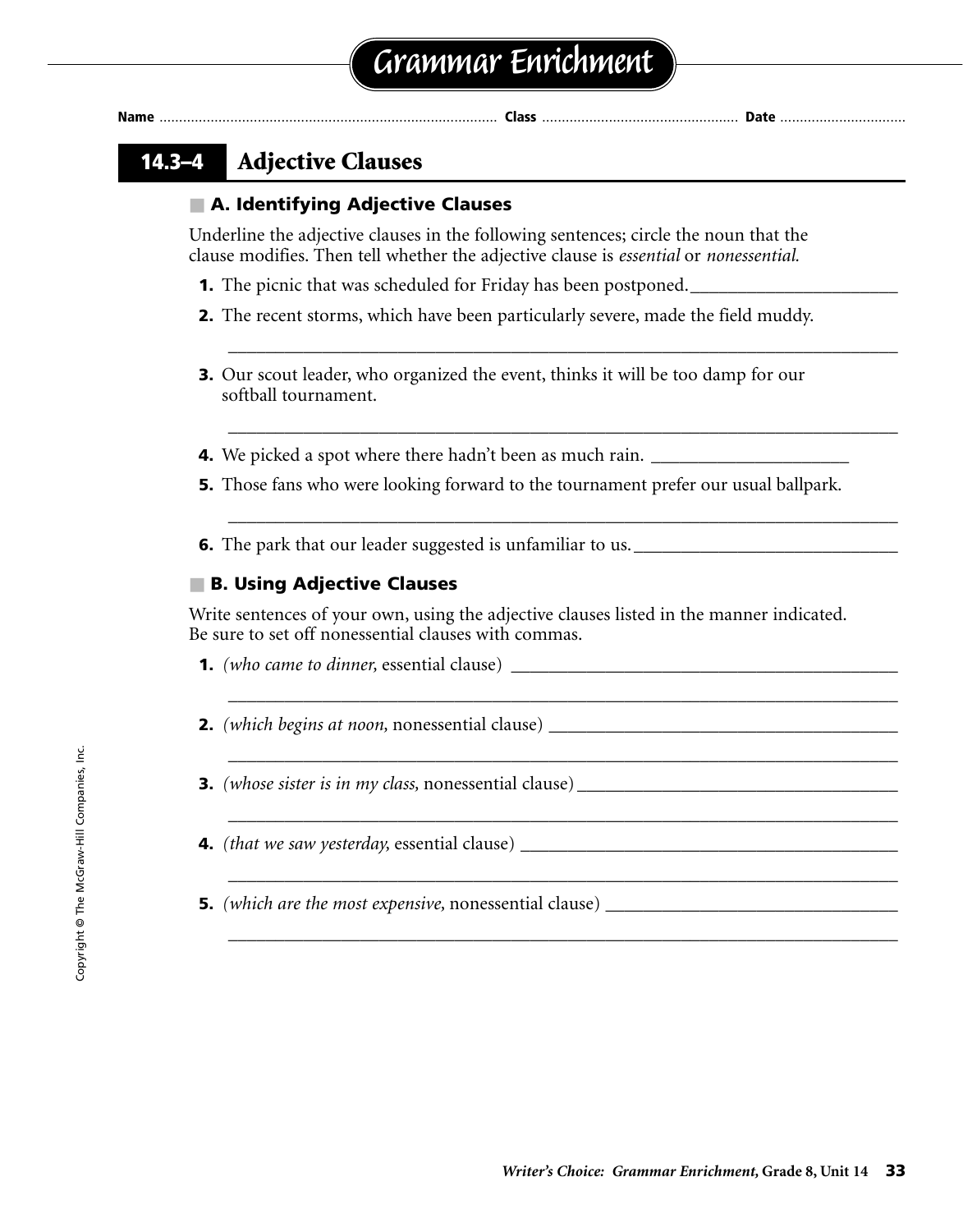**Name** ...................................................................................... **Class** .................................................. **Date** ................................

### **14.5 Adverb Clauses**

### ■ **A. Identifying Adverb Clauses**

Underline each adverb clause, and circle the verb it modifies.

- **1.** I write Nina letters whenever I travel to other cities.
- **2.** Before I leave home, I pack my address book and stationery.
- **3.** I also buy postcards whenever I can.
- **4.** Nina tells me news from home until I return.
- **5.** When I come home, I always bring her a souvenir.
- **6.** We keep in touch because we are such good friends.

#### ■ **B. Using Adverb Clauses**

Complete each sentence by adding an adverb clause. Use a comma after an adverb clause that introduces a sentence.

| something to do. |  |
|------------------|--|
|                  |  |
| accompany them.  |  |
|                  |  |
|                  |  |
|                  |  |
| each other.      |  |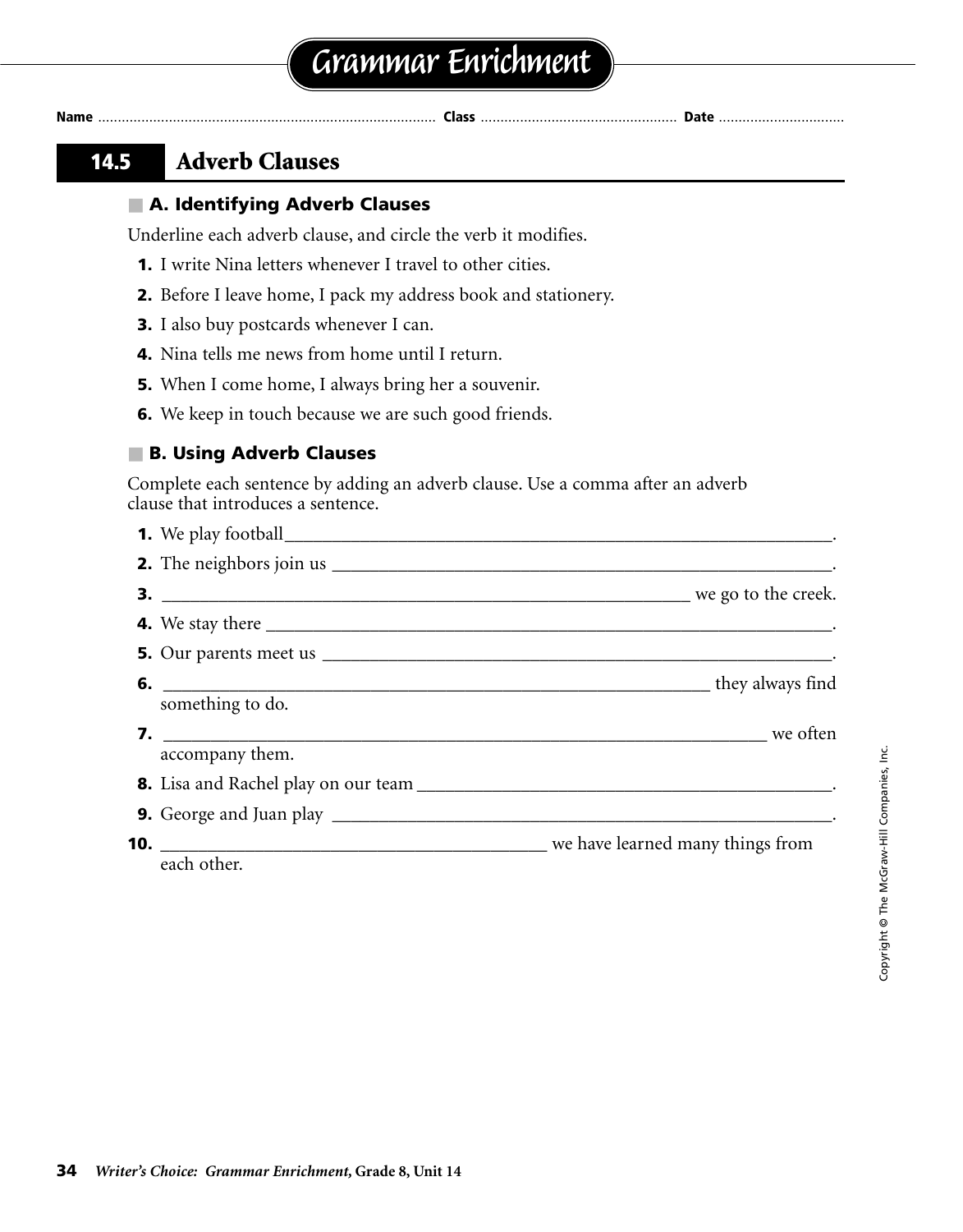

### **14.6 Noun Clauses**

### ■ **A. Identifying Noun Clauses**

Underline each noun clause, and tell whether it is used as a *subject, direct object, object of a preposition,* or *predicate noun.*

\_\_\_\_\_\_\_\_\_\_\_\_\_\_\_\_\_\_\_\_\_\_\_\_\_\_\_\_\_\_\_\_\_\_\_\_\_\_\_\_\_\_\_\_\_\_\_\_\_\_\_\_\_\_\_\_\_\_\_\_\_\_\_\_\_\_\_\_\_\_\_ \_\_\_\_\_\_\_\_\_\_\_\_\_\_\_\_\_\_\_\_\_\_\_\_\_\_\_\_\_\_\_\_\_\_\_\_\_\_\_\_\_\_\_\_\_\_\_\_\_\_\_\_\_\_\_\_\_\_\_\_\_\_\_\_\_\_\_\_\_\_\_

\_\_\_\_\_\_\_\_\_\_\_\_\_\_\_\_\_\_\_\_\_\_\_\_\_\_\_\_\_\_\_\_\_\_\_\_\_\_\_\_\_\_\_\_\_\_\_\_\_\_\_\_\_\_\_\_\_\_\_\_\_\_\_\_\_\_\_\_\_\_\_ \_\_\_\_\_\_\_\_\_\_\_\_\_\_\_\_\_\_\_\_\_\_\_\_\_\_\_\_\_\_\_\_\_\_\_\_\_\_\_\_\_\_\_\_\_\_\_\_\_\_\_\_\_\_\_\_\_\_\_\_\_\_\_\_\_\_\_\_\_\_\_

\_\_\_\_\_\_\_\_\_\_\_\_\_\_\_\_\_\_\_\_\_\_\_\_\_\_\_\_\_\_\_\_\_\_\_\_\_\_\_\_\_\_\_\_\_\_\_\_\_\_\_\_\_\_\_\_\_\_\_\_\_\_\_\_\_\_\_\_\_\_\_ \_\_\_\_\_\_\_\_\_\_\_\_\_\_\_\_\_\_\_\_\_\_\_\_\_\_\_\_\_\_\_\_\_\_\_\_\_\_\_\_\_\_\_\_\_\_\_\_\_\_\_\_\_\_\_\_\_\_\_\_\_\_\_\_\_\_\_\_\_\_\_

\_\_\_\_\_\_\_\_\_\_\_\_\_\_\_\_\_\_\_\_\_\_\_\_\_\_\_\_\_\_\_\_\_\_\_\_\_\_\_\_\_\_\_\_\_\_\_\_\_\_\_\_\_\_\_\_\_\_\_\_\_\_\_\_\_\_\_\_\_\_\_ \_\_\_\_\_\_\_\_\_\_\_\_\_\_\_\_\_\_\_\_\_\_\_\_\_\_\_\_\_\_\_\_\_\_\_\_\_\_\_\_\_\_\_\_\_\_\_\_\_\_\_\_\_\_\_\_\_\_\_\_\_\_\_\_\_\_\_\_\_\_\_

\_\_\_\_\_\_\_\_\_\_\_\_\_\_\_\_\_\_\_\_\_\_\_\_\_\_\_\_\_\_\_\_\_\_\_\_\_\_\_\_\_\_\_\_\_\_\_\_\_\_\_\_\_\_\_\_\_\_\_\_\_\_\_\_\_\_\_\_\_\_\_ \_\_\_\_\_\_\_\_\_\_\_\_\_\_\_\_\_\_\_\_\_\_\_\_\_\_\_\_\_\_\_\_\_\_\_\_\_\_\_\_\_\_\_\_\_\_\_\_\_\_\_\_\_\_\_\_\_\_\_\_\_\_\_\_\_\_\_\_\_\_\_

- **1.** What I witnessed was history in the making.\_\_\_\_\_\_\_\_\_\_\_\_\_\_\_\_\_\_\_\_\_\_\_\_\_\_\_\_\_\_\_\_\_\_
- **2.** The effect on whoever was watching cannot be exaggerated. \_\_\_\_\_\_\_\_\_\_\_\_\_\_\_\_\_\_\_\_\_\_\_
- **3.** The message was that anything is possible. \_\_\_\_\_\_\_\_\_\_\_\_\_\_\_\_\_\_\_\_\_\_\_\_\_\_\_\_\_\_\_\_\_\_\_\_\_
- **4.** My friends took whichever road led to the main gate.\_\_\_\_\_\_\_\_\_\_\_\_\_\_\_\_\_\_\_\_\_\_\_\_\_\_\_\_\_\_
- **5.** Why this happened today is hard to explain. \_\_\_\_\_\_\_\_\_\_\_\_\_\_\_\_\_\_\_\_\_\_\_\_\_\_\_\_\_\_\_\_\_\_\_\_
- **6.** However you want the job is the way we will do it. \_\_\_\_\_\_\_\_\_\_\_\_\_\_\_\_\_\_\_\_\_\_\_\_\_\_\_\_\_\_\_

### ■ **B. Using Noun Clauses**

Use each noun clause in a sentence of your own.

- **1.** whichever will help\_\_\_\_\_\_\_\_\_\_\_\_\_\_\_\_\_\_\_\_\_\_\_\_\_\_\_\_\_\_\_\_\_\_\_\_\_\_\_\_\_\_\_\_\_\_\_\_\_\_\_\_\_\_\_\_
- **2.** whoever thought of it\_\_\_\_\_\_\_\_\_\_\_\_\_\_\_\_\_\_\_\_\_\_\_\_\_\_\_\_\_\_\_\_\_\_\_\_\_\_\_\_\_\_\_\_\_\_\_\_\_\_\_\_\_\_
- **3.** that the reward is great\_\_\_\_\_\_\_\_\_\_\_\_\_\_\_\_\_\_\_\_\_\_\_\_\_\_\_\_\_\_\_\_\_\_\_\_\_\_\_\_\_\_\_\_\_\_\_\_\_\_\_\_\_
- **4.** where the celebrities gather \_\_\_\_\_\_\_\_\_\_\_\_\_\_\_\_\_\_\_\_\_\_\_\_\_\_\_\_\_\_\_\_\_\_\_\_\_\_\_\_\_\_\_\_\_\_\_\_\_
- **5.** what surprises me most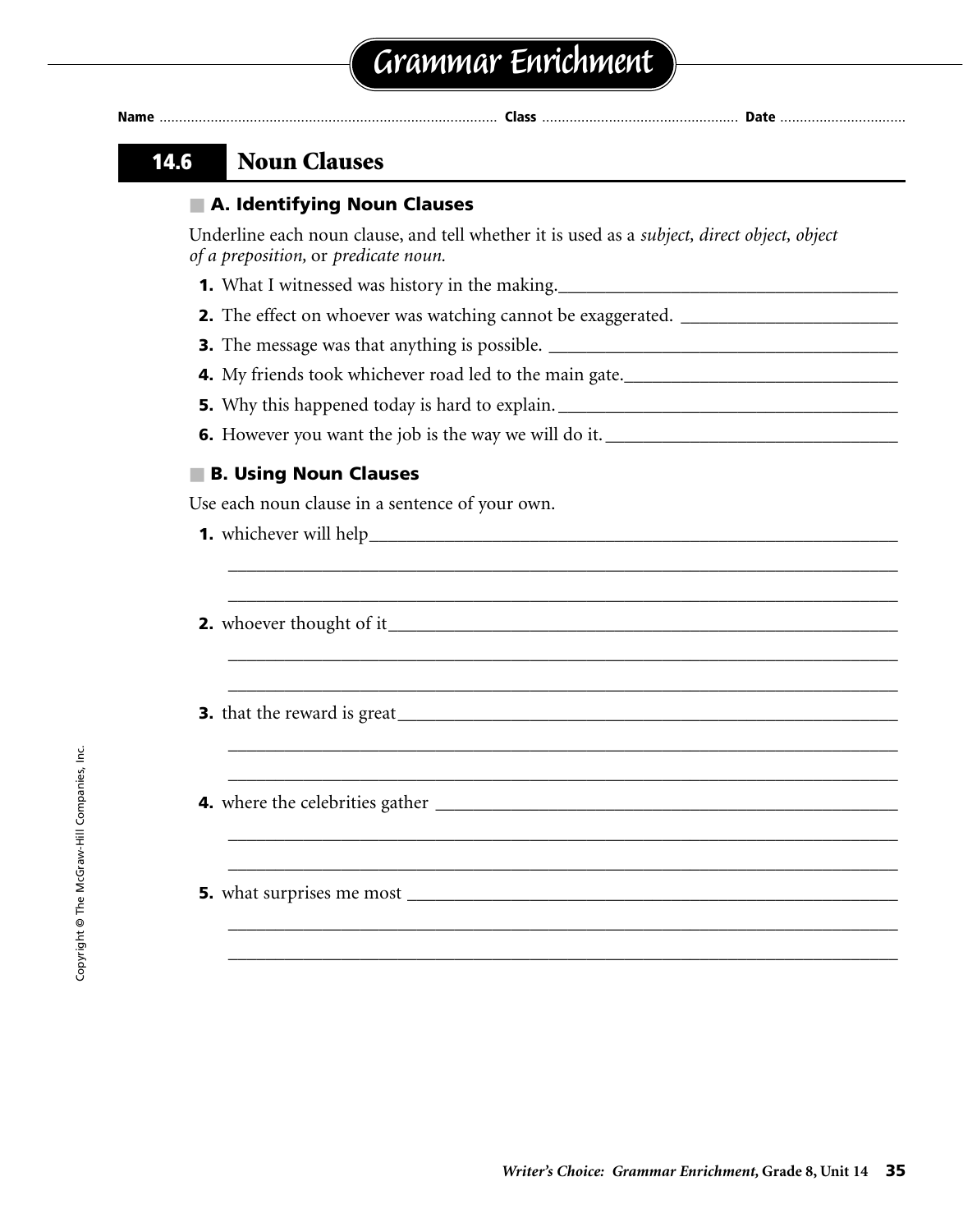### **15.1 Participles and Participial Phrases**

### ■ **A. Identifying Participial Phrases**

Underline each participial phrase, and circle the word it modifies.

- **1.** Worried about the time, Ann Li ran to the bus stop.
- **2.** The bus, rolling slowly down the street, arrived on time.
- **3.** Pausing for breath, Ann Li waited for the other students.
- **4.** The student seated in front of her is one of her closest friends.
- **5.** Heading for class, everyone was talking about the big game.
- **6.** Ann Li, relieved of anxiety, sorted her books and prepared for history class.

### ■ **B. Using Participles and Participial Phrases**

Write a sentence for each topic below. Include in each sentence a participle or participial phrase and underline it.

\_\_\_\_\_\_\_\_\_\_\_\_\_\_\_\_\_\_\_\_\_\_\_\_\_\_\_\_\_\_\_\_\_\_\_\_\_\_\_\_\_\_\_\_\_\_\_\_\_\_\_\_\_\_\_\_\_\_\_\_\_\_\_\_\_\_\_\_\_\_\_ \_\_\_\_\_\_\_\_\_\_\_\_\_\_\_\_\_\_\_\_\_\_\_\_\_\_\_\_\_\_\_\_\_\_\_\_\_\_\_\_\_\_\_\_\_\_\_\_\_\_\_\_\_\_\_\_\_\_\_\_\_\_\_\_\_\_\_\_\_\_\_

\_\_\_\_\_\_\_\_\_\_\_\_\_\_\_\_\_\_\_\_\_\_\_\_\_\_\_\_\_\_\_\_\_\_\_\_\_\_\_\_\_\_\_\_\_\_\_\_\_\_\_\_\_\_\_\_\_\_\_\_\_\_\_\_\_\_\_\_\_\_\_ \_\_\_\_\_\_\_\_\_\_\_\_\_\_\_\_\_\_\_\_\_\_\_\_\_\_\_\_\_\_\_\_\_\_\_\_\_\_\_\_\_\_\_\_\_\_\_\_\_\_\_\_\_\_\_\_\_\_\_\_\_\_\_\_\_\_\_\_\_\_\_

\_\_\_\_\_\_\_\_\_\_\_\_\_\_\_\_\_\_\_\_\_\_\_\_\_\_\_\_\_\_\_\_\_\_\_\_\_\_\_\_\_\_\_\_\_\_\_\_\_\_\_\_\_\_\_\_\_\_\_\_\_\_\_\_\_\_\_\_\_\_\_ \_\_\_\_\_\_\_\_\_\_\_\_\_\_\_\_\_\_\_\_\_\_\_\_\_\_\_\_\_\_\_\_\_\_\_\_\_\_\_\_\_\_\_\_\_\_\_\_\_\_\_\_\_\_\_\_\_\_\_\_\_\_\_\_\_\_\_\_\_\_\_

\_\_\_\_\_\_\_\_\_\_\_\_\_\_\_\_\_\_\_\_\_\_\_\_\_\_\_\_\_\_\_\_\_\_\_\_\_\_\_\_\_\_\_\_\_\_\_\_\_\_\_\_\_\_\_\_\_\_\_\_\_\_\_\_\_\_\_\_\_\_\_ \_\_\_\_\_\_\_\_\_\_\_\_\_\_\_\_\_\_\_\_\_\_\_\_\_\_\_\_\_\_\_\_\_\_\_\_\_\_\_\_\_\_\_\_\_\_\_\_\_\_\_\_\_\_\_\_\_\_\_\_\_\_\_\_\_\_\_\_\_\_\_

\_\_\_\_\_\_\_\_\_\_\_\_\_\_\_\_\_\_\_\_\_\_\_\_\_\_\_\_\_\_\_\_\_\_\_\_\_\_\_\_\_\_\_\_\_\_\_\_\_\_\_\_\_\_\_\_\_\_\_\_\_\_\_\_\_\_\_\_\_\_\_ \_\_\_\_\_\_\_\_\_\_\_\_\_\_\_\_\_\_\_\_\_\_\_\_\_\_\_\_\_\_\_\_\_\_\_\_\_\_\_\_\_\_\_\_\_\_\_\_\_\_\_\_\_\_\_\_\_\_\_\_\_\_\_\_\_\_\_\_\_\_\_

- **1.** The first thing that I did this morning
- **2.** An extracurricular activity that I enjoy
- **3.** What I did last weekend

#### **4.** My favorite sport

**5.** A movie that I saw recently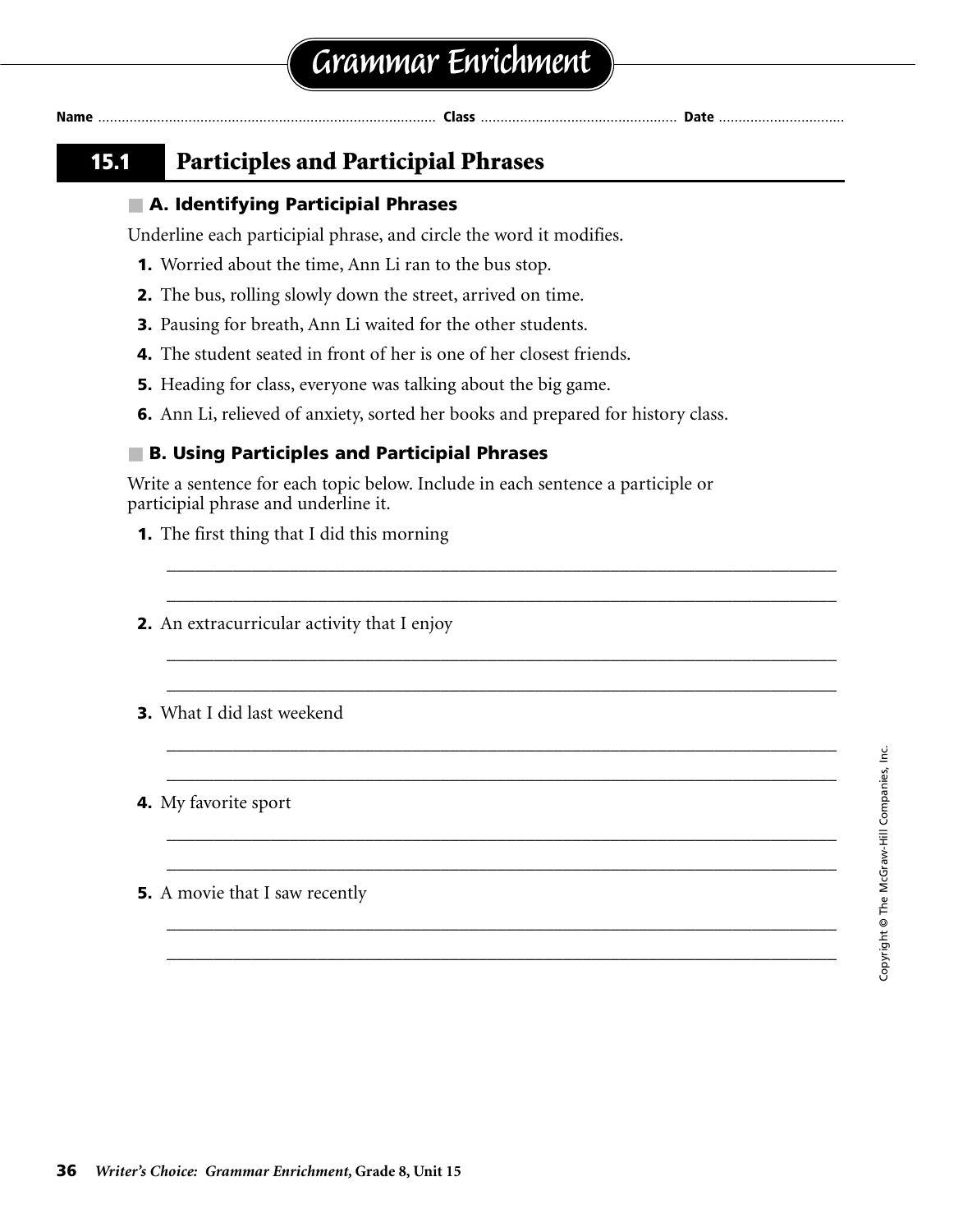**Name** ...................................................................................... **Class** .................................................. **Date** ................................

### **15.2 Gerunds and Gerund Phrases**

### ■ **A. Identifying Gerunds**

Write each gerund or gerund phrase, and indicate whether it is used as a *subject, a direct object,* or an *object of a preposition.*

\_\_\_\_\_\_\_\_\_\_\_\_\_\_\_\_\_\_\_\_\_\_\_\_\_\_\_\_\_\_\_\_\_\_\_\_\_\_\_\_\_\_\_\_\_\_\_\_\_\_\_\_\_\_\_\_\_\_\_\_\_\_\_\_\_\_\_\_\_\_\_

\_\_\_\_\_\_\_\_\_\_\_\_\_\_\_\_\_\_\_\_\_\_\_\_\_\_\_\_\_\_\_\_\_\_\_\_\_\_\_\_\_\_\_\_\_\_\_\_\_\_\_\_\_\_\_\_\_\_\_\_\_\_\_\_\_\_\_\_\_\_\_

\_\_\_\_\_\_\_\_\_\_\_\_\_\_\_\_\_\_\_\_\_\_\_\_\_\_\_\_\_\_\_\_\_\_\_\_\_\_\_\_\_\_\_\_\_\_\_\_\_\_\_\_\_\_\_\_\_\_\_\_\_\_\_\_\_\_\_\_\_\_\_

\_\_\_\_\_\_\_\_\_\_\_\_\_\_\_\_\_\_\_\_\_\_\_\_\_\_\_\_\_\_\_\_\_\_\_\_\_\_\_\_\_\_\_\_\_\_\_\_\_\_\_\_\_\_\_\_\_\_\_\_\_\_\_\_\_\_\_\_\_\_\_

\_\_\_\_\_\_\_\_\_\_\_\_\_\_\_\_\_\_\_\_\_\_\_\_\_\_\_\_\_\_\_\_\_\_\_\_\_\_\_\_\_\_\_\_\_\_\_\_\_\_\_\_\_\_\_\_\_\_\_\_\_\_\_\_\_\_\_\_\_\_\_

\_\_\_\_\_\_\_\_\_\_\_\_\_\_\_\_\_\_\_\_\_\_\_\_\_\_\_\_\_\_\_\_\_\_\_\_\_\_\_\_\_\_\_\_\_\_\_\_\_\_\_\_\_\_\_\_\_\_\_\_\_\_\_\_\_\_\_\_\_\_\_

\_\_\_\_\_\_\_\_\_\_\_\_\_\_\_\_\_\_\_\_\_\_\_\_\_\_\_\_\_\_\_\_\_\_\_\_\_\_\_\_\_\_\_\_\_\_\_\_\_\_\_\_\_\_\_\_\_\_\_\_\_\_\_\_\_\_\_\_\_\_\_ \_\_\_\_\_\_\_\_\_\_\_\_\_\_\_\_\_\_\_\_\_\_\_\_\_\_\_\_\_\_\_\_\_\_\_\_\_\_\_\_\_\_\_\_\_\_\_\_\_\_\_\_\_\_\_\_\_\_\_\_\_\_\_\_\_\_\_\_\_\_\_ \_\_\_\_\_\_\_\_\_\_\_\_\_\_\_\_\_\_\_\_\_\_\_\_\_\_\_\_\_\_\_\_\_\_\_\_\_\_\_\_\_\_\_\_\_\_\_\_\_\_\_\_\_\_\_\_\_\_\_\_\_\_\_\_\_\_\_\_\_\_\_

\_\_\_\_\_\_\_\_\_\_\_\_\_\_\_\_\_\_\_\_\_\_\_\_\_\_\_\_\_\_\_\_\_\_\_\_\_\_\_\_\_\_\_\_\_\_\_\_\_\_\_\_\_\_\_\_\_\_\_\_\_\_\_\_\_\_\_\_\_\_\_ \_\_\_\_\_\_\_\_\_\_\_\_\_\_\_\_\_\_\_\_\_\_\_\_\_\_\_\_\_\_\_\_\_\_\_\_\_\_\_\_\_\_\_\_\_\_\_\_\_\_\_\_\_\_\_\_\_\_\_\_\_\_\_\_\_\_\_\_\_\_\_ \_\_\_\_\_\_\_\_\_\_\_\_\_\_\_\_\_\_\_\_\_\_\_\_\_\_\_\_\_\_\_\_\_\_\_\_\_\_\_\_\_\_\_\_\_\_\_\_\_\_\_\_\_\_\_\_\_\_\_\_\_\_\_\_\_\_\_\_\_\_\_ \_\_\_\_\_\_\_\_\_\_\_\_\_\_\_\_\_\_\_\_\_\_\_\_\_\_\_\_\_\_\_\_\_\_\_\_\_\_\_\_\_\_\_\_\_\_\_\_\_\_\_\_\_\_\_\_\_\_\_\_\_\_\_\_\_\_\_\_\_\_\_

- **1.** Winning a trophy is important to Beatrice.
- **2.** Tien likes jogging and swimming. \_\_\_\_\_\_\_\_\_\_\_\_\_\_\_\_\_\_\_\_\_\_\_\_\_\_\_\_\_\_\_\_\_\_\_\_\_\_\_\_\_\_\_\_
- **3.** Celia will succeed by giving her best possible performance. \_\_\_\_\_\_\_\_\_\_\_\_\_\_\_\_\_
- **4.** Both enjoy competing. \_\_\_\_\_\_\_\_\_\_\_\_\_\_\_\_\_\_\_\_\_\_\_\_\_\_\_\_\_\_\_\_\_\_\_\_\_\_\_\_\_\_\_\_\_\_\_\_\_\_\_\_\_
- **5.** Jacques has developed a new comedy routine about training animals. \_\_\_\_\_\_\_\_\_\_\_\_\_\_\_
- **6.** Flying is still the subject of Chloe's comedy routine.

#### ■ **B. Using Gerunds**

Write two sentences for each topic listed below. Use a gerund or gerund phrase in each sentence. Write one sentence that uses the gerund or gerund phrase as a direct object and one sentence that uses the gerund or gerund phrase as an object of a preposition. Underline the gerunds and gerund phrases.

- **1.** My chores include \_\_\_\_\_\_\_\_\_\_\_\_\_\_\_\_\_\_\_\_\_\_\_\_\_\_\_\_\_\_\_\_\_\_\_\_\_\_\_\_\_\_\_\_\_\_\_\_\_\_\_\_\_\_\_\_
- \_\_\_\_\_\_\_\_\_\_\_\_\_\_\_\_\_\_\_\_\_\_\_\_\_\_\_\_\_\_\_\_\_\_\_\_\_\_\_\_\_\_\_\_\_\_\_\_\_\_\_\_\_\_\_\_\_\_\_\_\_\_\_\_\_\_\_\_\_\_\_ **2.** I always reserve time for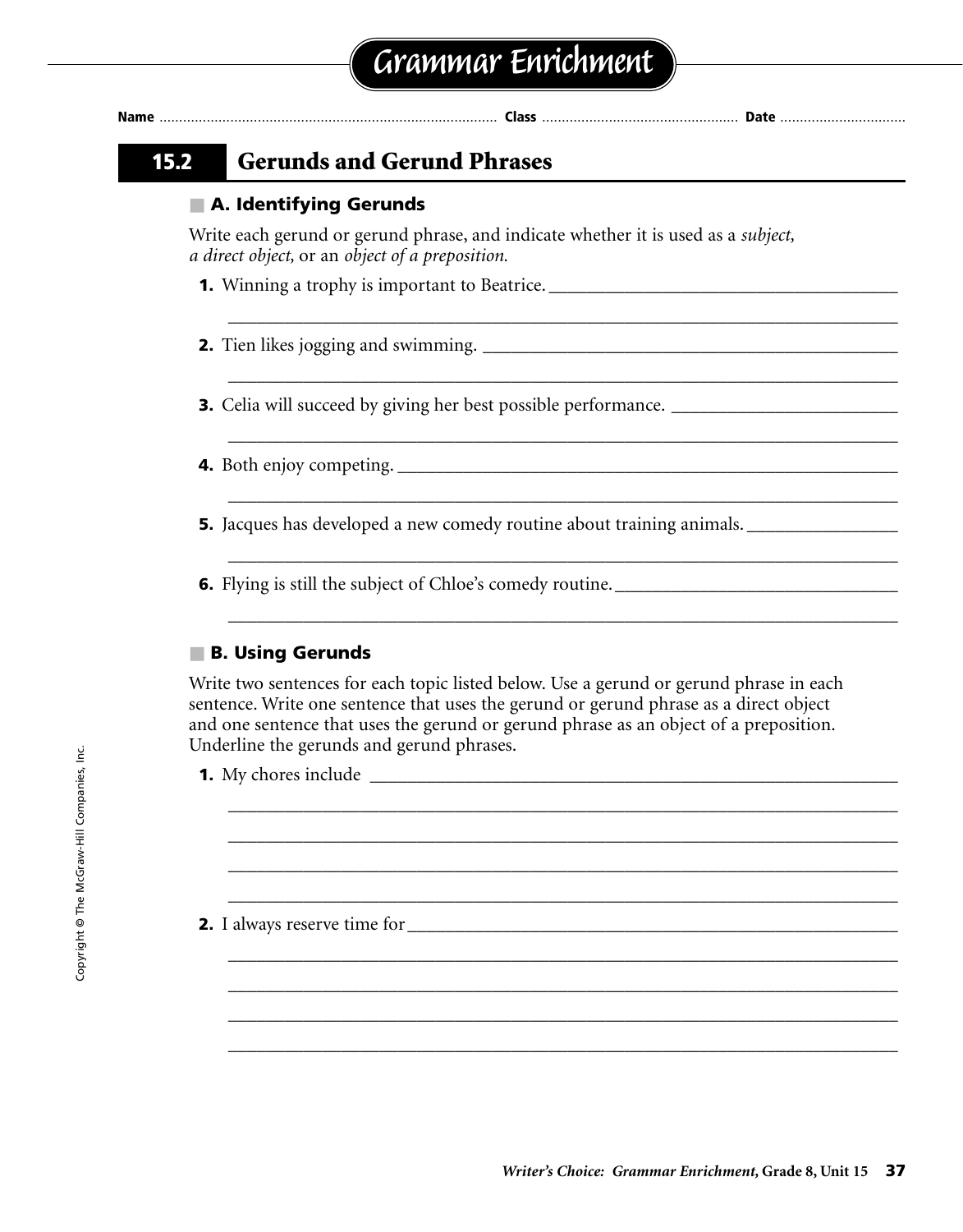| A. Identifying Infinitives                                                                                                                                                                                                     |
|--------------------------------------------------------------------------------------------------------------------------------------------------------------------------------------------------------------------------------|
| Underline each infinitive or infinitive phrase, and indicate whether it is used as<br>a subject or a direct object.                                                                                                            |
|                                                                                                                                                                                                                                |
| and the control of the control of the control of the control of the control of the control of the control of the<br>2. To knit a sweater requires even more skill.                                                             |
|                                                                                                                                                                                                                                |
|                                                                                                                                                                                                                                |
| <u> 1989 - Johann Stoff, amerikansk politiker (d. 1989)</u>                                                                                                                                                                    |
| 6. To succeed would bring us great satisfaction. ________________________________                                                                                                                                              |
| <b>B. Using Infinitives</b>                                                                                                                                                                                                    |
| Write a sentence for each infinitive below. You can use the infinitive either alone or as<br>part of an infinitive phrase.                                                                                                     |
| <b>1.</b> to run $\qquad \qquad$                                                                                                                                                                                               |
| <b>2.</b> to joke                                                                                                                                                                                                              |
|                                                                                                                                                                                                                                |
|                                                                                                                                                                                                                                |
| 5. to trust the set of the set of the set of the set of the set of the set of the set of the set of the set of the set of the set of the set of the set of the set of the set of the set of the set of the set of the set of t |
|                                                                                                                                                                                                                                |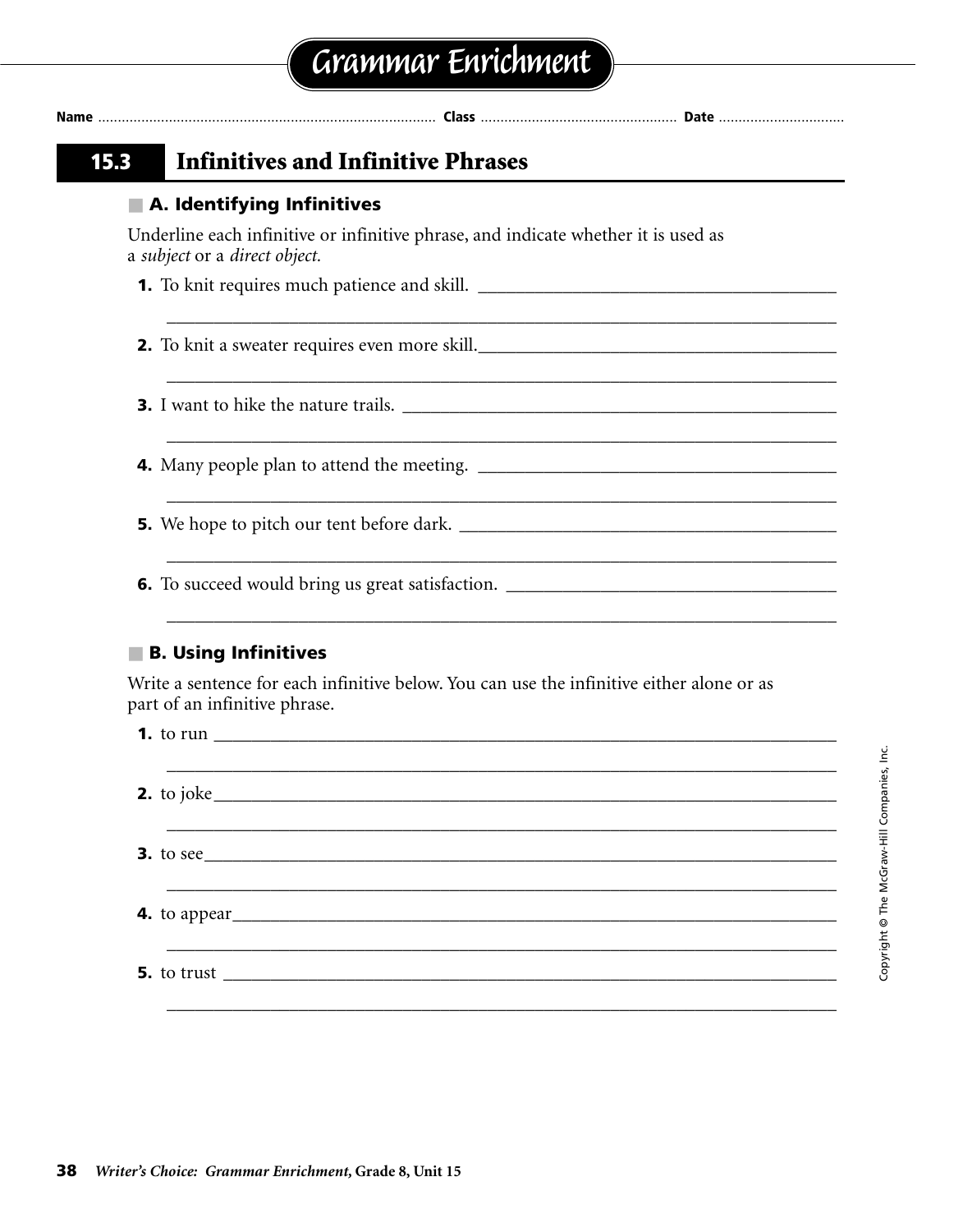**Name** ...................................................................................... **Class** .................................................. **Date** ................................

### **16.1, 5 Making Subjects and Verbs Agree**

### ■ **A. Identifying Subject and Verb Agreement**

Underline each simple subject. Then complete each sentence by circling the correct form of the verb in parentheses.

- **1.** The music for the ballet *The Nutcracker Suite* (was, were) composed by Tchaikovsky.
- **2.** *Sophisticated Ladies* (features, feature) the music of Duke Ellington.
- **3.** Carla and Patrice (hopes, hope) to buy tickets to tonight's concert.
- **4.** They (is, are) worried that the concert may be sold out.
- **5.** The conductor and musicians (teaches, teach) classes at Carla's school.
- **6.** Everyone in their classes (wants, want) to see the show.

### ■ **B. Making Subjects and Verbs Agree**

Complete each sentence by adding a verb that makes sense in that sentence. Use the present-tense form of the verb.

- **1.** Geoff and Tito \_\_\_\_\_\_\_\_\_\_\_\_\_\_\_\_\_\_\_\_ to the ballpark every Saturday morning.
- **2.** They \_\_\_\_\_\_\_\_\_\_\_\_\_\_\_\_\_\_\_\_ to play baseball with their friends.
- **3.** Keisha, Tito's little sister, along.
- **4.** Instead of playing baseball Keisha and her friends across the park.
- **5.** I down the street to join them.
- **6.** They \_\_\_\_\_\_\_\_\_\_\_\_\_\_\_\_\_\_\_\_\_\_ me to join Tito and his friends.
- **7.** I that we should go shopping first.
- **8.** Keisha a new jacket.
- **9.** We **for one at the department store.**
- **10.** Later, my friends and I Tito in the park.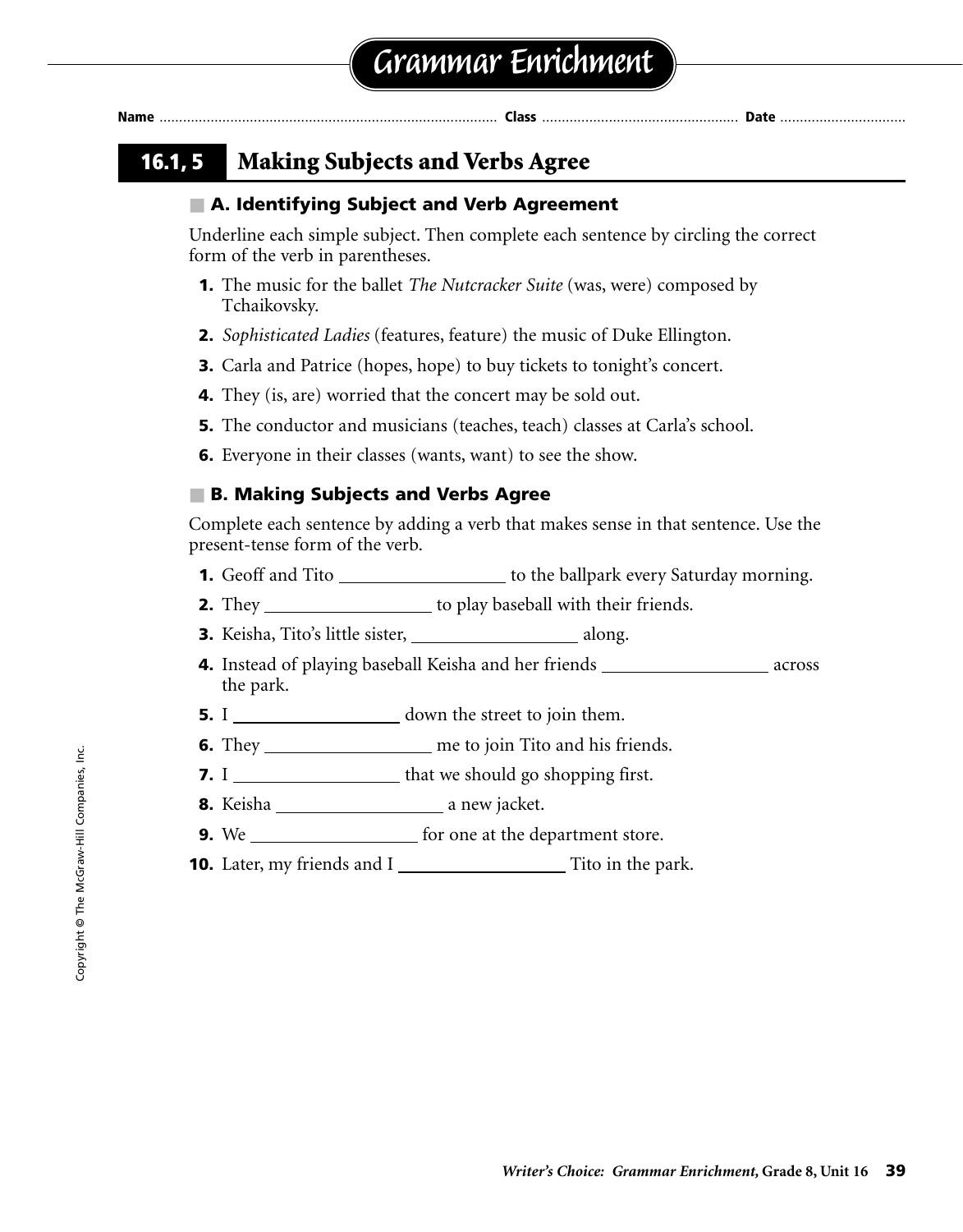| 16.2 | <b>Problems with Locating the Subject</b>                                                                                                                       |
|------|-----------------------------------------------------------------------------------------------------------------------------------------------------------------|
|      | A. Identifying the Correct Verb Form                                                                                                                            |
|      | Read each sentence, and underline the simple subject. If the subject and verb do not<br>agree, rewrite the sentence by changing either the subject or the verb. |
|      |                                                                                                                                                                 |
|      |                                                                                                                                                                 |
|      | 3. Over the fireplace hangs a beautiful painting by Claude Monet.                                                                                               |
|      |                                                                                                                                                                 |
|      | <b>B. Using the Correct Verb Form</b>                                                                                                                           |
|      | Write sentences of your own using the words provided. Underline each simple subject<br>once and each verb twice. Be sure the verb agrees with the subject.      |
|      |                                                                                                                                                                 |
|      |                                                                                                                                                                 |
|      |                                                                                                                                                                 |
|      |                                                                                                                                                                 |
|      | <b>5.</b> (have considered)                                                                                                                                     |

\_\_\_\_\_\_\_\_\_\_\_\_\_\_\_\_\_\_\_\_\_\_\_\_\_\_\_\_\_\_\_\_\_\_\_\_\_\_\_\_\_\_\_\_\_\_\_\_\_\_\_\_\_\_\_\_\_\_\_\_\_\_\_\_\_\_\_\_\_\_\_

**6.** (Here are) \_\_\_\_\_\_\_\_\_\_\_\_\_\_\_\_\_\_\_\_\_\_\_\_\_\_\_\_\_\_\_\_\_\_\_\_\_\_\_\_\_\_\_\_\_\_\_\_\_\_\_\_\_\_\_\_\_\_\_\_\_\_\_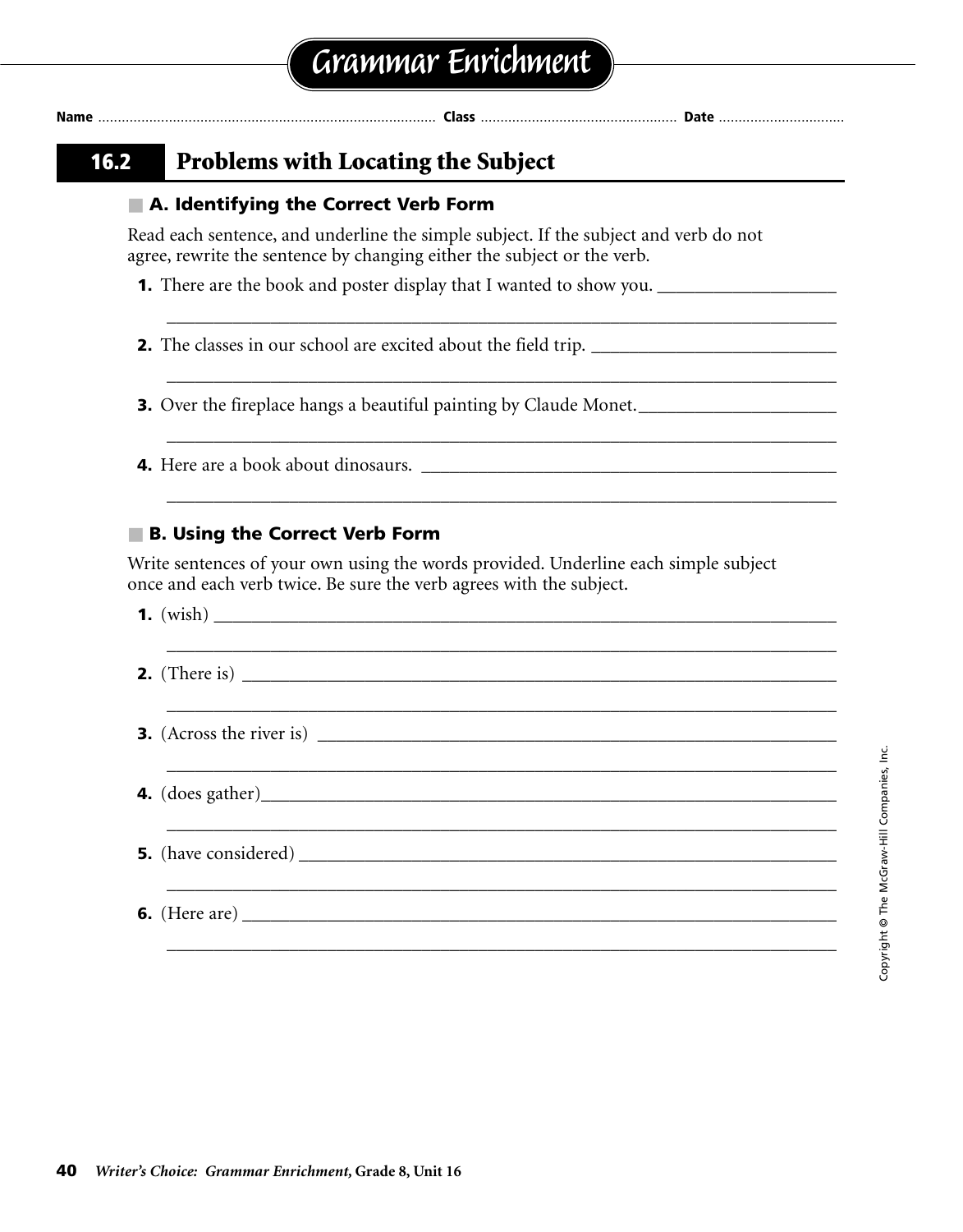### **16.3–4 Special Subjects**

### ■ **A. Identifying Special Subjects and Their Verbs**

Underline the verb once in each of the following sentences. Underline the subject or subjects twice. Cross out any verb that is incorrect, and write the correct form above it. If the sentence is correct as written, write *correct* above the verb.

- **1.** Impressionists paints their subjects as they see them.
- **2.** Two years has passed since I went to an art show.
- **3.** *Luncheon of the Boating Party* is one of my favorite paintings.
- **4.** Some of my friends likes Impressionist art, too.
- **5.** One of my teachers prefers more realistic styles of painting.
- **6.** The class has their own opinions of Impressionism.

### ■ **B. Using the Correct Verb Form**

Complete each of the following sentences, using the correct present-tense form of any verb that makes sense.

- **1.** Everyone the new movie at the local theater.
- **2.** The evening news a favorable review.
- **3.** *Memories* the title of the film.
- **4.** Many wonderful things about it.
- **5.** Nobody the plot or the characters.
- **6.** Our team talking about it.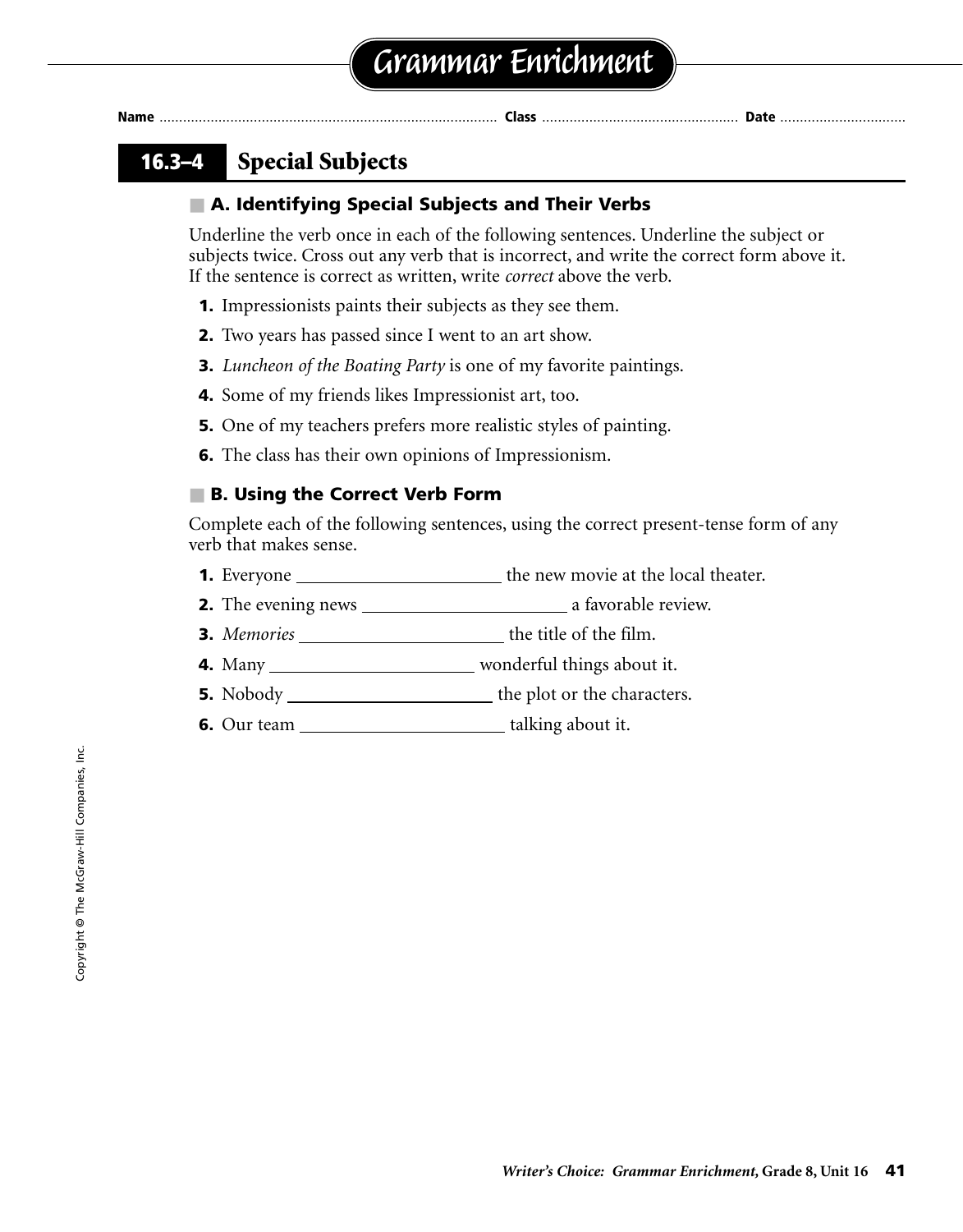**17.1–3 Using Troublesome Words**

### ■ **A. Identifying Troublesome Words**

Each of the following sentences contains one of the troublesome words you have studied. Circle each incorrect word, and write the correct word in the space provided. If the correct word is used, write *correct.*

**1.** Everyone accept Judy attended the celebration. \_\_\_\_\_\_\_\_\_\_\_\_\_\_\_\_\_\_\_\_\_\_\_\_\_\_\_\_\_

**2.** She chose to visit the planetarium instead. \_\_\_\_\_\_\_\_\_\_\_\_\_\_\_\_\_\_\_\_\_\_\_\_\_\_\_\_\_\_\_\_\_\_\_\_\_

**3.** Its located several miles from the convention center.

**4.** If we loose track of time, we will miss the dedication ceremony. \_\_\_\_\_\_\_\_\_\_\_\_

**5.** With so many celebrities in attendance, it should be quiet an event. \_\_\_\_\_\_\_\_\_\_\_\_\_

**6.** The soup was to hot.  $\Box$ 

**7.** Beside Labor Day there are no national holidays in September. \_\_\_\_\_\_\_\_\_\_\_\_\_\_\_\_\_\_\_

**8.** The teacher asked, "Who's illustration is that?"

### ■ **B. Using Troublesome Words**

Write two sentences that illustrate the correct use of each pair of words.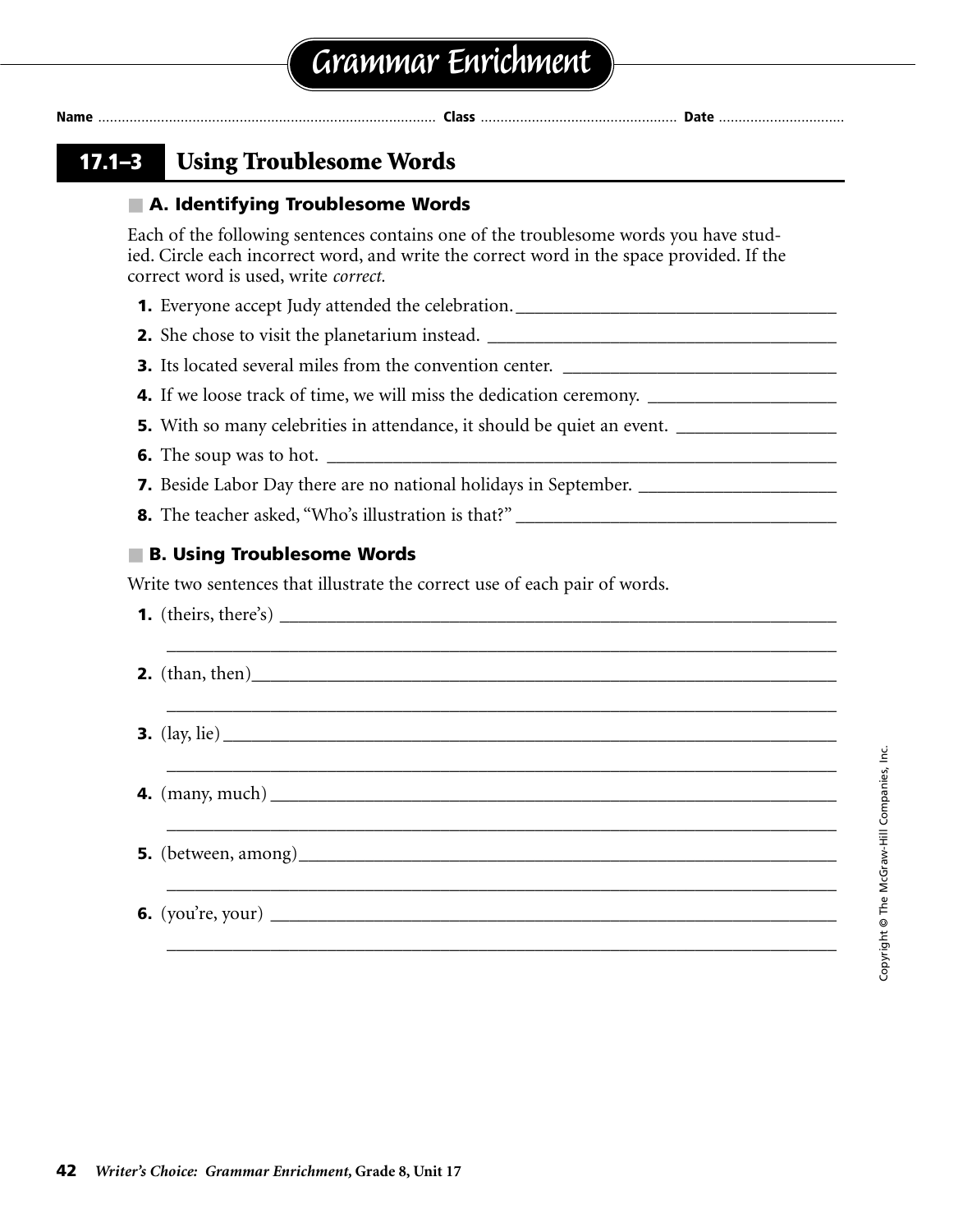### **19.1–2 Capitalization I**

#### ■ A. Capitalizing Sentences, Quotations, Names, and Titles

Write each sentence, supplying capital letters where they are needed.

- **1.** mrs. fernandez, our guidance counselor, arranged a career day at our school.
- **2.** she said, "you will have a chance to speak to professionals in many different fields."

\_\_\_\_\_\_\_\_\_\_\_\_\_\_\_\_\_\_\_\_\_\_\_\_\_\_\_\_\_\_\_\_\_\_\_\_\_\_\_\_\_\_\_\_\_\_\_\_\_\_\_\_\_\_\_\_\_\_\_\_\_\_\_\_\_\_\_\_\_\_\_ \_\_\_\_\_\_\_\_\_\_\_\_\_\_\_\_\_\_\_\_\_\_\_\_\_\_\_\_\_\_\_\_\_\_\_\_\_\_\_\_\_\_\_\_\_\_\_\_\_\_\_\_\_\_\_\_\_\_\_\_\_\_\_\_\_\_\_\_\_\_\_

\_\_\_\_\_\_\_\_\_\_\_\_\_\_\_\_\_\_\_\_\_\_\_\_\_\_\_\_\_\_\_\_\_\_\_\_\_\_\_\_\_\_\_\_\_\_\_\_\_\_\_\_\_\_\_\_\_\_\_\_\_\_\_\_\_\_\_\_\_\_\_ \_\_\_\_\_\_\_\_\_\_\_\_\_\_\_\_\_\_\_\_\_\_\_\_\_\_\_\_\_\_\_\_\_\_\_\_\_\_\_\_\_\_\_\_\_\_\_\_\_\_\_\_\_\_\_\_\_\_\_\_\_\_\_\_\_\_\_\_\_\_\_

\_\_\_\_\_\_\_\_\_\_\_\_\_\_\_\_\_\_\_\_\_\_\_\_\_\_\_\_\_\_\_\_\_\_\_\_\_\_\_\_\_\_\_\_\_\_\_\_\_\_\_\_\_\_\_\_\_\_\_\_\_\_\_\_\_\_\_\_\_\_\_ \_\_\_\_\_\_\_\_\_\_\_\_\_\_\_\_\_\_\_\_\_\_\_\_\_\_\_\_\_\_\_\_\_\_\_\_\_\_\_\_\_\_\_\_\_\_\_\_\_\_\_\_\_\_\_\_\_\_\_\_\_\_\_\_\_\_\_\_\_\_\_

\_\_\_\_\_\_\_\_\_\_\_\_\_\_\_\_\_\_\_\_\_\_\_\_\_\_\_\_\_\_\_\_\_\_\_\_\_\_\_\_\_\_\_\_\_\_\_\_\_\_\_\_\_\_\_\_\_\_\_\_\_\_\_\_\_\_\_\_\_\_\_ \_\_\_\_\_\_\_\_\_\_\_\_\_\_\_\_\_\_\_\_\_\_\_\_\_\_\_\_\_\_\_\_\_\_\_\_\_\_\_\_\_\_\_\_\_\_\_\_\_\_\_\_\_\_\_\_\_\_\_\_\_\_\_\_\_\_\_\_\_\_\_

\_\_\_\_\_\_\_\_\_\_\_\_\_\_\_\_\_\_\_\_\_\_\_\_\_\_\_\_\_\_\_\_\_\_\_\_\_\_\_\_\_\_\_\_\_\_\_\_\_\_\_\_\_\_\_\_\_\_\_\_\_\_\_\_\_\_\_\_\_\_\_ \_\_\_\_\_\_\_\_\_\_\_\_\_\_\_\_\_\_\_\_\_\_\_\_\_\_\_\_\_\_\_\_\_\_\_\_\_\_\_\_\_\_\_\_\_\_\_\_\_\_\_\_\_\_\_\_\_\_\_\_\_\_\_\_\_\_\_\_\_\_\_

\_\_\_\_\_\_\_\_\_\_\_\_\_\_\_\_\_\_\_\_\_\_\_\_\_\_\_\_\_\_\_\_\_\_\_\_\_\_\_\_\_\_\_\_\_\_\_\_\_\_\_\_\_\_\_\_\_\_\_\_\_\_\_\_\_\_\_\_\_\_\_ \_\_\_\_\_\_\_\_\_\_\_\_\_\_\_\_\_\_\_\_\_\_\_\_\_\_\_\_\_\_\_\_\_\_\_\_\_\_\_\_\_\_\_\_\_\_\_\_\_\_\_\_\_\_\_\_\_\_\_\_\_\_\_\_\_\_\_\_\_\_\_

- **3.** doctor sawyer is coming, as well as professor kiley and general crokov.
- **4.** aunt sally, who is a diplomat, will tell us about foreign services.
- **5.** "it is exciting," my friend kiko said, "to meet so many successful people."
- **6.** "maybe we will decide on careers today," kiko added.

#### ■ **B. Using Capital Letters**

Write the salutation, body, and closing of a brief letter to a friend who lives in another city, state, or country. Tell your friend about your career plans or a profession you are considering for the future. Use capital letters where needed.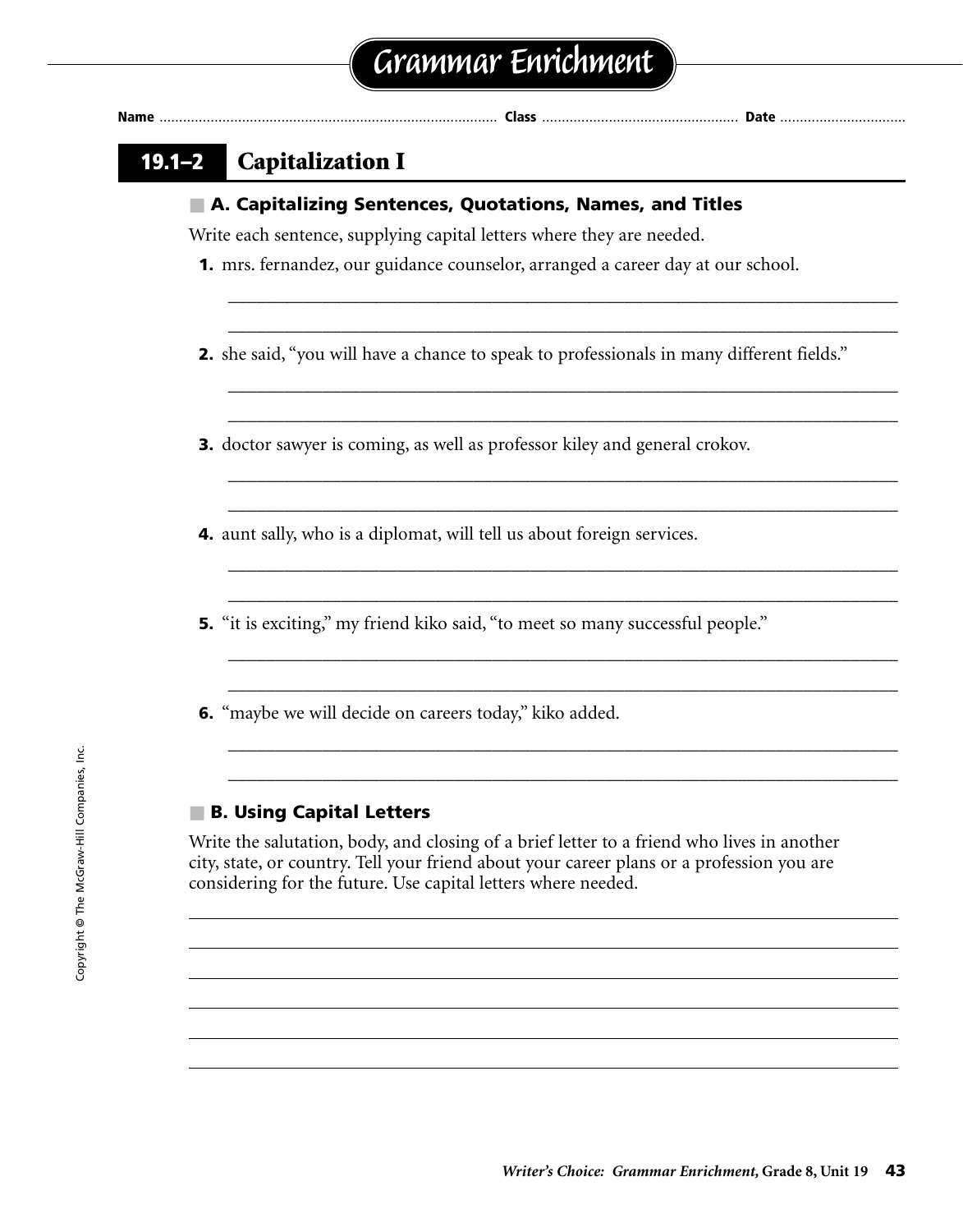**Name** ...................................................................................... **Class** .................................................. **Date** ................................

### **19.3–4 Capitalization II**

#### ■ A. Capitalizing Names of Places and Other Proper Nouns and Adjectives

\_\_\_\_\_\_\_\_\_\_\_\_\_\_\_\_\_\_\_\_\_\_\_\_\_\_\_\_\_\_\_\_\_\_\_\_\_\_\_\_\_\_\_\_\_\_\_\_\_\_\_\_\_\_\_\_\_\_\_\_\_\_\_\_\_\_\_\_\_\_\_ \_\_\_\_\_\_\_\_\_\_\_\_\_\_\_\_\_\_\_\_\_\_\_\_\_\_\_\_\_\_\_\_\_\_\_\_\_\_\_\_\_\_\_\_\_\_\_\_\_\_\_\_\_\_\_\_\_\_\_\_\_\_\_\_\_\_\_\_\_\_\_

\_\_\_\_\_\_\_\_\_\_\_\_\_\_\_\_\_\_\_\_\_\_\_\_\_\_\_\_\_\_\_\_\_\_\_\_\_\_\_\_\_\_\_\_\_\_\_\_\_\_\_\_\_\_\_\_\_\_\_\_\_\_\_\_\_\_\_\_\_\_\_ \_\_\_\_\_\_\_\_\_\_\_\_\_\_\_\_\_\_\_\_\_\_\_\_\_\_\_\_\_\_\_\_\_\_\_\_\_\_\_\_\_\_\_\_\_\_\_\_\_\_\_\_\_\_\_\_\_\_\_\_\_\_\_\_\_\_\_\_\_\_\_

\_\_\_\_\_\_\_\_\_\_\_\_\_\_\_\_\_\_\_\_\_\_\_\_\_\_\_\_\_\_\_\_\_\_\_\_\_\_\_\_\_\_\_\_\_\_\_\_\_\_\_\_\_\_\_\_\_\_\_\_\_\_\_\_\_\_\_\_\_\_\_ \_\_\_\_\_\_\_\_\_\_\_\_\_\_\_\_\_\_\_\_\_\_\_\_\_\_\_\_\_\_\_\_\_\_\_\_\_\_\_\_\_\_\_\_\_\_\_\_\_\_\_\_\_\_\_\_\_\_\_\_\_\_\_\_\_\_\_\_\_\_\_

\_\_\_\_\_\_\_\_\_\_\_\_\_\_\_\_\_\_\_\_\_\_\_\_\_\_\_\_\_\_\_\_\_\_\_\_\_\_\_\_\_\_\_\_\_\_\_\_\_\_\_\_\_\_\_\_\_\_\_\_\_\_\_\_\_\_\_\_\_\_\_ \_\_\_\_\_\_\_\_\_\_\_\_\_\_\_\_\_\_\_\_\_\_\_\_\_\_\_\_\_\_\_\_\_\_\_\_\_\_\_\_\_\_\_\_\_\_\_\_\_\_\_\_\_\_\_\_\_\_\_\_\_\_\_\_\_\_\_\_\_\_\_

\_\_\_\_\_\_\_\_\_\_\_\_\_\_\_\_\_\_\_\_\_\_\_\_\_\_\_\_\_\_\_\_\_\_\_\_\_\_\_\_\_\_\_\_\_\_\_\_\_\_\_\_\_\_\_\_\_\_\_\_\_\_\_\_\_\_\_\_\_\_\_ \_\_\_\_\_\_\_\_\_\_\_\_\_\_\_\_\_\_\_\_\_\_\_\_\_\_\_\_\_\_\_\_\_\_\_\_\_\_\_\_\_\_\_\_\_\_\_\_\_\_\_\_\_\_\_\_\_\_\_\_\_\_\_\_\_\_\_\_\_\_\_

\_\_\_\_\_\_\_\_\_\_\_\_\_\_\_\_\_\_\_\_\_\_\_\_\_\_\_\_\_\_\_\_\_\_\_\_\_\_\_\_\_\_\_\_\_\_\_\_\_\_\_\_\_\_\_\_\_\_\_\_\_\_\_\_\_\_\_\_\_\_\_ \_\_\_\_\_\_\_\_\_\_\_\_\_\_\_\_\_\_\_\_\_\_\_\_\_\_\_\_\_\_\_\_\_\_\_\_\_\_\_\_\_\_\_\_\_\_\_\_\_\_\_\_\_\_\_\_\_\_\_\_\_\_\_\_\_\_\_\_\_\_\_

Write each sentence, adding capital letters where they are needed.

**1.** The american soldiers who fought at lexington and concord were known as minutemen.

**2.** The assassination of archduke ferdinand of austria-hungary sparked world war I.

- **3.** new york was once known as new amsterdam.
- **4.** The national trust for historic preservation raises money to restore and maintain historic sites.
- **5.** jefferson middle school offers courses in spanish, japanese, and french.
- **6.** thanksgiving is the fourth thursday in november.

### ■ **B. Using Capital Letters**

Write a paragraph of six to eight sentences about your community. You might include descriptions of landmarks, interesting places and events, and people who live in your community. Be sure to use capital letters where necessary.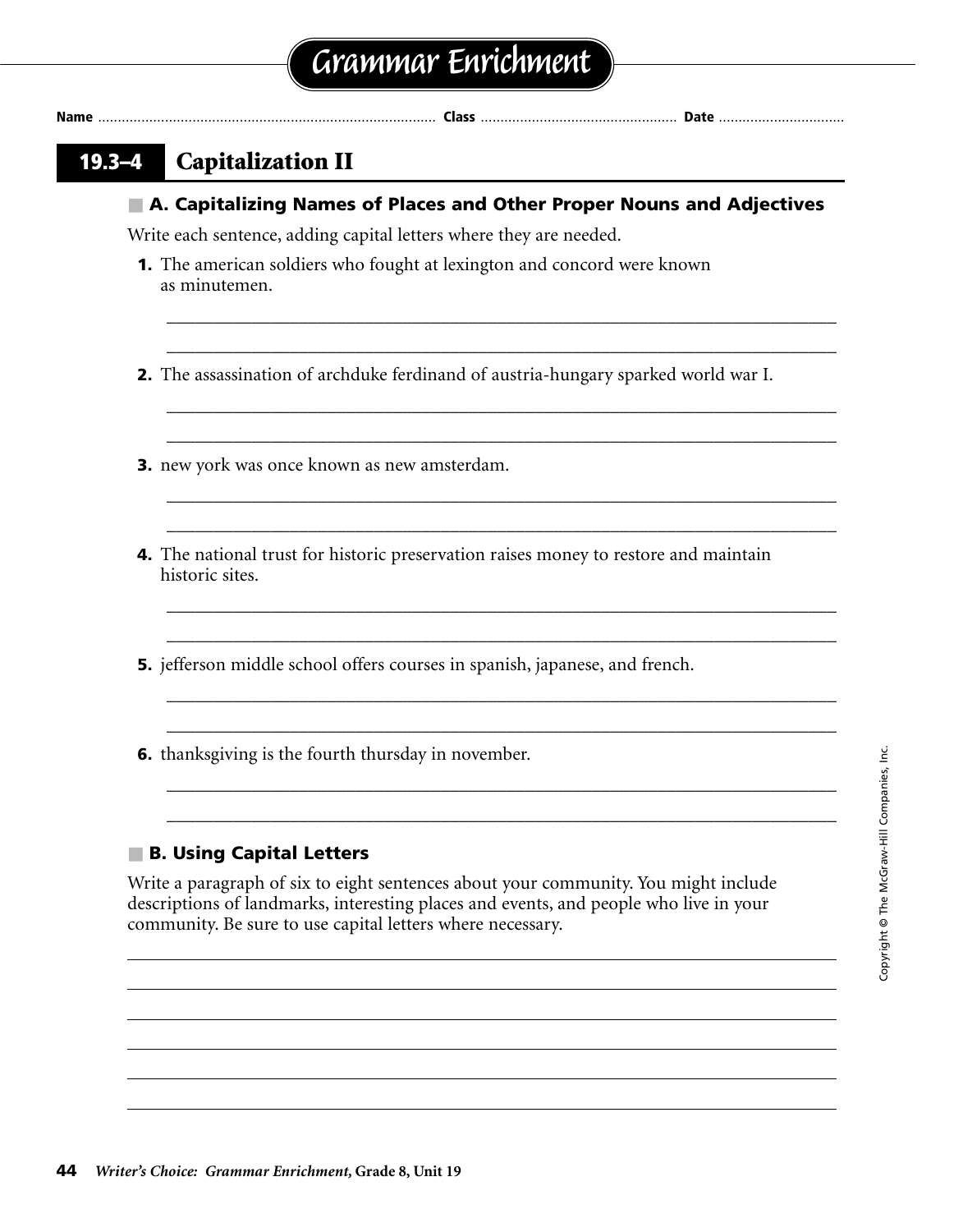| Nam |  |  |
|-----|--|--|
|     |  |  |

### **20.1 Using the Period and Other End Marks**

### ■ **A. Choosing End Marks**

Add the correct end mark to each sentence, and then write whether the sentence is *declarative, imperative, interrogative,* or *exclamatory.*

- **1.** Do you know who developed the first polio vaccine
- **2.** Eli Whitney invented the cotton gin \_\_\_\_\_\_\_\_\_\_\_\_\_\_\_\_\_\_\_\_\_\_\_\_\_\_\_\_\_\_\_\_\_\_\_\_\_\_\_\_\_\_
- **3.** Yellowstone National Park was the first national park founded by Congress \_\_\_\_\_\_\_\_\_
- **4.** Bring me a thesaurus and a dictionary \_\_\_\_\_\_\_\_\_\_\_\_\_\_\_\_\_\_\_\_\_\_\_\_\_\_\_\_\_\_\_\_\_\_\_\_\_\_\_\_
- **5.** Wow, that's terrific \_\_\_\_\_\_\_\_\_\_\_\_\_\_\_\_\_\_\_\_\_\_\_\_\_\_\_\_\_\_\_\_\_\_\_\_\_\_\_\_\_\_\_\_\_\_\_\_\_\_\_\_\_\_\_\_
- **6.** Where is the Walt Whitman Bridge \_\_\_\_\_\_\_\_\_\_\_\_\_\_\_\_\_\_\_\_\_\_\_\_\_\_\_\_\_\_\_\_\_\_\_\_\_\_\_\_\_\_\_
- **7.** Martin Luther King Jr. won the Nobel Peace Prize in 1964 \_\_\_\_\_\_\_\_\_\_\_\_\_\_\_\_\_\_\_
- **8.** What a wonderful book this is \_\_\_\_\_\_\_\_\_\_\_\_\_\_\_\_\_\_\_\_\_\_\_\_\_\_\_\_\_\_\_\_\_\_\_\_\_\_\_\_\_\_\_\_\_\_\_
- **9.** Watch this film to see why I like it \_\_\_\_\_\_\_\_\_\_\_\_\_\_\_\_\_\_\_\_\_\_\_\_\_\_\_\_\_\_\_\_\_\_\_\_\_\_\_\_\_\_\_\_
- **10.** Did you like the last film

### ■ **B. Using End Marks**

Write sentences of your own about interesting facts, using the kind of sentence indicated. Be sure to use the correct end mark.

**1.**  $(exclamatory)$ \_\_\_\_\_\_\_\_\_\_\_\_\_\_\_\_\_\_\_\_\_\_\_\_\_\_\_\_\_\_\_\_\_\_\_\_\_\_\_\_\_\_\_\_\_\_\_\_\_\_\_\_\_\_\_\_\_\_\_\_\_\_\_\_\_\_\_\_\_\_\_

\_\_\_\_\_\_\_\_\_\_\_\_\_\_\_\_\_\_\_\_\_\_\_\_\_\_\_\_\_\_\_\_\_\_\_\_\_\_\_\_\_\_\_\_\_\_\_\_\_\_\_\_\_\_\_\_\_\_\_\_\_\_\_\_\_\_\_\_\_\_\_

\_\_\_\_\_\_\_\_\_\_\_\_\_\_\_\_\_\_\_\_\_\_\_\_\_\_\_\_\_\_\_\_\_\_\_\_\_\_\_\_\_\_\_\_\_\_\_\_\_\_\_\_\_\_\_\_\_\_\_\_\_\_\_\_\_\_\_\_\_\_\_

\_\_\_\_\_\_\_\_\_\_\_\_\_\_\_\_\_\_\_\_\_\_\_\_\_\_\_\_\_\_\_\_\_\_\_\_\_\_\_\_\_\_\_\_\_\_\_\_\_\_\_\_\_\_\_\_\_\_\_\_\_\_\_\_\_\_\_\_\_\_\_

- **2.** (declarative) \_\_\_\_\_\_\_\_\_\_\_\_\_\_\_\_\_\_\_\_\_\_\_\_\_\_\_\_\_\_\_\_\_\_\_\_\_\_\_\_\_\_\_\_\_\_\_\_\_\_\_\_\_\_\_\_\_\_\_\_\_
- **3.** (interrogative) \_\_\_\_\_\_\_\_\_\_\_\_\_\_\_\_\_\_\_\_\_\_\_\_\_\_\_\_\_\_\_\_\_\_\_\_\_\_\_\_\_\_\_\_\_\_\_\_\_\_\_\_\_\_\_\_\_\_\_
- **4.** (imperative) \_\_\_\_\_\_\_\_\_\_\_\_\_\_\_\_\_\_\_\_\_\_\_\_\_\_\_\_\_\_\_\_\_\_\_\_\_\_\_\_\_\_\_\_\_\_\_\_\_\_\_\_\_\_\_\_\_\_\_\_\_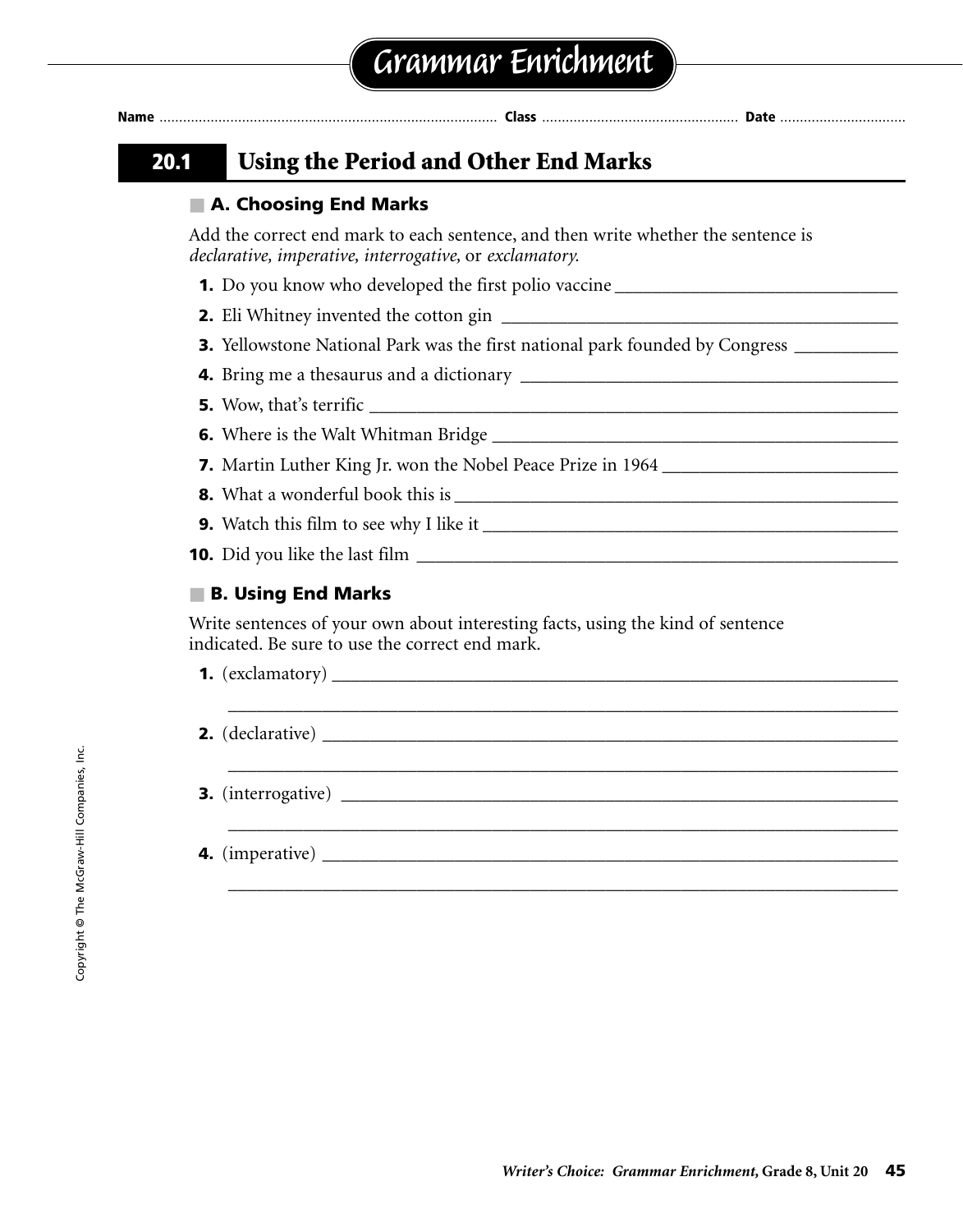| Grammar Enrichment |
|--------------------|
|--------------------|

### **20.2 Using Commas I**

#### ■ **A. Identifying the Correct Use of Commas**

Evaluate the use of commas in the following sentences. Then rewrite the sentences, adding or deleting commas as needed. If the sentence contains no errors in the use of commas, write *correct.*

\_\_\_\_\_\_\_\_\_\_\_\_\_\_\_\_\_\_\_\_\_\_\_\_\_\_\_\_\_\_\_\_\_\_\_\_\_\_\_\_\_\_\_\_\_\_\_\_\_\_\_\_\_\_\_\_\_\_\_\_\_\_\_\_\_\_\_\_\_\_\_

\_\_\_\_\_\_\_\_\_\_\_\_\_\_\_\_\_\_\_\_\_\_\_\_\_\_\_\_\_\_\_\_\_\_\_\_\_\_\_\_\_\_\_\_\_\_\_\_\_\_\_\_\_\_\_\_\_\_\_\_\_\_\_\_\_\_\_\_\_\_\_

\_\_\_\_\_\_\_\_\_\_\_\_\_\_\_\_\_\_\_\_\_\_\_\_\_\_\_\_\_\_\_\_\_\_\_\_\_\_\_\_\_\_\_\_\_\_\_\_\_\_\_\_\_\_\_\_\_\_\_\_\_\_\_\_\_\_\_\_\_\_\_

\_\_\_\_\_\_\_\_\_\_\_\_\_\_\_\_\_\_\_\_\_\_\_\_\_\_\_\_\_\_\_\_\_\_\_\_\_\_\_\_\_\_\_\_\_\_\_\_\_\_\_\_\_\_\_\_\_\_\_\_\_\_\_\_\_\_\_\_\_\_\_

\_\_\_\_\_\_\_\_\_\_\_\_\_\_\_\_\_\_\_\_\_\_\_\_\_\_\_\_\_\_\_\_\_\_\_\_\_\_\_\_\_\_\_\_\_\_\_\_\_\_\_\_\_\_\_\_\_\_\_\_\_\_\_\_\_\_\_\_\_\_\_

\_\_\_\_\_\_\_\_\_\_\_\_\_\_\_\_\_\_\_\_\_\_\_\_\_\_\_\_\_\_\_\_\_\_\_\_\_\_\_\_\_\_\_\_\_\_\_\_\_\_\_\_\_\_\_\_\_\_\_\_\_\_\_\_\_\_\_\_\_\_\_

\_\_\_\_\_\_\_\_\_\_\_\_\_\_\_\_\_\_\_\_\_\_\_\_\_\_\_\_\_\_\_\_\_\_\_\_\_\_\_\_\_\_\_\_\_\_\_\_\_\_\_\_\_\_\_\_\_\_\_\_\_\_\_\_\_\_\_\_\_\_\_

\_\_\_\_\_\_\_\_\_\_\_\_\_\_\_\_\_\_\_\_\_\_\_\_\_\_\_\_\_\_\_\_\_\_\_\_\_\_\_\_\_\_\_\_\_\_\_\_\_\_\_\_\_\_\_\_\_\_\_\_\_\_\_\_\_\_\_\_\_\_\_ \_\_\_\_\_\_\_\_\_\_\_\_\_\_\_\_\_\_\_\_\_\_\_\_\_\_\_\_\_\_\_\_\_\_\_\_\_\_\_\_\_\_\_\_\_\_\_\_\_\_\_\_\_\_\_\_\_\_\_\_\_\_\_\_\_\_\_\_\_\_\_

\_\_\_\_\_\_\_\_\_\_\_\_\_\_\_\_\_\_\_\_\_\_\_\_\_\_\_\_\_\_\_\_\_\_\_\_\_\_\_\_\_\_\_\_\_\_\_\_\_\_\_\_\_\_\_\_\_\_\_\_\_\_\_\_\_\_\_\_\_\_\_ \_\_\_\_\_\_\_\_\_\_\_\_\_\_\_\_\_\_\_\_\_\_\_\_\_\_\_\_\_\_\_\_\_\_\_\_\_\_\_\_\_\_\_\_\_\_\_\_\_\_\_\_\_\_\_\_\_\_\_\_\_\_\_\_\_\_\_\_\_\_\_

\_\_\_\_\_\_\_\_\_\_\_\_\_\_\_\_\_\_\_\_\_\_\_\_\_\_\_\_\_\_\_\_\_\_\_\_\_\_\_\_\_\_\_\_\_\_\_\_\_\_\_\_\_\_\_\_\_\_\_\_\_\_\_\_\_\_\_\_\_\_\_ \_\_\_\_\_\_\_\_\_\_\_\_\_\_\_\_\_\_\_\_\_\_\_\_\_\_\_\_\_\_\_\_\_\_\_\_\_\_\_\_\_\_\_\_\_\_\_\_\_\_\_\_\_\_\_\_\_\_\_\_\_\_\_\_\_\_\_\_\_\_\_

**1.** Lucia planted roses, geraniums and peonies in her garden.

**2.** No I have not seen the garden this spring.

**3.** Pleased, at the result, Lucia has invited her friends to visit the garden.

**4.** Carol, are you planning to go? \_\_\_\_\_\_\_\_\_\_\_\_\_\_\_\_\_\_\_\_\_\_\_\_\_\_\_\_\_\_\_\_\_\_\_\_\_\_\_\_\_\_\_\_\_\_

**5.** In the space by her flower garden Lucia has started a vegetable garden.

#### ■ **B. Using Commas**

Write the following sentences, adding commas where needed.

- **1.** Stephen Foster a nineteenth-century American composer wrote "Dixie."\_\_\_\_\_\_\_\_\_\_\_\_\_
- **2.** Yes the banjo originally came from Africa. \_\_\_\_\_\_\_\_\_\_\_\_\_\_\_\_\_\_\_\_\_\_\_\_\_\_\_\_\_\_\_\_\_\_\_\_\_
- **3.** Often played at patriotic events "God Bless America" was written by Irving Berlin.
- **4.** Performed only rarely the entire version of "The Star-Spangled Banner" is four verses long. \_\_\_\_\_\_\_\_\_\_\_\_\_\_\_\_\_\_\_\_\_\_\_\_\_\_\_\_\_\_\_\_\_\_\_\_\_\_\_\_\_\_\_\_\_\_\_\_\_\_\_\_\_\_\_\_\_\_\_\_\_\_
- **5.** Irving Berlin wrote several classic American songs; however he dedicated the song "Marie" to the Queen of Romania. \_\_\_\_\_\_\_\_\_\_\_\_\_\_\_\_\_\_\_\_\_\_\_\_\_\_\_\_\_\_\_\_\_\_\_\_\_\_\_\_\_\_\_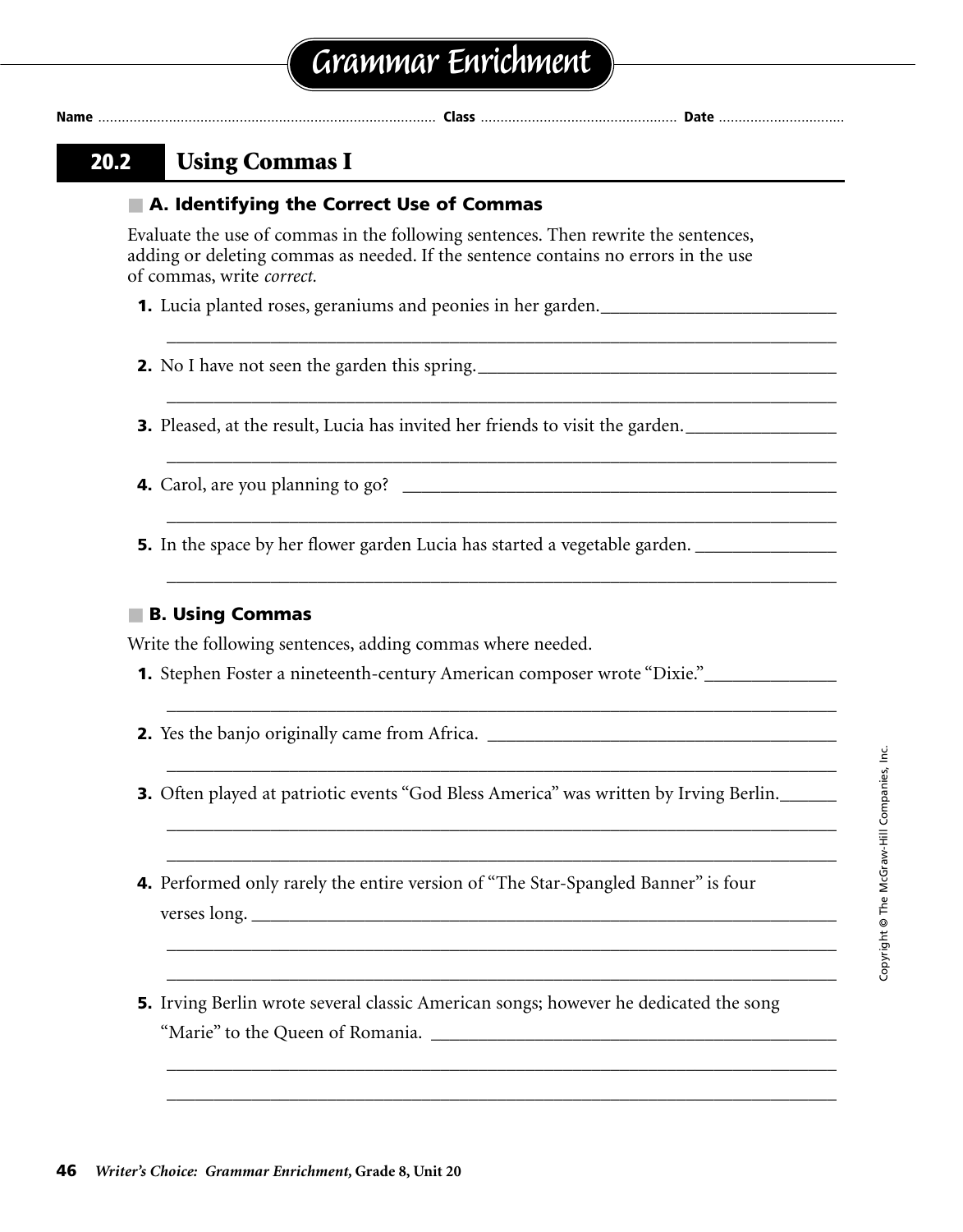### **20.3 Using Commas II**

#### ■ **A. Identifying the Correct Use of Commas**

Determine whether the commas in the following sentences are used correctly. If they are, write *correct.* If they are not, write the sentence correctly.

- **1.** Hawaii is one state in the Union but, it is composed of eight islands.
- **2.** Travel between the Atlantic Ocean and the Pacific Ocean became easier after the Panama Canal was built. \_\_\_\_\_\_\_\_\_\_\_\_\_\_\_\_\_\_\_\_\_\_\_\_\_\_\_\_\_\_\_\_\_\_\_\_\_\_\_\_\_\_\_\_\_\_\_\_\_\_\_

\_\_\_\_\_\_\_\_\_\_\_\_\_\_\_\_\_\_\_\_\_\_\_\_\_\_\_\_\_\_\_\_\_\_\_\_\_\_\_\_\_\_\_\_\_\_\_\_\_\_\_\_\_\_\_\_\_\_\_\_\_\_\_\_\_\_\_\_\_\_\_

\_\_\_\_\_\_\_\_\_\_\_\_\_\_\_\_\_\_\_\_\_\_\_\_\_\_\_\_\_\_\_\_\_\_\_\_\_\_\_\_\_\_\_\_\_\_\_\_\_\_\_\_\_\_\_\_\_\_\_\_\_\_\_\_\_\_\_\_\_\_\_

\_\_\_\_\_\_\_\_\_\_\_\_\_\_\_\_\_\_\_\_\_\_\_\_\_\_\_\_\_\_\_\_\_\_\_\_\_\_\_\_\_\_\_\_\_\_\_\_\_\_\_\_\_\_\_\_\_\_\_\_\_\_\_\_\_\_\_\_\_\_\_

\_\_\_\_\_\_\_\_\_\_\_\_\_\_\_\_\_\_\_\_\_\_\_\_\_\_\_\_\_\_\_\_\_\_\_\_\_\_\_\_\_\_\_\_\_\_\_\_\_\_\_\_\_\_\_\_\_\_\_\_\_\_\_\_\_\_\_\_\_\_\_

\_\_\_\_\_\_\_\_\_\_\_\_\_\_\_\_\_\_\_\_\_\_\_\_\_\_\_\_\_\_\_\_\_\_\_\_\_\_\_\_\_\_\_\_\_\_\_\_\_\_\_\_\_\_\_\_\_\_\_\_\_\_\_\_\_\_\_\_\_\_\_

*\_\_\_\_\_\_\_\_\_\_\_\_\_\_\_\_\_\_\_\_\_\_\_\_\_\_\_\_\_\_\_\_\_\_\_\_\_\_\_\_\_\_\_\_\_\_\_\_\_\_\_\_\_\_\_\_\_\_\_\_\_\_\_\_\_\_\_\_\_\_\_*

\_\_\_\_\_\_\_\_\_\_\_\_\_\_\_\_\_\_\_\_\_\_\_\_\_\_\_\_\_\_\_\_\_\_\_\_\_\_\_\_\_\_\_\_\_\_\_\_\_\_\_\_\_\_\_\_\_\_\_\_\_\_\_\_\_\_\_\_\_\_\_

\_\_\_\_\_\_\_\_\_\_\_\_\_\_\_\_\_\_\_\_\_\_\_\_\_\_\_\_\_\_\_\_\_\_\_\_\_\_\_\_\_\_\_\_\_\_\_\_\_\_\_\_\_\_\_\_\_\_\_\_\_\_\_\_\_\_\_\_\_\_\_

*\_\_\_\_\_\_\_\_\_\_\_\_\_\_\_\_\_\_\_\_\_\_\_\_\_\_\_\_\_\_\_\_\_\_\_\_\_\_\_\_\_\_\_\_\_\_\_\_\_\_\_\_\_\_\_\_\_\_\_\_\_\_\_\_\_\_\_\_\_\_\_*

\_\_\_\_\_\_\_\_\_\_\_\_\_\_\_\_\_\_\_\_\_\_\_\_\_\_\_\_\_\_\_\_\_\_\_\_\_\_\_\_\_\_\_\_\_\_\_\_\_\_\_\_\_\_\_\_\_\_\_\_\_\_\_\_\_\_\_\_\_\_\_

- **3.** Rhode Island which was founded by Roger Williams, was one of the thirteen original colonies. \_\_\_\_\_\_\_\_\_\_\_\_\_\_\_\_\_\_\_\_\_\_\_\_\_\_\_\_\_\_\_\_\_\_\_\_\_\_\_\_\_\_\_\_\_\_\_\_\_\_\_\_\_\_\_\_\_
- **4.** Although it has changed, over the years the American flag is still based on a design by Betsy Ross.
- **5.** Lewis and Clark began their expedition in St. Louis and they planned to follow the Missouri River upstream.

#### ■ **B. Using Commas**

Write sentences using the directions provided. Circle each comma.

- **1.** (a compound sentence using *or*) *\_\_\_\_\_\_\_\_\_\_\_\_\_\_\_\_\_\_\_\_\_\_\_\_\_\_\_\_\_\_\_\_\_\_\_\_\_\_\_\_\_\_\_\_\_*
- **2.** (a sentence with an introductory adverb clause) \_\_\_\_\_\_\_\_\_\_\_\_\_\_\_\_\_\_\_\_\_\_\_\_\_\_\_\_\_\_\_\_\_
- **3.** (a sentence with a nonessential adjective clause)
- **4.** (a compound sentence using *but*) *\_\_\_\_\_\_\_\_\_\_\_\_\_\_\_\_\_\_\_\_\_\_\_\_\_\_\_\_\_\_\_\_\_\_\_\_\_\_\_\_\_\_\_\_*
- **5.** (a compound sentence with an introductory adverb clause)\_\_\_\_\_\_\_\_\_\_\_\_\_\_\_\_\_\_\_\_\_\_\_\_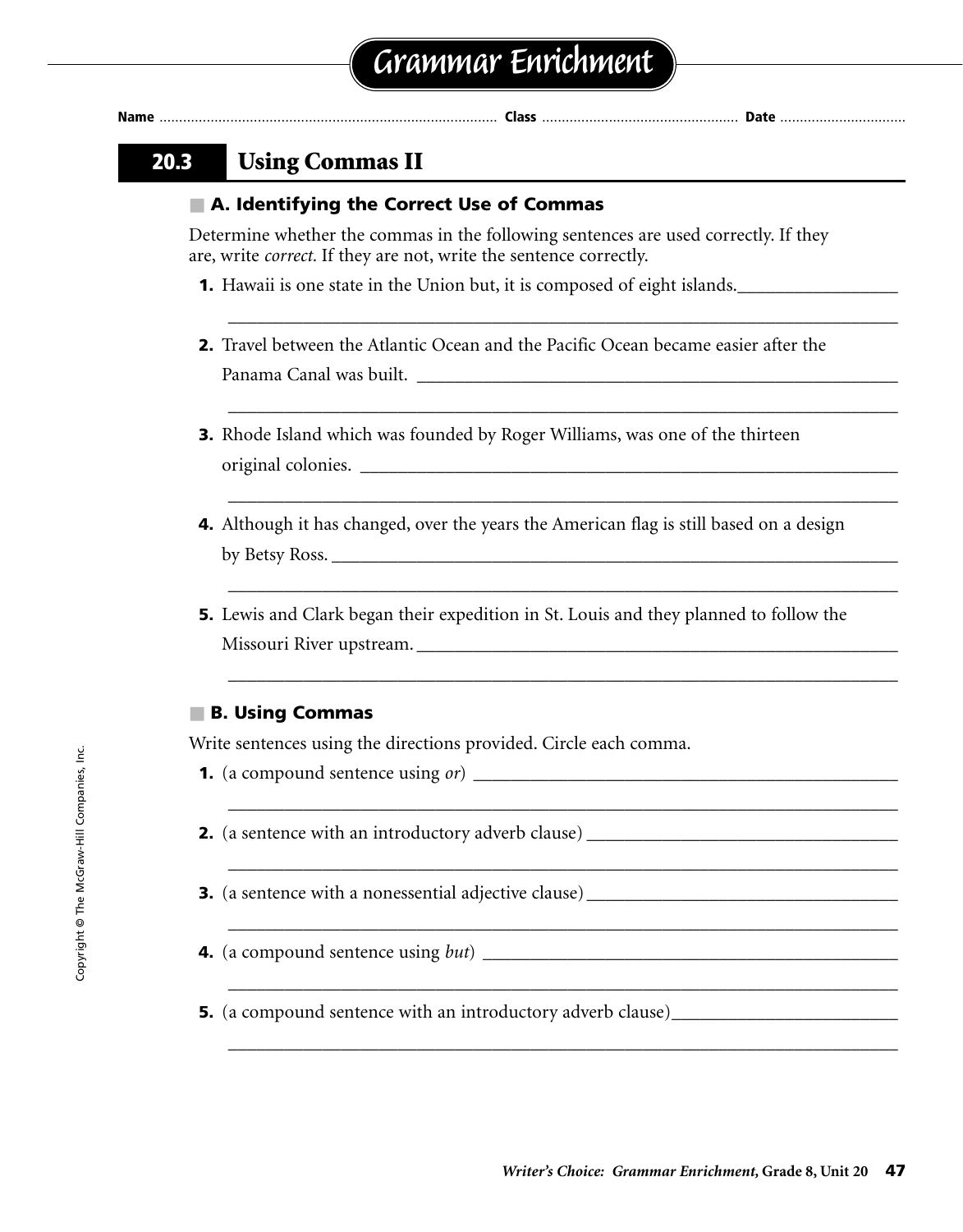### **20.4 Using Commas III**

### ■ **A. Identifying the Correct Use of Commas**

Determine whether commas are used correctly in the following sentences. If they are, write *correct.* If not, write the sentence, adding or deleting commas as needed.

- **1.** On February 15, 1898, the USS *Maine* was destroyed in Havana Harbor.
- **2.** Philadelphia Pennsylvania known as the "City of Brotherly Love," was the site of the First Continental Congress. \_\_\_\_\_\_\_\_\_\_\_\_\_\_\_\_\_\_\_\_\_\_\_\_\_\_\_\_\_\_\_\_\_\_\_\_\_\_\_\_\_\_\_\_\_\_

\_\_\_\_\_\_\_\_\_\_\_\_\_\_\_\_\_\_\_\_\_\_\_\_\_\_\_\_\_\_\_\_\_\_\_\_\_\_\_\_\_\_\_\_\_\_\_\_\_\_\_\_\_\_\_\_\_\_\_\_\_\_\_\_\_\_\_\_\_\_\_

\_\_\_\_\_\_\_\_\_\_\_\_\_\_\_\_\_\_\_\_\_\_\_\_\_\_\_\_\_\_\_\_\_\_\_\_\_\_\_\_\_\_\_\_\_\_\_\_\_\_\_\_\_\_\_\_\_\_\_\_\_\_\_\_\_\_\_\_\_\_\_

\_\_\_\_\_\_\_\_\_\_\_\_\_\_\_\_\_\_\_\_\_\_\_\_\_\_\_\_\_\_\_\_\_\_\_\_\_\_\_\_\_\_\_\_\_\_\_\_\_\_\_\_\_\_\_\_\_\_\_\_\_\_\_\_\_\_\_\_\_\_\_

\_\_\_\_\_\_\_\_\_\_\_\_\_\_\_\_\_\_\_\_\_\_\_\_\_\_\_\_\_\_\_\_\_\_\_\_\_\_\_\_\_\_\_\_\_\_\_\_\_\_\_\_\_\_\_\_\_\_\_\_\_\_\_\_\_\_\_\_\_\_\_

\_\_\_\_\_\_\_\_\_\_\_\_\_\_\_\_\_\_\_\_\_\_\_\_\_\_\_\_\_\_\_\_\_\_\_\_\_\_\_\_\_\_\_\_\_\_\_\_\_\_\_\_\_\_\_\_\_\_\_\_\_\_\_\_\_\_\_\_\_\_\_

\_\_\_\_\_\_\_\_\_\_\_\_\_\_\_\_\_\_\_\_\_\_\_\_\_\_\_\_\_\_\_\_\_\_\_\_\_\_\_\_\_\_\_\_\_\_\_\_\_\_\_\_\_\_\_\_\_\_\_\_\_\_\_\_\_\_\_\_\_\_\_

**3.** Kyle Lawson Ph.D. has written a book about American government.

**4.** Sonia Tarelli has written a book about America, too. \_\_\_\_\_\_\_\_\_\_\_\_\_\_\_\_\_\_\_\_\_\_\_

**5.** Dr. Lawson said "You can learn a lot by studying history." \_\_\_\_\_\_\_\_\_\_\_\_\_\_\_\_\_\_\_\_\_\_\_\_\_

**6.** Instead of American history world history is being offered next year. \_\_\_\_\_\_\_\_\_\_\_

### ■ **B. Using Commas**

Write a letter to a friend or relative to describe your favorite subject in school and what you have learned recently. Use commas wherever appropriate, circling each one you use.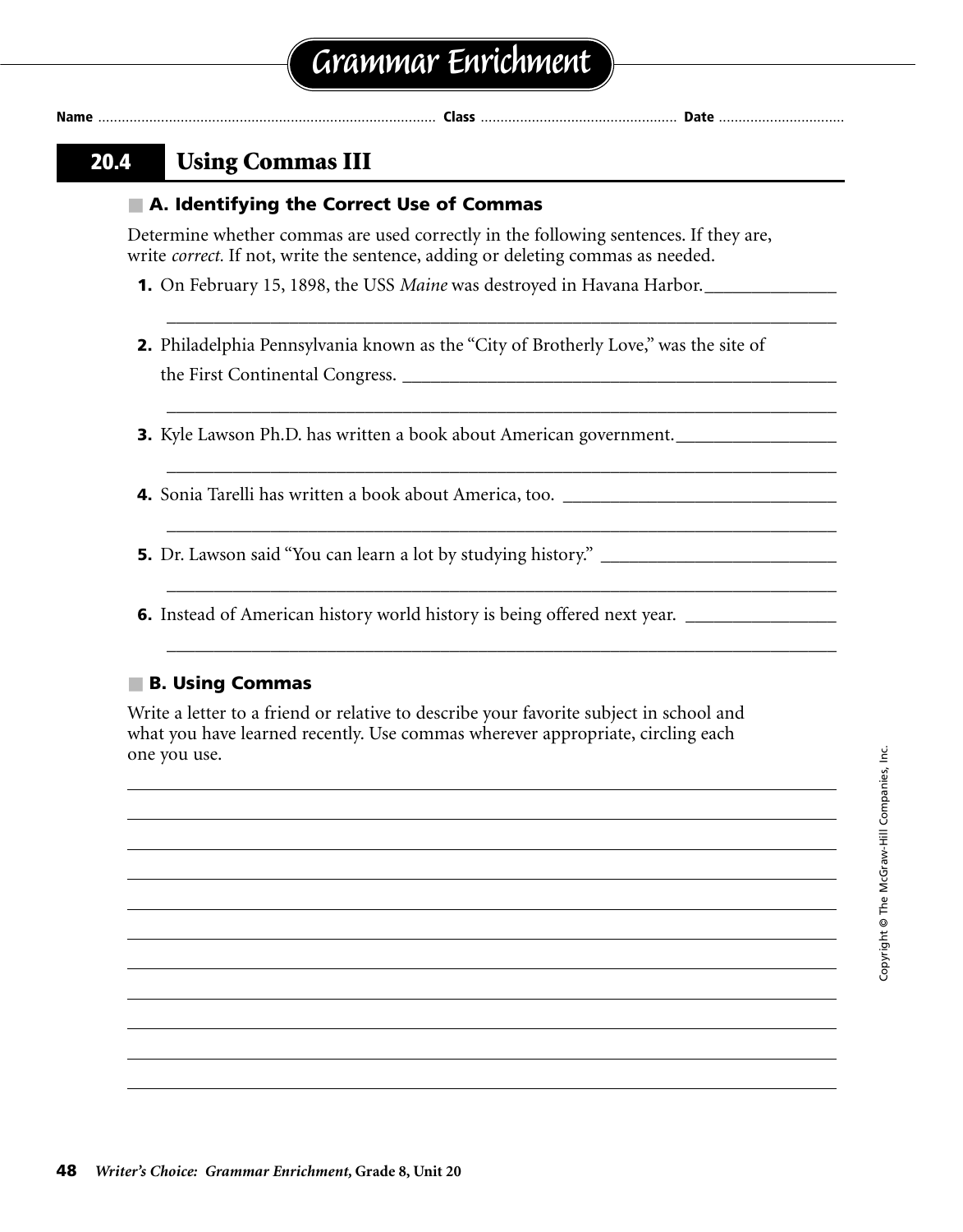| lam<br>I٧ |  |  | . | ٠ |
|-----------|--|--|---|---|
|-----------|--|--|---|---|

### **20.5 Using Semicolons and Colons**

#### ■ A. Using Semicolons and Colons

Write each of the following sentences. Add any needed semicolons or colons. Write *correct* if the sentence contains no errors.

**1.** The Green Mountain Boys fought in the Revolutionary War they were led by Ethan Allen.

\_\_\_\_\_\_\_\_\_\_\_\_\_\_\_\_\_\_\_\_\_\_\_\_\_\_\_\_\_\_\_\_\_\_\_\_\_\_\_\_\_\_\_\_\_\_\_\_\_\_\_\_\_\_\_\_\_\_\_\_\_\_\_\_\_\_\_\_\_\_\_

\_\_\_\_\_\_\_\_\_\_\_\_\_\_\_\_\_\_\_\_\_\_\_\_\_\_\_\_\_\_\_\_\_\_\_\_\_\_\_\_\_\_\_\_\_\_\_\_\_\_\_\_\_\_\_\_\_\_\_\_\_\_\_\_\_\_\_\_\_\_\_

\_\_\_\_\_\_\_\_\_\_\_\_\_\_\_\_\_\_\_\_\_\_\_\_\_\_\_\_\_\_\_\_\_\_\_\_\_\_\_\_\_\_\_\_\_\_\_\_\_\_\_\_\_\_\_\_\_\_\_\_\_\_\_\_\_\_\_\_\_\_\_

\_\_\_\_\_\_\_\_\_\_\_\_\_\_\_\_\_\_\_\_\_\_\_\_\_\_\_\_\_\_\_\_\_\_\_\_\_\_\_\_\_\_\_\_\_\_\_\_\_\_\_\_\_\_\_\_\_\_\_\_\_\_\_\_\_\_\_\_\_\_\_

\_\_\_\_\_\_\_\_\_\_\_\_\_\_\_\_\_\_\_\_\_\_\_\_\_\_\_\_\_\_\_\_\_\_\_\_\_\_\_\_\_\_\_\_\_\_\_\_\_\_\_\_\_\_\_\_\_\_\_\_\_\_\_\_\_\_\_\_\_\_\_

\_\_\_\_\_\_\_\_\_\_\_\_\_\_\_\_\_\_\_\_\_\_\_\_\_\_\_\_\_\_\_\_\_\_\_\_\_\_\_\_\_\_\_\_\_\_\_\_\_\_\_\_\_\_\_\_\_\_\_\_\_\_\_\_\_\_\_\_\_\_\_

\_\_\_\_\_\_\_\_\_\_\_\_\_\_\_\_\_\_\_\_\_\_\_\_\_\_\_\_\_\_\_\_\_\_\_\_\_\_\_\_\_\_\_\_\_\_\_\_\_\_\_\_\_\_\_\_\_\_\_\_\_\_\_\_\_\_\_\_\_\_\_

\_\_\_\_\_\_\_\_\_\_\_\_\_\_\_\_\_\_\_\_\_\_\_\_\_\_\_\_\_\_\_\_\_\_\_\_\_\_\_\_\_\_\_\_\_\_\_\_\_\_\_\_\_\_\_\_\_\_\_\_\_\_\_\_\_\_\_\_\_\_\_

\_\_\_\_\_\_\_\_\_\_\_\_\_\_\_\_\_\_\_\_\_\_\_\_\_\_\_\_\_\_\_\_\_\_\_\_\_\_\_\_\_\_\_\_\_\_\_\_\_\_\_\_\_\_\_\_\_\_\_\_\_\_\_\_\_\_\_\_\_\_\_

\_\_\_\_\_\_\_\_\_\_\_\_\_\_\_\_\_\_\_\_\_\_\_\_\_\_\_\_\_\_\_\_\_\_\_\_\_\_\_\_\_\_\_\_\_\_\_\_\_\_\_\_\_\_\_\_\_\_\_\_\_\_\_\_\_\_\_\_\_\_\_

- **2.** Other than Buddhism, Japan has one major religion it is called Shinto.
- **3.** Benjamin Franklin lived in Philadelphia, Pennsylvania; however, he often visited Paris, France.
- **4.** These were our first three presidents George Washington, John Adams, and Thomas Jefferson.
- **5.** The president of the United States takes the oath of office at 1200 noon.\_\_\_\_\_\_\_\_\_\_\_\_\_\_
- **6.** Pennsylvania is named after William Penn; Georgia is named after King George II. \_\_\_\_\_

### ■ **B. Writing with Semicolons and Colons**

Write sentences about the topics listed. Include an appropriate semicolon or colon in each sentence.

- **1.** The historical figure that I would most like to meet \_\_\_\_\_\_\_\_\_\_\_\_\_\_\_\_\_\_\_\_\_\_\_\_\_\_\_\_\_
- **2.** The period of history that I would most like to visit \_\_\_\_\_\_\_\_\_\_\_\_\_\_\_\_\_\_\_\_\_\_\_\_\_\_\_\_
- **3.** The following three people have influenced me\_\_\_\_\_\_\_\_\_\_\_\_\_\_\_\_\_\_\_\_\_\_\_\_\_\_\_\_\_\_\_
- **4.** If I were president, I would \_\_\_\_\_\_\_\_\_\_\_\_\_\_\_\_\_\_\_\_\_\_\_\_\_\_\_\_\_\_\_\_\_\_\_\_\_\_\_\_\_\_\_\_\_\_\_\_\_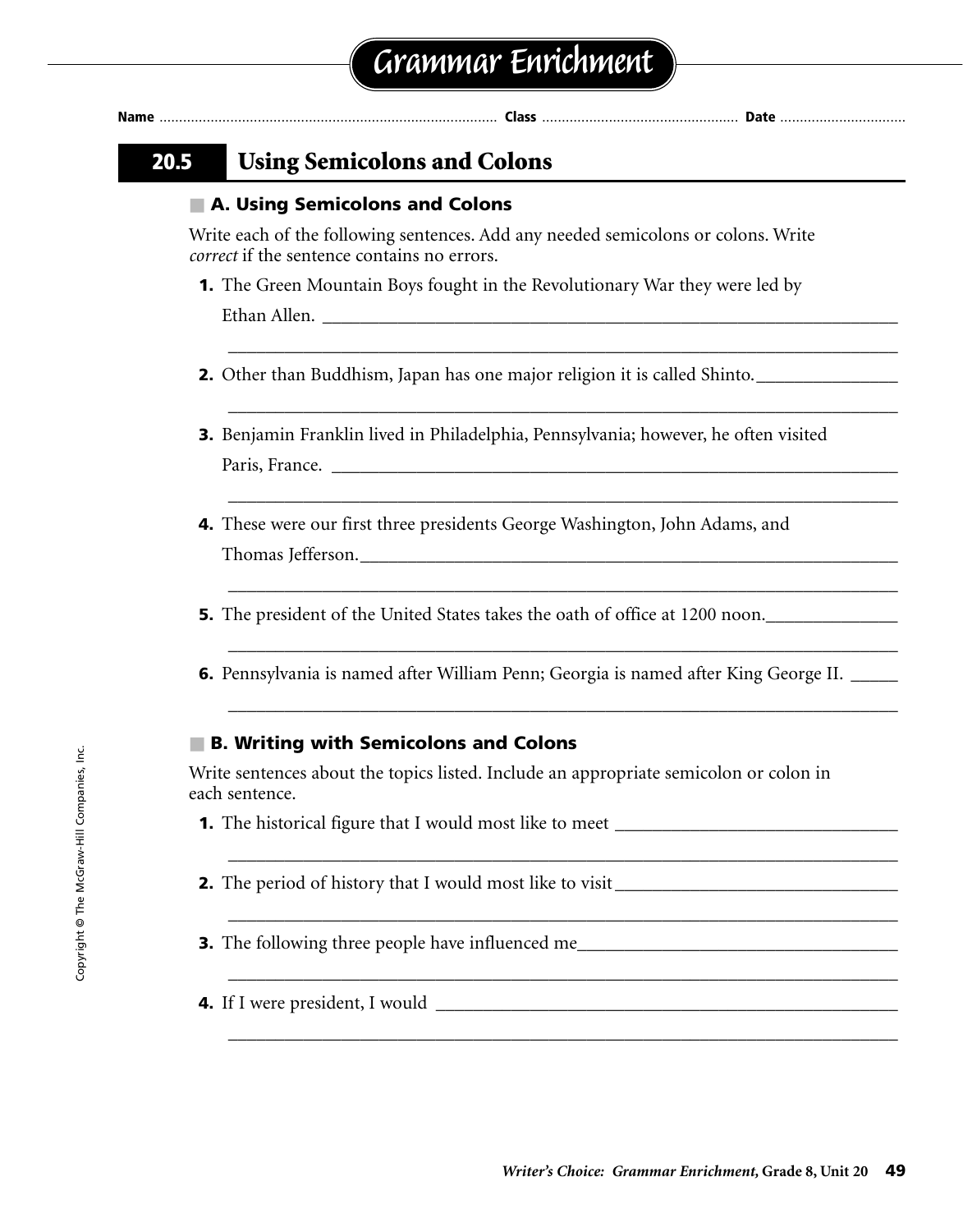### **20.6 Using Quotation Marks and Italics**

#### ■ **A. Punctuating Titles**

Write the titles in each sentence. Add quotation marks or underlining for italics, whichever is appropriate.

\_\_\_\_\_\_\_\_\_\_\_\_\_\_\_\_\_\_\_\_\_\_\_\_\_\_\_\_\_\_\_\_\_\_\_\_\_\_\_\_\_\_\_\_\_\_\_\_\_\_\_\_\_\_\_\_\_\_\_\_\_\_\_\_\_\_\_\_\_\_\_

**Name** ...................................................................................... **Class** .................................................. **Date** ................................

\_\_\_\_\_\_\_\_\_\_\_\_\_\_\_\_\_\_\_\_\_\_\_\_\_\_\_\_\_\_\_\_\_\_\_\_\_\_\_\_\_\_\_\_\_\_\_\_\_\_\_\_\_\_\_\_\_\_\_\_\_\_\_\_\_\_\_\_\_\_\_

\_\_\_\_\_\_\_\_\_\_\_\_\_\_\_\_\_\_\_\_\_\_\_\_\_\_\_\_\_\_\_\_\_\_\_\_\_\_\_\_\_\_\_\_\_\_\_\_\_\_\_\_\_\_\_\_\_\_\_\_\_\_\_\_\_\_\_\_\_\_\_

\_\_\_\_\_\_\_\_\_\_\_\_\_\_\_\_\_\_\_\_\_\_\_\_\_\_\_\_\_\_\_\_\_\_\_\_\_\_\_\_\_\_\_\_\_\_\_\_\_\_\_\_\_\_\_\_\_\_\_\_\_\_\_\_\_\_\_\_\_\_\_

\_\_\_\_\_\_\_\_\_\_\_\_\_\_\_\_\_\_\_\_\_\_\_\_\_\_\_\_\_\_\_\_\_\_\_\_\_\_\_\_\_\_\_\_\_\_\_\_\_\_\_\_\_\_\_\_\_\_\_\_\_\_\_\_\_\_\_\_\_\_\_

\_\_\_\_\_\_\_\_\_\_\_\_\_\_\_\_\_\_\_\_\_\_\_\_\_\_\_\_\_\_\_\_\_\_\_\_\_\_\_\_\_\_\_\_\_\_\_\_\_\_\_\_\_\_\_\_\_\_\_\_\_\_\_\_\_\_\_\_\_\_\_

- **1.** Pride and Prejudice is one of my favorite books.
- **2.** My mother subscribes to Newsweek, Life, and Metropolitan Home.
- **3.** For the annual speech contest, Nikki chose the poem The Touch of the Master's Hand.
- **4.** The Washington Post had an interesting article entitled An Insider's View of Washington, D.C.
- **5.** The musical My Fair Lady was based on the play Pygmalion.
- **6.** The choir sang Simple Gifts and My Country 'Tis of Thee.

#### ■ **B. Using Quotation Marks and Italics**

Write a conversation between yourself and a friend. It can be real or fictional, but be sure to use quotation marks and to identify each speaker. Your conversation can be about a book, a film, or a television program.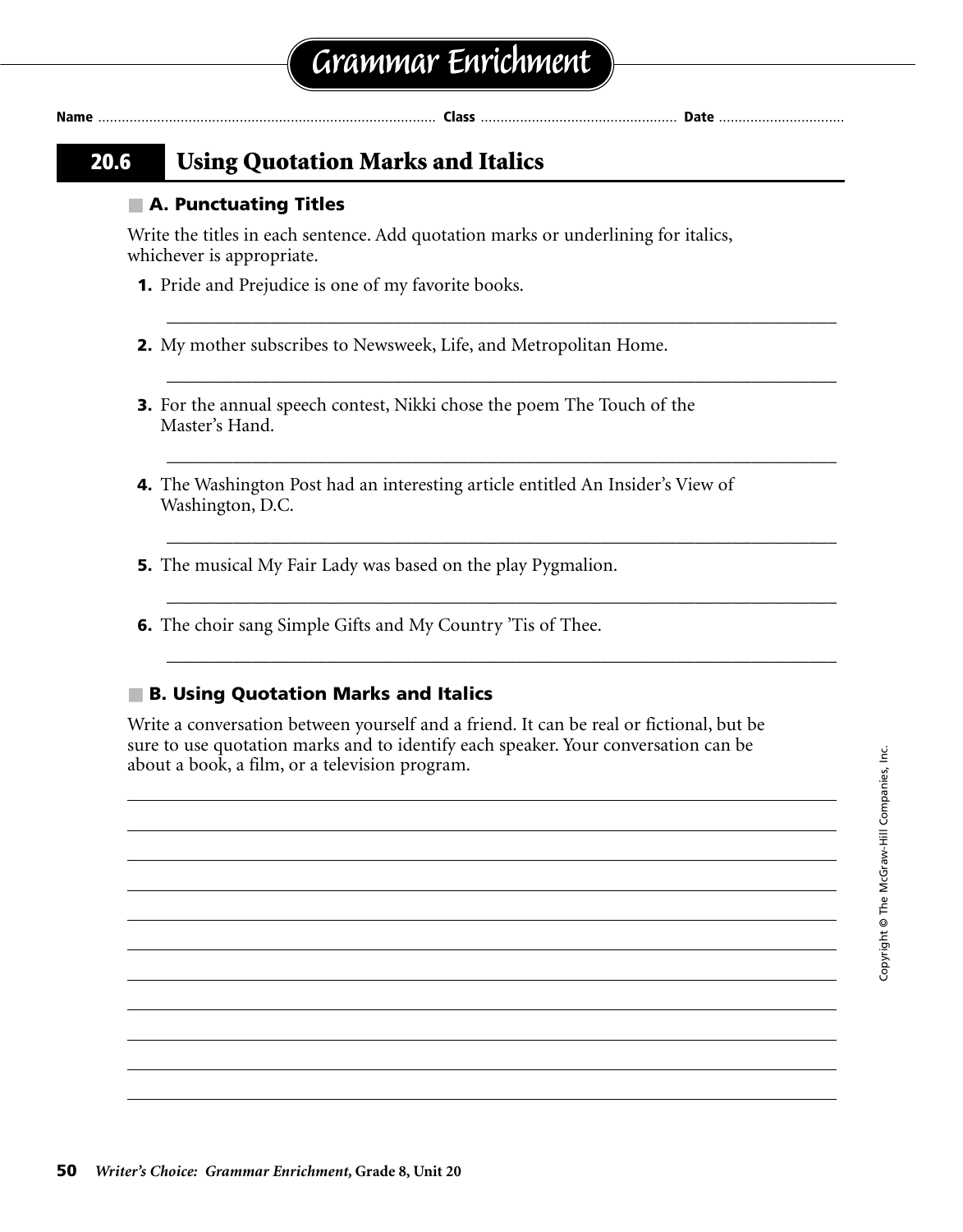| Nan | лаэ |  |
|-----|-----|--|
|     |     |  |

\_\_\_\_\_\_\_\_\_\_\_\_\_\_\_\_\_\_\_\_\_\_\_\_\_\_\_\_\_\_\_\_\_\_\_\_\_\_\_\_\_\_\_\_\_\_\_\_\_\_\_\_\_\_\_\_\_\_\_\_\_\_\_\_\_\_\_\_\_\_\_

\_\_\_\_\_\_\_\_\_\_\_\_\_\_\_\_\_\_\_\_\_\_\_\_\_\_\_\_\_\_\_\_\_\_\_\_\_\_\_\_\_\_\_\_\_\_\_\_\_\_\_\_\_\_\_\_\_\_\_\_\_\_\_\_\_\_\_\_\_\_\_

\_\_\_\_\_\_\_\_\_\_\_\_\_\_\_\_\_\_\_\_\_\_\_\_\_\_\_\_\_\_\_\_\_\_\_\_\_\_\_\_\_\_\_\_\_\_\_\_\_\_\_\_\_\_\_\_\_\_\_\_\_\_\_\_\_\_\_\_\_\_\_

\_\_\_\_\_\_\_\_\_\_\_\_\_\_\_\_\_\_\_\_\_\_\_\_\_\_\_\_\_\_\_\_\_\_\_\_\_\_\_\_\_\_\_\_\_\_\_\_\_\_\_\_\_\_\_\_\_\_\_\_\_\_\_\_\_\_\_\_\_\_\_

\_\_\_\_\_\_\_\_\_\_\_\_\_\_\_\_\_\_\_\_\_\_\_\_\_\_\_\_\_\_\_\_\_\_\_\_\_\_\_\_\_\_\_\_\_\_\_\_\_\_\_\_\_\_\_\_\_\_\_\_\_\_\_\_\_\_\_\_\_\_\_

\_\_\_\_\_\_\_\_\_\_\_\_\_\_\_\_\_\_\_\_\_\_\_\_\_\_\_\_\_\_\_\_\_\_\_\_\_\_\_\_\_\_\_\_\_\_\_\_\_\_\_\_\_\_\_\_\_\_\_\_\_\_\_\_\_\_\_\_\_\_\_

\_\_\_\_\_\_\_\_\_\_\_\_\_\_\_\_\_\_\_\_\_\_\_\_\_\_\_\_\_\_\_\_\_\_\_\_\_\_\_\_\_\_\_\_\_\_\_\_\_\_\_\_\_\_\_\_\_\_\_\_\_\_\_\_\_\_\_\_\_\_\_

\_\_\_\_\_\_\_\_\_\_\_\_\_\_\_\_\_\_\_\_\_\_\_\_\_\_\_\_\_\_\_\_\_\_\_\_\_\_\_\_\_\_\_\_\_\_\_\_\_\_\_\_\_\_\_\_\_\_\_\_\_\_\_\_\_\_\_\_\_\_\_ \_\_\_\_\_\_\_\_\_\_\_\_\_\_\_\_\_\_\_\_\_\_\_\_\_\_\_\_\_\_\_\_\_\_\_\_\_\_\_\_\_\_\_\_\_\_\_\_\_\_\_\_\_\_\_\_\_\_\_\_\_\_\_\_\_\_\_\_\_\_\_

\_\_\_\_\_\_\_\_\_\_\_\_\_\_\_\_\_\_\_\_\_\_\_\_\_\_\_\_\_\_\_\_\_\_\_\_\_\_\_\_\_\_\_\_\_\_\_\_\_\_\_\_\_\_\_\_\_\_\_\_\_\_\_\_\_\_\_\_\_\_\_

\_\_\_\_\_\_\_\_\_\_\_\_\_\_\_\_\_\_\_\_\_\_\_\_\_\_\_\_\_\_\_\_\_\_\_\_\_\_\_\_\_\_\_\_\_\_\_\_\_\_\_\_\_\_\_\_\_\_\_\_\_\_\_\_\_\_\_\_\_\_\_

\_\_\_\_\_\_\_\_\_\_\_\_\_\_\_\_\_\_\_\_\_\_\_\_\_\_\_\_\_\_\_\_\_\_\_\_\_\_\_\_\_\_\_\_\_\_\_\_\_\_\_\_\_\_\_\_\_\_\_\_\_\_\_\_\_\_\_\_\_\_\_

### **20.7–8 Using Apostrophes, Hyphens, Dashes, and Parentheses**

#### ■ **A. Using Apostrophes**

Write each sentence, adding apostrophes where needed.

- **1.** Australias nickname is "The Land Down Under." \_\_\_\_\_\_\_\_\_\_\_\_\_\_\_\_\_\_\_\_\_\_\_\_\_\_\_\_\_\_\_\_
- **2.** Charles Lindberghs transatlantic flight made history. \_\_\_\_\_\_\_\_\_\_\_\_\_\_\_\_\_\_\_\_\_\_\_
- **3.** The League of Nations was the world leaders attempt at lasting peace. \_\_\_\_\_\_\_\_\_\_
- **4.** Everyones opinion was that the League of Nations was ineffectual. \_\_\_\_\_\_\_\_\_\_\_\_\_\_\_\_\_\_
- **5.** Even the president admitted the League wasnt accomplishing what he had hoped it would.
- **6.** There were too many *ands, buts,* and *ors* in the Leagues charter.\_\_\_\_\_\_\_\_\_\_\_\_\_\_\_\_\_\_\_\_\_

#### ■ **B. Using Hyphens, Dashes, and Parentheses**

Write each sentence. Add hyphens, dashes, and parentheses where needed.

- **1.** The boto a dolphin found in the Amazon and Orinoco River systems is so flexible that it can grasp its own tail.  $\frac{1}{\frac{1}{2} \cdot \frac{1}{2} \cdot \frac{1}{2} \cdot \frac{1}{2} \cdot \frac{1}{2} \cdot \frac{1}{2} \cdot \frac{1}{2} \cdot \frac{1}{2} \cdot \frac{1}{2} \cdot \frac{1}{2} \cdot \frac{1}{2} \cdot \frac{1}{2} \cdot \frac{1}{2} \cdot \frac{1}{2} \cdot \frac{1}{2} \cdot \frac{1}{2} \cdot \frac{1}{2} \cdot \frac{1}{2} \cdot \frac{1}{2} \cdot \frac{1}{2} \cdot \frac{$
- **2.** Jerusalem I have never visited there attracts thousands of visitors every year.
- **3.** Honolulu located on the island of Oahu is the capital of Hawaii.\_\_\_\_\_\_\_\_\_\_\_\_\_
- **4.** Alaska was the forty ninth state to be admitted to the Union.
- **5.** Aunt Susie's brother in law works for the state of Idaho.